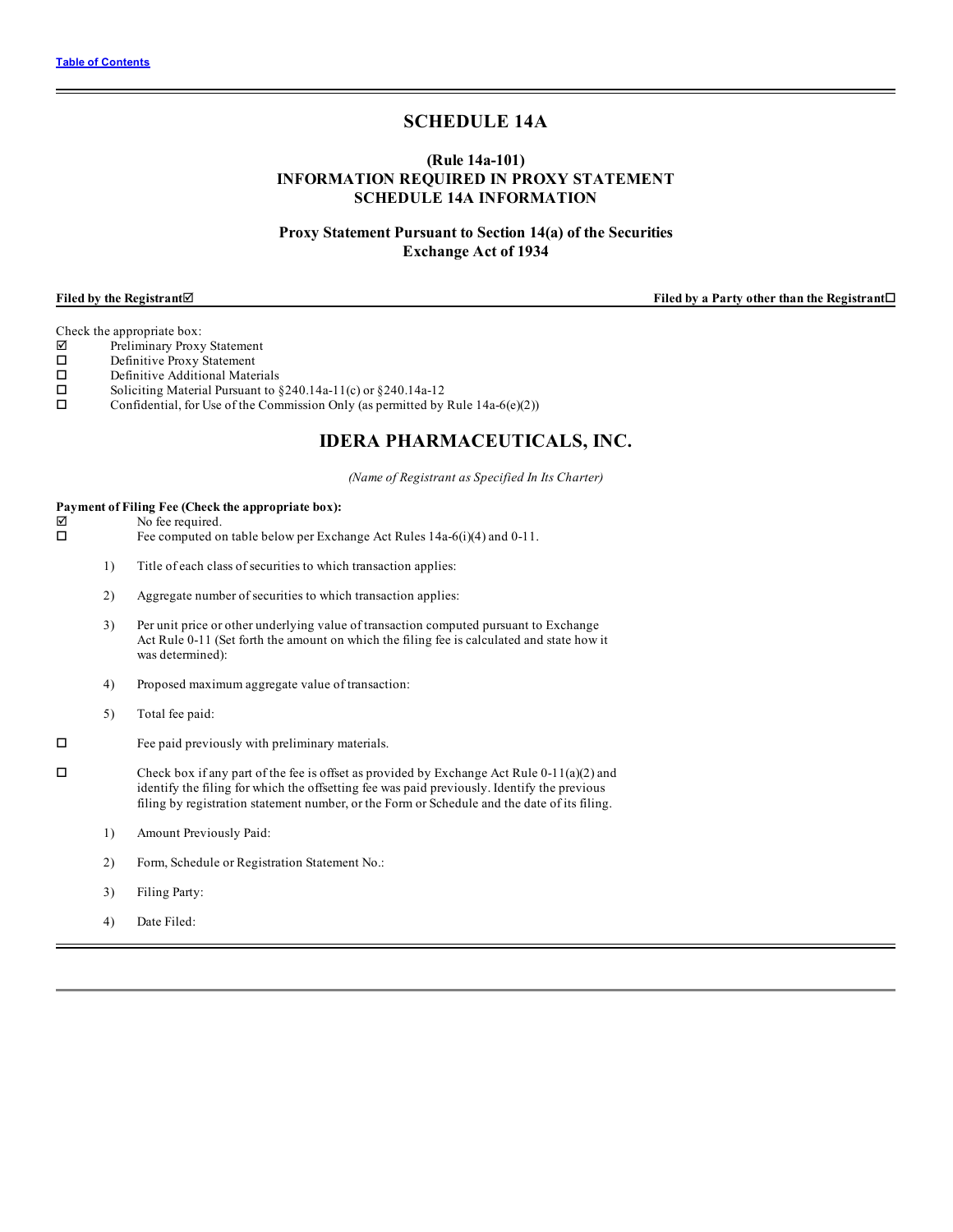# **IDERA PHARMACEUTICALS, INC.**

**345 Vassar Street**

# **Cambridge, Massachusetts 02139**

# **NOTICE OF 2006 ANNUAL MEETING OF STOCKHOLDERS** *To Be Held On June 7, 2006*

The 2006 Annual Meeting of the Stockholders of Idera Pharmaceuticals, Inc. (the "Company") will be held on June 7, 2006 at 10:00 a.m., local time, at the Hotel @ MIT, 20 Sidney Street, Cambridge, Massachusetts (the "Annual Meeting"), for the purpose of considering and voting upon the following matters:

- 1. To elect two Class II Directors to the Company's Board of Directors (the "Board of Directors") for the ensuing three years.
- 2. To approve an amendment to the Company's Restated Certificate of Incorporation increasing the number of authorized shares of the Company's common stock, \$0.001 par value per share (the "Common Stock"), from 200,000,000 shares to 290,000,000 shares.
- 3. To approve an amendment to the 2005 Stock Incentive Plan to increase the number of shares of Common Stock authorized for issuance thereunder from 5,000,000 shares to 9,000,000 shares.
- 4. To approve an amendment to the 1995 Employee Stock Purchase Plan to increase the number of shares of Common Stock authorized for issuance thereunder from 500,000 shares to 1,000,000 shares.
- 5. To approve an amendment to the Company's Restated Certificate of Incorporation to effect a one-for-four reverse split of the Company's issued and outstanding shares of Common Stock and to fix on a post-split basis the number of authorized shares of Common Stock at 75,000,000 shares, such amendment to be effected in the sole discretion of the Board of Directors without further approval or authorization of the Company's stockholders.
- 6. To approve an amendment to the Company's Restated Certificate of Incorporation to effect a one-for-six reverse split of the Company's issued and outstanding shares of Common Stock and to fix on a post-split basis the number of authorized shares of Common Stock at 50,000,000 shares, such amendment to be effected in the sole discretion of the Board of Directors without further approval or authorization of the Company's stockholders.
- 7. To approve an amendment to the Company's Restated Certificate of Incorporation to effect a one-for-eight reverse split of the Company's issued and outstanding shares of Common Stock and to fix on a post-split basis the number of authorized shares of Common Stock at 40,000,000 shares, such amendment to be effected in the sole discretion of the Board of Directors without further approval or authorization of the Company's stockholders.
- 8. To approve an amendment to the Company's Restated Certificate of Incorporation to effect a one-for-ten reverse split of the Company's issued and outstanding shares of Common Stock and to fix on a post-split basis the number of authorized shares of Common Stock at 35,000,000 shares, such amendment to be effected in the sole discretion of the Board of Directors without further approval or authorization of the Company's stockholders.
- 9. To transact such other business as may properly come before the Annual Meeting or any adjournment thereof.

The Board of Directors presently has no knowledge of any other business to be transacted at the Annual Meeting or any adjournment thereof.

The Board of Directors has fixed the close of business on April 10, 2006 as the record date for the determination of stockholders entitled to receive notice of and to vote at the Annual Meeting or any adjournment thereof.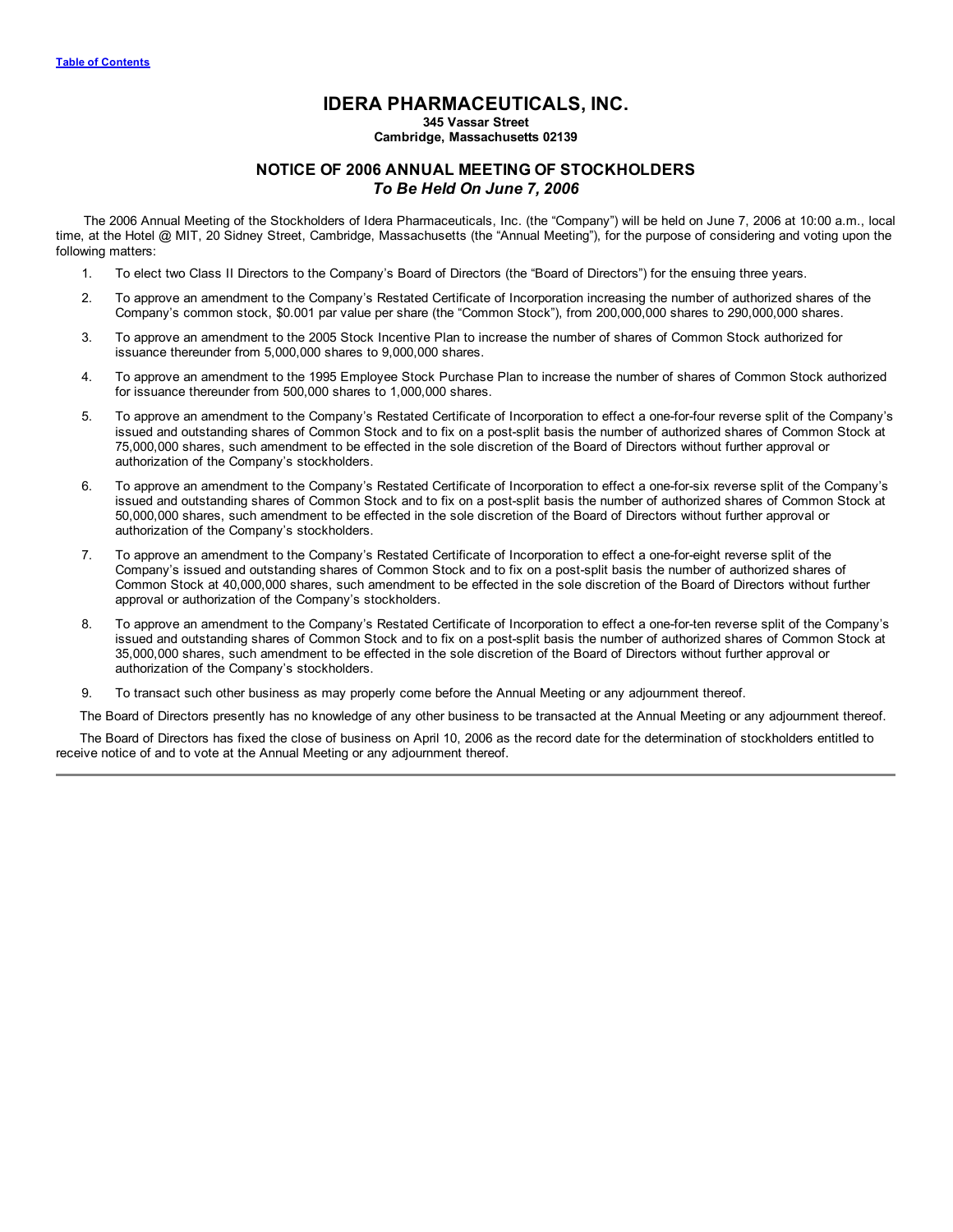By Order of the Board of Directors,

Robert G. Andersen, *Secretary*

<span id="page-2-0"></span>Cambridge, Massachusetts , 2006

**WHETHER OR NOT YOU PLAN TO ATTEND THE MEETING, PLEASE PROMPTLY COMPLETE, DATE, SIGN AND RETURN THE ENCLOSED PROXY IN THE ACCOMPANYING ENVELOPE IN ORDER TO ASSURE REPRESENTATION OF YOUR SHARES. NO POSTAGE NEED BE AFFIXED IF THE PROXY IS MAILED IN THE UNITED STATES.**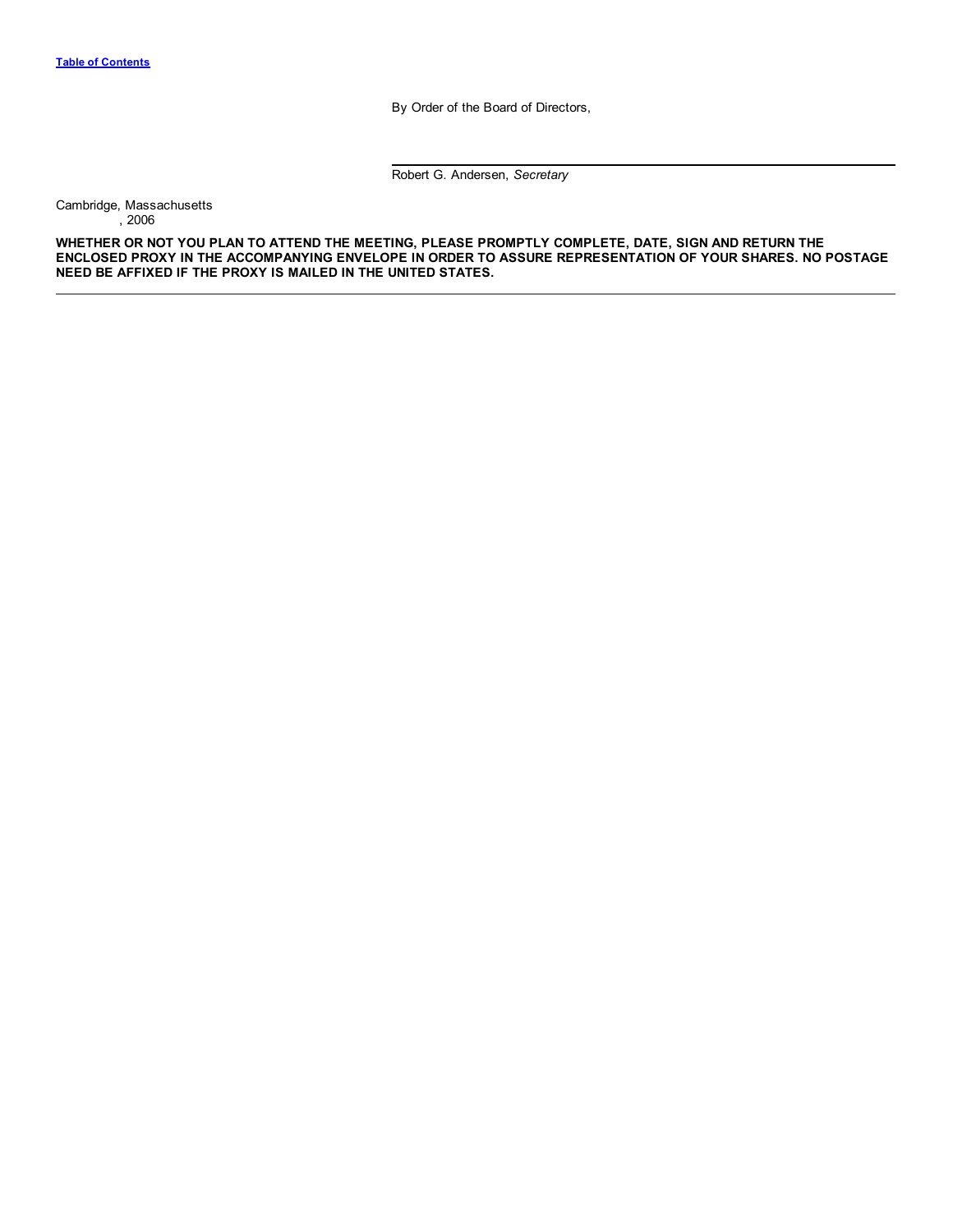# **TABLE OF CONTENTS**

PROXY [STATEMENT](#page-4-0) PROPOSAL 1 -- ELECTION OF [DIRECTORS](#page-8-0) [Comparative](#page-21-0) Stock Performance PROPOSAL 2 -- INCREASE IN THE NUMBER OF [AUTHORIZED](#page-21-0) SHARES OF COMMON STOCK PROPOSAL 3 -- INCREASE IN THE NUMBER OF SHARES [AUTHORIZED](#page-23-0) FOR ISSUANCE UNDER THE 2005 STOCK INCENTIVE PLAN [PROPOSAL](#page-30-0) 4 [PROPOSAL](#page-34-0) 5 [PROPOSAL](#page-37-0) 6 [PROPOSAL](#page-40-0) 7 [PROPOSAL](#page-42-0) 8 [ACCOUNTING](#page-45-0) MATTERS OTHER [MATTERS](#page-47-0)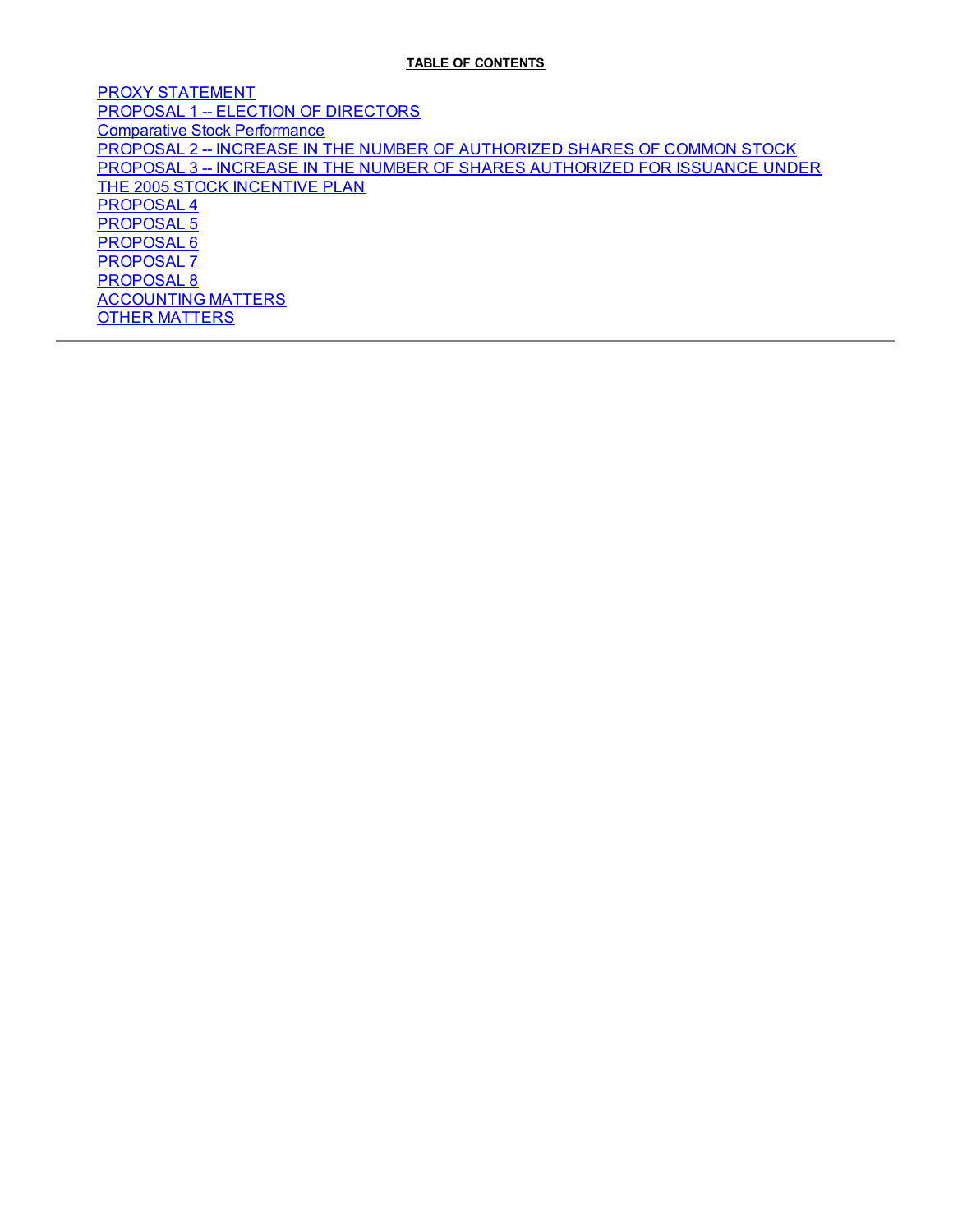# **IDERA PHARMACEUTICALS, INC.**

**345 Vassar Street**

**Cambridge, Massachusetts 02139**

# **PROXY STATEMENT**

# **FOR ANNUAL MEETING OF STOCKHOLDERS** *To Be Held On June 7, 2006*

<span id="page-4-0"></span>This Proxy Statement and the enclosed form of proxy are being furnished by the Board of Directors (the "Board of Directors" or the "Board") of Idera Pharmaceuticals, Inc. ("Idera" or the "Company") in connection with the Company's 2006 Annual Meeting of Stockholders (the "Annual Meeting") to be held on June 7, 2006 at 10:00 a.m., local time, at the Hotel @ MIT, 20 Sidney Street, Cambridge, Massachusetts or any adjournment or postponement of the Annual Meeting.

All shares represented by proxy will be voted in accordance with the instructions of the stockholder. If no instructions are provided, proxies will be voted for the director nominees and in favor of the matters set forth in the accompanying Notice of Annual Meeting. A registered stockholder may revoke a proxy at any time before its exercise by delivery of a written revocation or a subsequently dated proxy to the Secretary of the Company or by voting in person at the Annual Meeting. Attendance at the Annual Meeting will not itself be deemed to revoke a proxy unless the stockholder is registered on the books of the Company and gives affirmative notice at the Annual Meeting that the stockholder intends to revoke the proxy and vote in person.

The Notice of the Annual Meeting, this Proxy Statement, the enclosed proxy and the Company's 2005 Annual Report to Stockholders, which contains the Company's Annual Report on Form 10-K for the year ended December 31, 2005, as filed with the Securities and Exchange Commission, without exhibits, are being mailed to stockholders on or about [1, 2006. Exhibits to the Company's Annual Report on Form 10-K will be provided upon written request and payment of an appropriate processing fee. Please address all **such requests to the Company, Attention: Investor Relations, 345 Vassar Street, Cambridge, Massachusetts 02139.**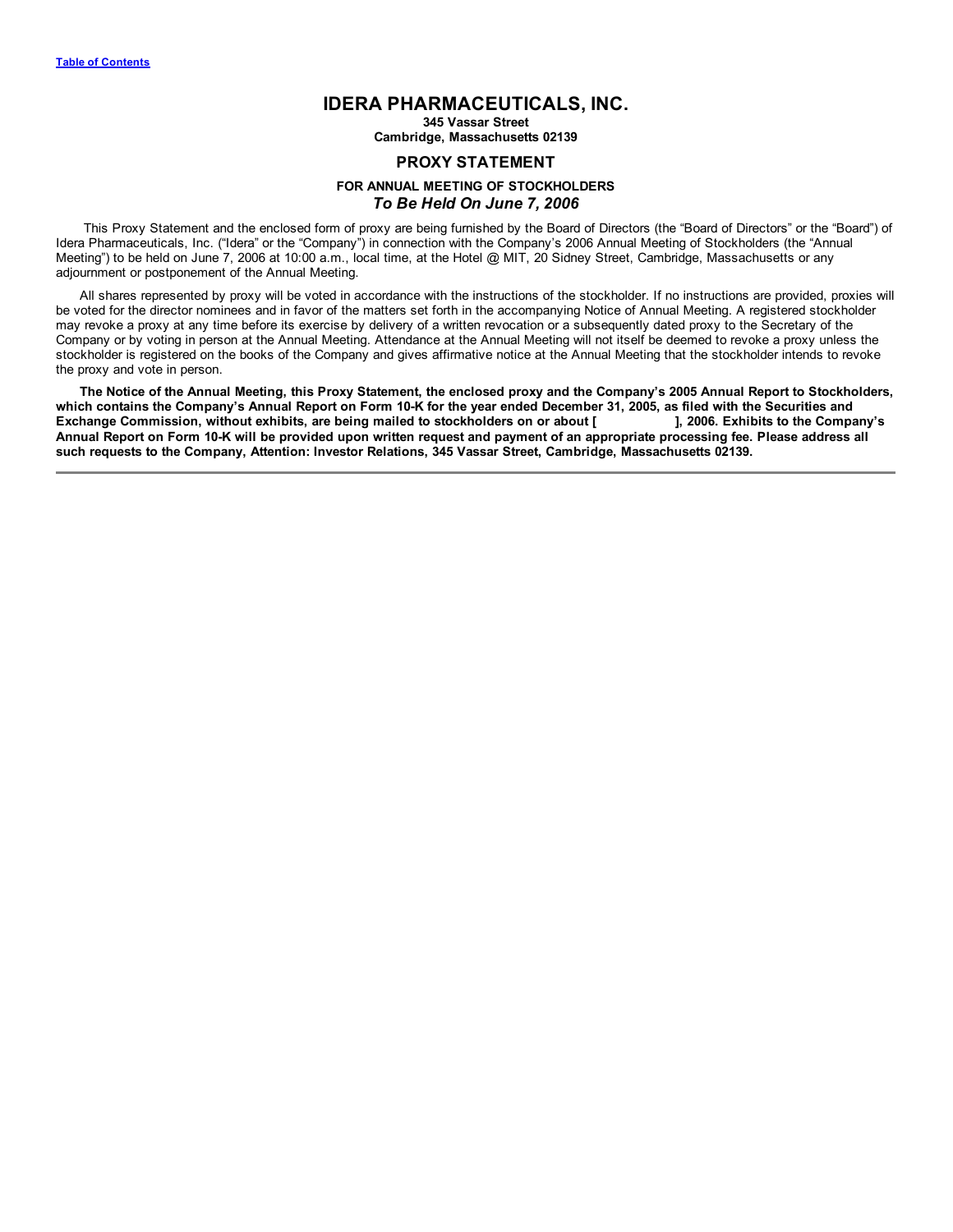#### **Voting Securities and Votes Required**

On April 10, 2006, the record date for determination of stockholders entitled to notice of and to vote at the Annual Meeting, there were outstanding and entitled to vote 133,737,114 shares of the Company's common stock, \$0.001 par value per share (the "Common Stock"). Each share of Common Stock entitles the holder to one vote on each of the matters to be considered at the Annual Meeting.

The presence, in person or by proxy, of the holders of a majority of the outstanding shares of Common Stock entitled to vote at the Annual Meeting is necessary to constitute a quorum for the transaction of business at the Annual Meeting. Shares of Common Stock present in person or represented by executed proxies received by the Company, including shares that are held in "street name" by brokers or nominees who indicate on their proxies that they do not have discretionary authority to vote such shares as to one or more of the matters to be voted upon ("broker nonvotes"), and shares that abstain or do not vote with respect to one or more of the matters to be voted upon, will be counted for purposes of establishing a quorum at the Annual Meeting.

The affirmative vote of the holders of a plurality of the votes cast by stockholders entitled to vote at the Annual Meeting is required for the election of directors. The affirmative vote of the holders of a majority of the Company's outstanding Common Stock present or represented and voting at the Annual Meeting is required for the approval of the amendments to the Company's 2005 Stock Incentive Plan and the Company's 1995 Employee Stock Purchase Plan. The affirmative vote of the holders of a majority of the Company's outstanding Common Stock entitled to vote at the meeting is required for the approval of the amendments to the Company's Restated Certificate of Incorporation (i) to increase the number of authorized shares of Common Stock from 200,000,000 to 290,000,000, (ii) to effect a one-for-four reverse stock split, (iii) to effect a one-for-six reverse stock split, (iv) to effect a one-for-eight reverse stock split and (v) to effect a one-for-ten reverse stock split.

Shares will not be counted as votes in favor of a matter, and will also not be counted as votes cast or shares voting on such matter, if the holder of the shares either withholds the authority to vote for a particular director nominee or nominees or abstains from voting on a particular matter or if the shares constitute broker non-votes. Accordingly, withheld shares, abstentions and broker non-votes will have no effect on the election of directors, the proposed amendment to the 2005 Stock Incentive Plan or the proposed amendment to the 1995 Employee Stock Purchase Plan, but will have the same effect as a vote against each of the proposed amendments to the Company's Restated Certificate of Incorporation.

# **Security Ownership of Certain Beneficial Owners and Management**

On March 31, 2006, Idera had 133,726,085 shares of Common Stock issued and outstanding. The following table sets forth certain information about the beneficial ownership of Common Stock, as of March 31, 2006 by (i) each person known by the Company to own beneficially more than 5% of the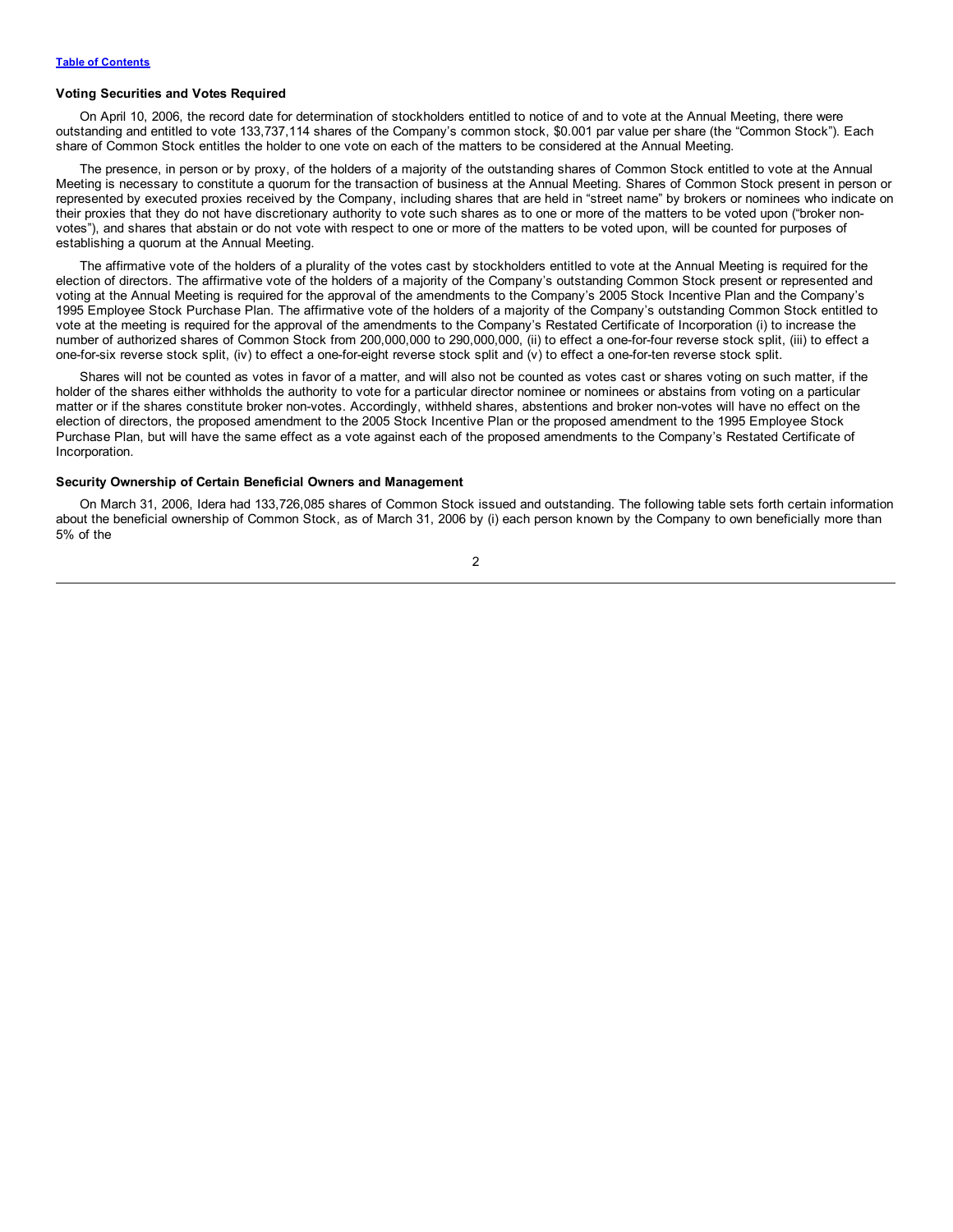# **Table of [Contents](#page-2-0)**

outstanding shares of Common Stock, (ii) each director of the Company, (iii) each named executive officer of the Company and (iv) all directors and executive officers as a group.

| Name of Beneficial Owner                                                                                                  | <b>Number of Shares</b><br><b>Beneficial Ownership</b> | Percentage of<br><b>Common Stock</b><br>Outstanding(1) |
|---------------------------------------------------------------------------------------------------------------------------|--------------------------------------------------------|--------------------------------------------------------|
| 5% Stockholders                                                                                                           |                                                        |                                                        |
| Felix J. Baker and Julian C. Baker(2)<br>667 Madison Avenue                                                               | 18, 181, 820                                           | 13.6%                                                  |
| New York, NY 10021                                                                                                        |                                                        |                                                        |
| Youssef El Zein(3)<br>c/o Optima Life Sciences Limited<br>St. James's Chambers<br>64A Athol Street<br>Isle of Man IM1 1JE | 14,779,321                                             | 10.5%                                                  |
| Optima Life Sciences Limited(4)<br>St. James's Chambers<br>64A Athol Street<br>Isle of Man IM1 1JE                        | 11,296,779                                             | 8.1%                                                   |
| <b>Other Directors and Named Executive Officers</b>                                                                       |                                                        |                                                        |
| Sudhir Agrawal, D. Phil(5)                                                                                                | 6,903,593                                              | 4.9%                                                   |
| Robert G. Andersen(6)                                                                                                     | 1,306,705                                              | 1.0%                                                   |
| Paul C. Zamecnik, M.D.(7)                                                                                                 | 1,023,975                                              | $\star$                                                |
| James B. Wyngaarden, M.D.(8)                                                                                              | 824,750                                                | $\star$                                                |
| C. Keith Hartley(9)                                                                                                       | 428,488                                                | $\star$                                                |
| William S. Reardon(10)                                                                                                    | 82,016                                                 | $\star$                                                |
| Robert W. Karr, M.D.(11)                                                                                                  | 66,889                                                 | $\star$                                                |
| Alison Taunton-Rigby, Ph.D.(12)                                                                                           | 42,500                                                 | $\star$                                                |
| All directors and executive officers as a group (8 persons)(13)                                                           | 25,458,237                                             | 17.0%                                                  |

Less than 1%

(1) The number of shares beneficially owned by each person is determined under rules of the SEC, and the information is not necessarily indicative of beneficial ownership for any other purpose. Under such rules, beneficial ownership includes any shares as to which the stockholder has the sole or shared voting power or investment power and any shares that the stockholder has the right to acquire within 60 days of March 31, 2006 through the conversion of any convertible security or the exercise of any stock option, warrant or other right. Unless otherwise indicated, each stockholder has sole investment and voting power (or shares such power with his spouse) with respect to the shares set forth in the table. The inclusion of any shares deemed beneficially owned does not constitute an admission of beneficial ownership of such shares.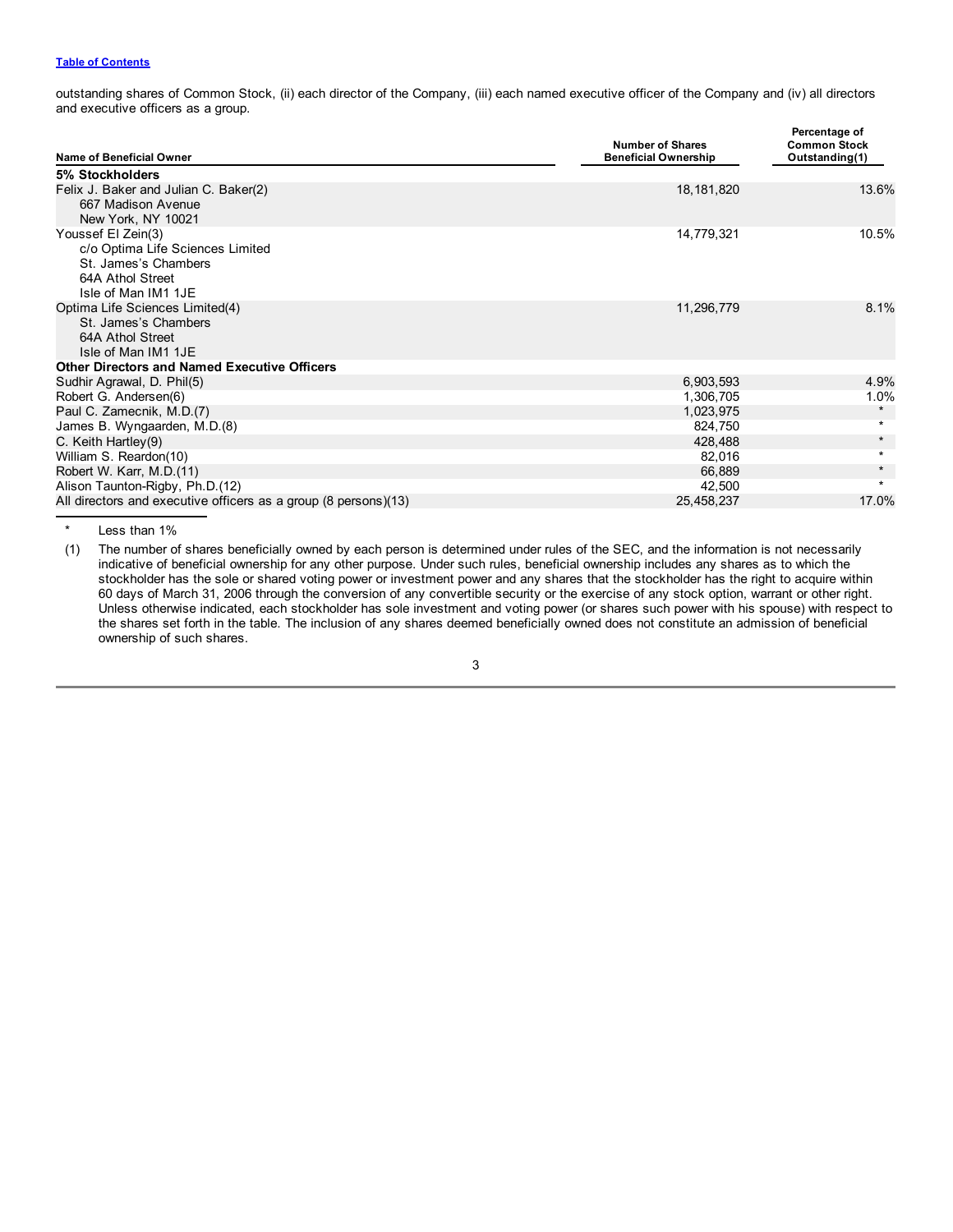(2) Consists of shares of Common Stock held by the following entities:

| <b>Registered Holder</b>            | <b>Shares of</b><br><b>Common Stock</b> |
|-------------------------------------|-----------------------------------------|
| Baker Brothers Investments, L.P.    | 562.804                                 |
| Baker Brothers Investments II. L.P. | 508.612                                 |
| Baker Biotech Fund I. L.P.          | 5.590.488                               |
| Baker Biotech Fund II, L.P.         | 5,094,924                               |
| Baker Biotech Fund II(Z), L.P.      | 674.120                                 |
| Baker Biotech Fund III, L.P.        | 4.595.732                               |
| Baker Biotech Fund III(Z), L.P.     | 811.124                                 |
| 14159, L.P.                         | 344,016                                 |
| Total                               | 18.181.820                              |

By virtue of their ownership of entities that have the power to control the investment decisions of the limited partnerships listed in the table above, Felix J. Baker and Julian C. Baker may each be deemed to be beneficial owners of shares owned by such entities and may be deemed to have shared power to vote or direct the vote of and shared power to dispose or direct the disposition of such securities.

- Includes 68,000 shares of Common Stock subject to outstanding stock options, which are exercisable within the 60-day period following March 31, 2006. Also includes (a) 2,203,734 shares of Common Stock issuable upon the exercise of warrants held by Optima Life Sciences Ltd. ("Optima"), (b) 5,606,809 shares of Common Stock held by Optima, (c) 3,486,236 shares of Common Stock issuable upon conversion of the 4% convertible subordinated notes due April 30, 2008 held by Optima and (d) 1,585,707 shares of Common Stock issuable upon the exercise of warrants held by Pillar Investment Ltd. ("Pillar"). Mr. El Zein is a director of Pillar and a director of Optima. Pillar is the manager and investment advisor of Optima and holds all of the voting shares of Optima. Because of his relationship with Pillar and Optima, Mr. El Zein may be deemed to beneficially own all of the shares of Common Stock that Pillar and Optima beneficially own. Mr. El Zein is a director of the Company.
- (4) Includes 2,203,734 shares of Common Stock issuable upon the exercise of warrants held by Optima. Also includes 3,486,236 shares of Common Stock issuable upon conversion of the convertible notes held by Optima.
- (5) Includes 6,726,433 shares of Common Stock subject to outstanding stock options, which are exercisable within the 60-day period following March 31, 2006.
- (6) Includes 1,206,705 shares of Common Stock subject to outstanding stock options, which are exercisable within the 60-day period following March 31, 2006.
- (7) Dr. Paul C. Zamecnik is a retiring member of the Board of Directors whose term will end on June 7, 2006. Dr. Zamecnik's beneficial ownership includes 219,000 shares of Common Stock subject to outstanding stock options, which are exercisable within the 60-day period following March 31, 2006, and 20,548 shares of Common Stock issuable upon the exercise of warrants.
- (8) Includes 563,000 shares of Common Stock subject to outstanding stock options, which are exercisable within the 60-day period following March 31, 2006, and 10,274 shares of Common Stock issuable upon the exercise of warrants.
- (9) Includes 75,000 shares of Common Stock subject to outstanding stock options, which are exercisable within the 60-day period following March 31, 2006.
- (10) Includes 65,000 shares of Common Stock subject to outstanding stock options, which are exercisable within the 60-day period following March 31, 2006.
- (11) Includes 62,499 shares of Common Stock subject to outstanding stock options, which are exercisable within the 60-day period following March 31, 2006.
- (12) Consists of 42,500 shares of Common Stock subject to outstanding stock options, which are exercisable within the 60-day period following March 31, 2006.
- (13) Includes 9,028,137 shares of Common Stock subject to outstanding stock options held by the directors and executive officers, which are exercisable within the 60-day period following March 31, 2006, and 3,820,263 shares of Common Stock issuable upon the exercise of warrants held by directors and officers. Also includes securities owned by Optima and Pillar as set forth in Note (3) above.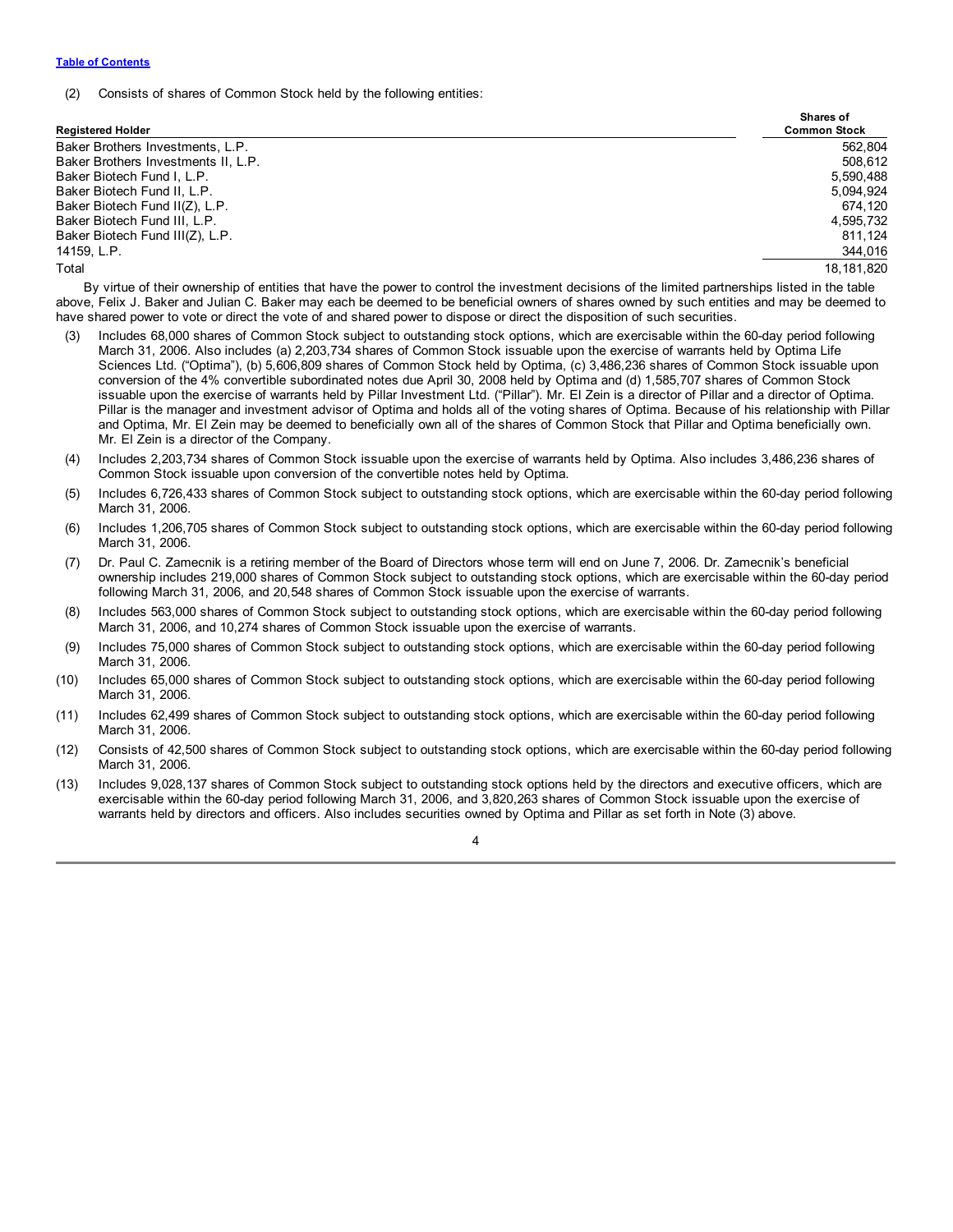# **PROPOSAL 1 — ELECTION OF DIRECTORS**

<span id="page-8-0"></span>The Company's Board of Directors is divided into three classes and currently consists of two Class I Directors (C. Keith Hartley and William S. Reardon), three Class II Directors (Dr. Robert W. Karr, Dr. James B. Wyngaarden and Dr. Paul C. Zamecnik) and three Class III Directors (Dr. Sudhir Agrawal, Youssef El Zein and Dr. Alison Taunton-Rigby). The terms of the three classes are staggered so that one class is elected each year. Members of each class are elected for three-year terms.

The Board of Directors has nominated Dr. Robert W. Karr and Dr. James B. Wyngaarden for election as Class II Directors. Dr. Paul C. Zamecnik, the other current Class II Director, has determined not to stand for reelection. The persons named in the enclosed proxy card will vote to elect Dr. Karr and Dr. Wyngaarden as Class II Directors, unless the proxy card is marked otherwise. The proxy card may not be voted for more than two directors. Each Class II Director will be elected to hold office until the 2009 Annual Meeting of Stockholders and until his successor is elected and qualified. Each of the nominees is presently a director, and each has indicated a willingness to serve as a director, if elected. If a nominee becomes unable or unwilling to serve, however, the persons acting under the proxy may vote for substitute nominees selected by the Board of Directors. The Board of Directors recommends that the stockholders vote for the election of Dr. Karr and Dr. Wyngaarden as **Class II Directors.**

Set forth below are the names of each Class I Director, each Class III Director and each of the nominees for election as Class II Directors, the year in which each first became a director, their ages as of March 31, 2006, their positions and offices with the Company, their principal occupations and business experience during the past five years and the names of other public companies for which they serve as a director.

#### **Nominees for Class II Directors — Terms to Expire in 2009**

#### **Dr. Robert W. Karr Director since 2005**

Dr. Robert W. Karr, age 57, became President of the Company in December 2005. He was appointed a member of the Company's Board of Directors in June 2005. From 2000-2004, Dr. Karr was a senior executive for Global Research & Development for Pfizer, Inc., where he served as Senior Vice President, Strategic Management from 2003-2004. Prior to its merger with Pfizer, Dr. Karr served as Vice President, Research & Development Strategy for Warner-Lambert Company. He currently serves on the Board of Directors of GTx, Inc. Dr. Karr received his B.S. with honors from Southwestern University in 1971 and his M.D. from the University of Texas Medical Branch in 1975. Dr. Karr completed his internship and residency in internal medicine at Washington University School of Medicine and served as a faculty member at both the University of Iowa College of Medicine and Washington University School of Medicine.

#### **Dr. James B. Wyngaarden Director since 1990**

Dr. James B. Wyngaarden, age 81, has been Chairman of the Company's Board of Directors since February 2000 and was Vice Chairman from February 1997 to February 2000. Dr. Wyngaarden was a principal in the Washington Advisory Group LLC consulting firm until January 2002. Dr. Wyngaarden co-founded the Washington Advisory Group in 1996. He was Senior Associate Dean, International Affairs at the University of Pennsylvania Medical School from 1995 to 1997. Dr. Wyngaarden was Foreign Secretary of the National Academy of Sciences and the Institute of Medicine from 1990 to 1994. He was Director of the Human Genome Organization from 1990 to 1991 and a council member from 1990 to 1993. Dr. Wyngaarden was Director of the National Institutes of Health from 1982 to 1989, and Associate Director for Lifesciences, Office of Science and Technology Policy in the Executive Office of the President, the White House, from 1989 to 1990. He is also a member of the Board of Directors of Genaera Corporation, a biopharmaceutical company, a former member of the Board of Directors of Human Genome Sciences, Inc., a genomics and biopharmaceutical company, until May 2004 and the author of approximately 250 scientific publications.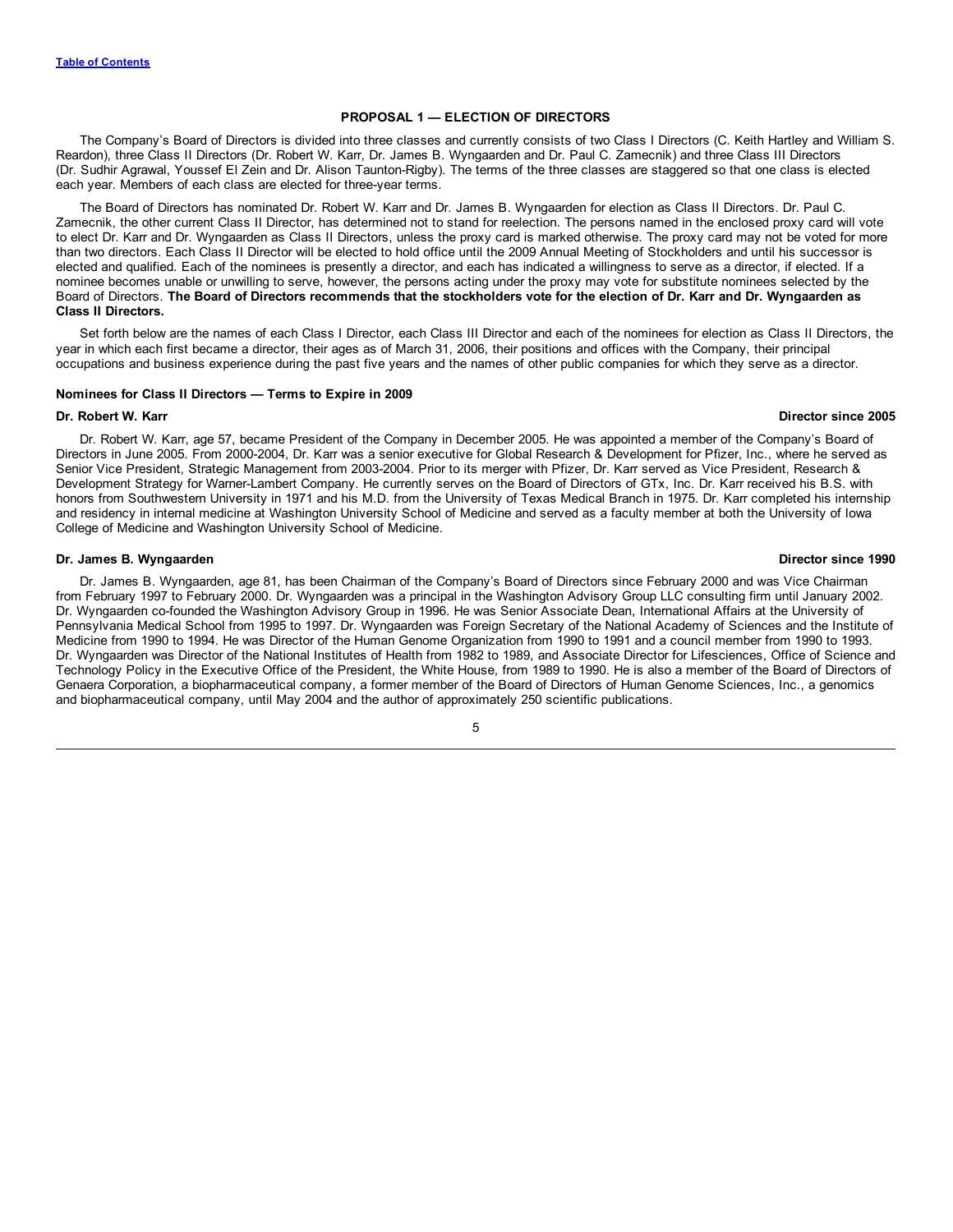# *Continuing Members of the Board of Directors*

#### **Class III Directors — Terms to Expire in 2007**

## **Dr. Sudhir Agrawal Director since 1993**

Dr. Sudhir Agrawal, age 52, joined the Company in 1990 and has been the Company's Chief Executive Officer since August 2004, and Chief Scientific Officer since January 1993. He also served as the Company's President from February 2000 to October 2005. Prior to his appointment as Chief Scientific Officer, Dr. Agrawal served as Principal Research Scientist from February 1990 to January 1993 and as Vice President of Discovery from December 1991 to January 1993. He also served as Acting Chief Executive Officer from February 2000 until September 2001. Prior to joining the Company, Dr. Agrawal served as a Foundation Scholar at the Worcester Foundation for Biomedical Research from 1987 to 1991 and at the Medical Research Council's Laboratory of Molecular Biology in Cambridge, England from 1985 to 1986. Dr. Agrawal received a D. Phil. in chemistry in 1980 from Allahabad University in India. He has authored more than 260 research papers and reviews. He is a member of the editorial board of several scientific journals. Dr. Agrawal is the co-author of more than 230 patents worldwide.

#### **Youssef El Zein Director since 1992**

Youssef El Zein, age 57, has been Vice Chairman of the Company's Board of Directors since February 1997. Mr. El Zein has been Chairman and Chief Executive Officer of Pillar Investment Limited, a private investment and management consulting firm, since 1990 and has served as a member of the Board of Directors of WorldCare Group, a telemedicine and insurance company, since 1993. Mr. El Zein is also Managing Director of Optima Life Sciences Ltd., a biotechnology investment fund.

## **Dr. Alison Taunton-Rigby Director since 2004**

Dr. Alison Taunton-Rigby, age 61, has been President and Chief Executive Officer of RiboNovix, Inc., a privately held development stage antiinfectives company she co-founded, since February 2003. Prior to founding RiboNovix, Dr. Taunton-Rigby was President and Chief Executive Officer of several companies including Catharsis Medical Technology, Inc., a private company, from 2001 to 2003, Aquila Biopharmaceuticals, Inc., a public company, from 1996 to 2000, Cambridge Biotech Corporation, a public company, from 1995 to 1996, and Mitotix, Inc., a private company, from 1993 to 1994. Previous to these positions, she was Senior Vice President, Biotherapeutics at Genzyme Corporation, and has held senior management positions at Biogen, Inc., Vivotech Inc., Collaborative Research, Inc. and Arthur D. Little. Dr. Taunton-Rigby is a director of RiverSource Funds, Healthways, Inc., a public company, and Abt Associates Inc. In June 2002, Dr. Taunton-Rigby was awarded the OBE (Officer of the Order of the British Empire) by Queen Elizabeth II in recognition of her work as a leader in the research, development and promotion of biotechnology.

# **Class I Directors — Terms to Expire in 2008**

# **C. Keith Hartley Director since 2000**

C. Keith Hartley, age 63, has been President of Hartley Capital Advisors, a financial consulting firm, since June 2000. Mr. Hartley was Managing Partner of Forum Capital Markets LLC, an investment banking firm, from August 1995 to May 2000. Mr. Hartley also serves as a director of Universal Display Corporation, a developer of flat panel displays.

#### **William S. Reardon, CPA Director since 2002**

William S. Reardon, age 59, was an audit partner at PricewaterhouseCoopers LLP, where he led the Life Science Industry Practice for New England and the Eastern United States from 1986 until his retirement from the firm in July 2002. Mr. Reardon served on the Board of the Emerging Companies Section of the Biotechnology Industry Organization from June 1998 to June 2000 and the Board of Directors of the Massachusetts Biotechnology Council from April 2000 to April 2002. He also serves as a director of Oscient Pharmaceuticals Corporation (formerly Genome Therapeutics Corp.), a biopharmaceutical company.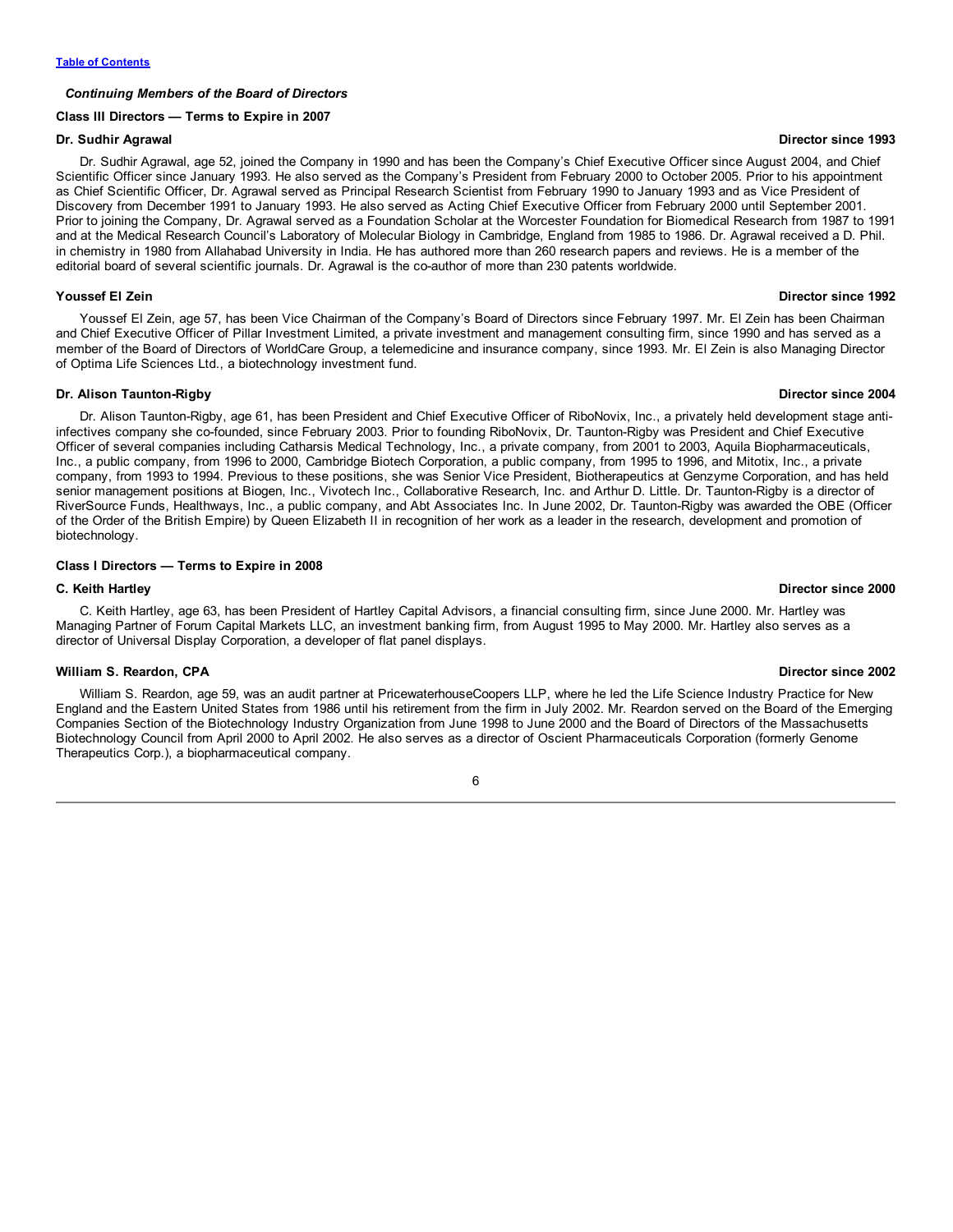#### **Board of Directors**

The Board of Directors held nine meetings in 2005 in person, by teleconference or by written action. Each of the directors participated in at least 75% of the meetings of the Board of Directors and of the committees of the Board of Directors on which he or she served in 2005.

Under American Stock Exchange rules, a director of the Company will only qualify as "independent" if the Board of Directors affirmatively determines that he or she has no material relationship with the Company that would interfere with the exercise of independent judgment. The determination of whether a material relationship that would interfere with the exercise of independent judgment exists is made by the other members of the Board who are independent.

The Board has determined that none of C. Keith Hartley, William S. Reardon, Dr. Alison Taunton-Rigby, Dr. James B. Wyngaarden and Dr. Paul C. Zamecnik has a material relationship with the Company that would interfere with the exercise of independent judgment and that each of these directors is "independent" as determined under Section 121(A) of the American Stock Exchange's listing standards.

#### **Board Committees**

The Board of Directors has established four standing committees — Audit, Compensation, Finance, and Nominating and Corporate Governance. Each of the Audit, Compensation, and Nominating and Corporate Governance Committees operates under a charter that has been approved by the Board. Current copies of the charters for the Audit, Compensation, and Nominating and Corporate Governance Committees are posted on the Committee Charters section of the Company's website, www.iderapharma.com.

The Board of Directors has determined that all of the members of each of the Audit, Compensation and Nominating and Corporate Governance Committees are independent as defined under the American Stock Exchange rules including, in the case of all members of the Audit Committee, the independence requirements contemplated by Rule 10A-3 under the Securities Exchange Act of 1934, as amended.

## *Audit Committee*

The Audit Committee's responsibilities include:

- appointing, approving the compensation of, and assessing the independence of the Company's registered public accounting firm;
- overseeing the work of the Company's registered public accounting firm, including through the receipt and consideration of certain reports from the registered public accounting firm;
- reviewing and discussing with management and the registered public accounting firm the Company's annual and quarterly financial statements and related disclosures;
- monitoring the Company's internal control over financial reporting, disclosure controls and procedures and code of business conduct and ethics;
- discussing the Company's risk management policies;
- establishing policies regarding hiring employees from the registered public accounting firm and procedures for the receipt and retention of accounting related complaints and concerns;
- reviewing and approving related party transactions, including transactions with affiliates of directors of the Company;
- meeting independently with the Company's registered public accounting firm and management; and
- preparing the audit committee report required by SEC rules (which is included beginning on page 40 of this proxy statement).

The current members of the Audit Committee are Mr. Hartley, Mr. Reardon and Dr. Taunton-Rigby. The Board of Directors has determined that all three current members of the Audit Committee are "audit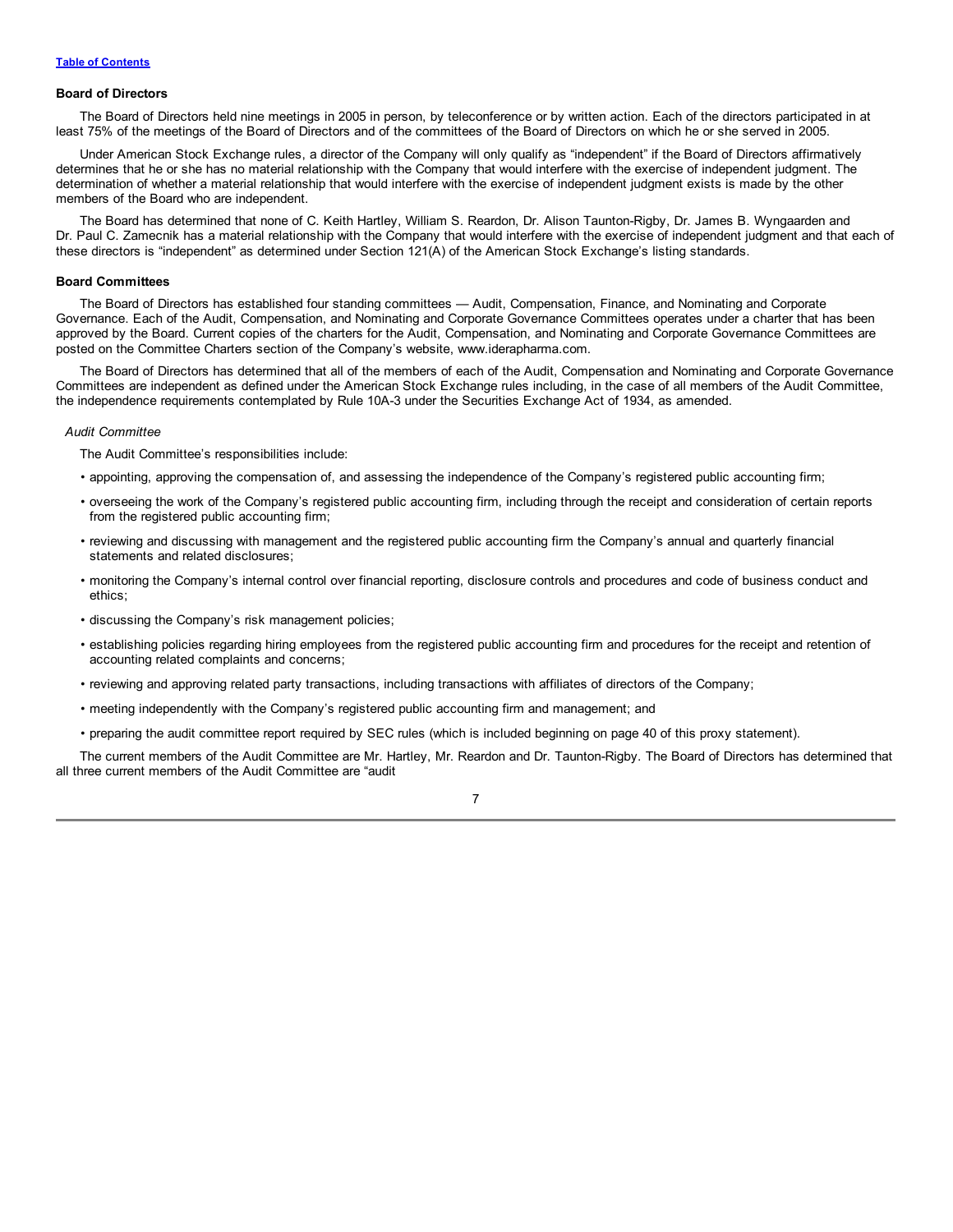## **Table of [Contents](#page-2-0)**

committee financial experts" as defined in Item 401(h) of Regulation S-K. The Audit Committee held eight meetings in 2005.

# *Compensation Committee*

The Compensation Committee's responsibilities include:

- annually reviewing and approving corporate goals and objectives relevant to compensation for the Company's chief executive officer;
- determining the chief executive officer's compensation;
- reviewing and approving, or making recommendations to the Board with respect to, the compensation of the Company's senior executives;
- overseeing an evaluation of the Company's other senior executives;
- overseeing and administering the Company's cash and equity incentive plans; and
- reviewing and making recommendations to the Board with respect to director compensation.

The current members of the Compensation Committee are Mr. Hartley, Mr. Reardon, Dr. Taunton-Rigby and Dr. Wyngaarden. The Compensation Committee held twelve meetings in 2005.

#### *Finance Committee*

The Finance Committee reviews and advises management and the full Board regarding the relative merits of prospective financing transactions. The current members of the Finance Committee are Dr. Agrawal, Mr. Hartley, Dr. Karr, Mr. Reardon and Dr. Taunton-Rigby. In 2005, the Finance Committee held six meetings.

#### *Nominating and Corporate Governance Committee*

The Nominating and Corporate Governance Committee's responsibilities include:

- identifying individuals qualified to become Board members;
- recommending to the Board the persons to be nominated for election as directors and to each of the Board's committees;
- reviewing and making recommendations to the Board with respect to management succession planning;
- developing and recommending to the Board corporate governance principles; and
- overseeing periodic evaluations of the Board.

The members of the Nominating and Corporate Governance Committee are Mr. Hartley, Mr. Reardon and Dr. Wyngaarden. The Nominating and Corporate Governance Committee held one meeting during 2005.

# **Director Attendance at Annual Meeting of Stockholders**

It is the Company's policy that directors are expected to attend the annual meeting of stockholders. All directors attended the 2005 annual meeting of stockholders.

## **Director Candidates**

The process followed by the Nominating and Corporate Governance Committee to identify and evaluate director candidates includes requests to Board members and others for recommendations, meetings from time to time to evaluate biographical information and background material relating to potential candidates and interviews of selected candidates by members of the Nominating and Corporate Governance Committee and the Board.

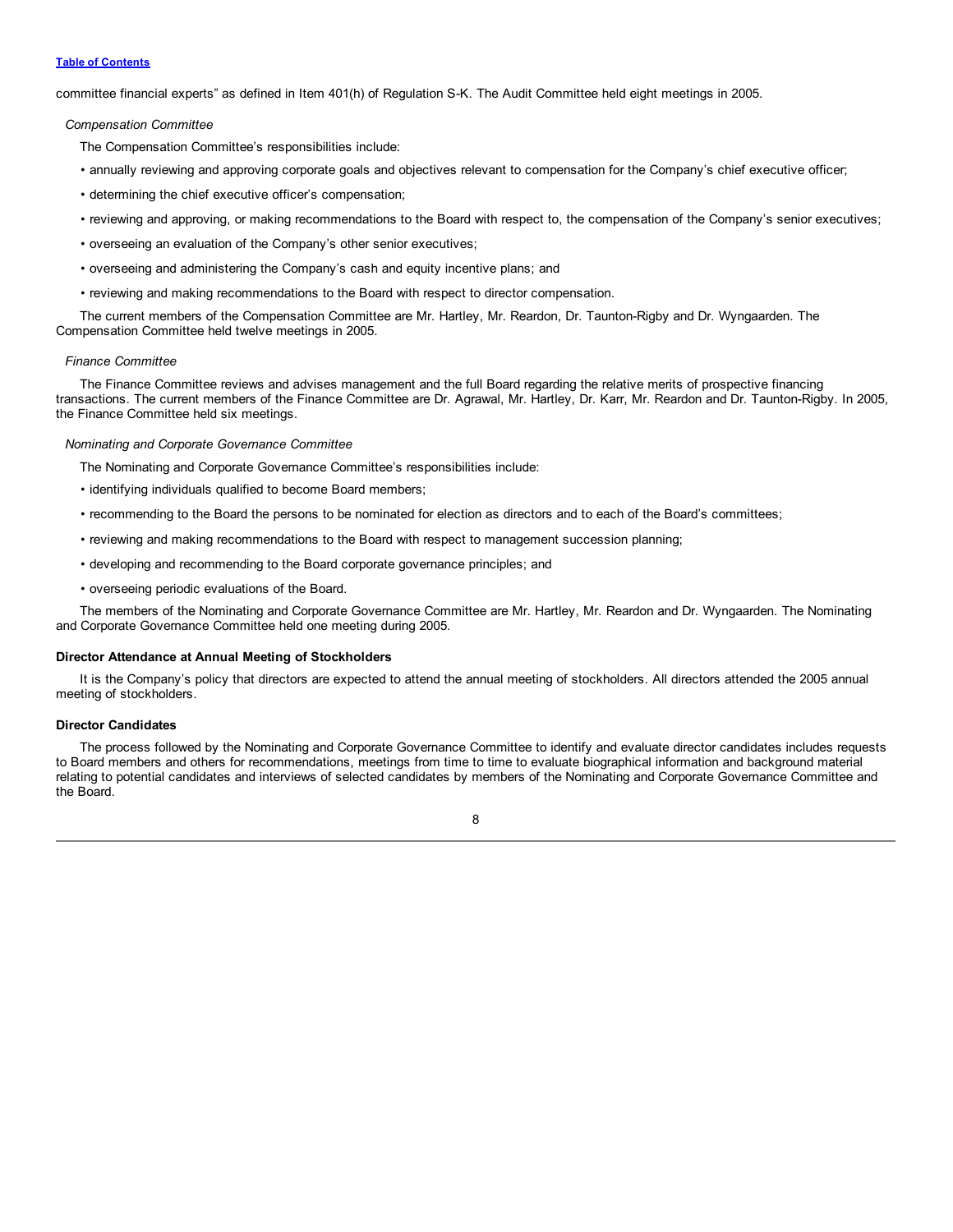In considering whether to recommend any particular candidate for inclusion in the Board's slate of recommended director nominees, the Nominating and Corporate Governance Committee will apply the criteria set forth in the Company's Corporate Governance Guidelines that the Company has posted on the Corporate Governance Section of its website, which is located at www.iderapharma.com. These criteria include the candidate's integrity, business acumen, knowledge of the Company's business and industry, age, experience, diligence, conflicts of interest and the ability to act in the interests of all stockholders. The Nominating and Corporate Governance Committee does not assign specific weights to particular criteria and no particular criterion is a prerequisite for any prospective nominee. The Company believes that the backgrounds and qualifications of its directors, considered as a group, should provide a composite mix of experience, knowledge and abilities that will allow the Board to fulfill its responsibilities.

Stockholders may recommend individuals to the Nominating and Corporate Governance Committee for consideration as potential director candidates by submitting their names, together with appropriate biographical information and background materials and a statement as to whether the stockholder or group of stockholders making the recommendation has beneficially owned more than 5% of the Company's Common Stock for at least a year as of the date such recommendation is made, to Nominating and Corporate Governance Committee, c/o Corporate Secretary, Idera Pharmaceuticals, Inc., 345 Vassar Street, Cambridge, Massachusetts 02139. Assuming that appropriate biographical and background material has been provided on a timely basis, the Nominating and Corporate Governance Committee will evaluate stockholder-recommended candidates by following substantially the same process, and applying substantially the same criteria, as it follows for candidates submitted by others. If the Board determines to nominate a stockholder-recommended candidate and recommends his or her election, then his or her name will be included in the Company's proxy card for the next annual meeting.

Stockholders also have the right under the Company's bylaws to nominate director candidates directly, without any action or recommendation on the part of the Nominating and Corporate Governance Committee or the Board, by following the procedures set forth under "Submission of Future Stockholder Proposals for 2007 Annual Meeting" below. Candidates nominated by stockholders in accordance with the procedures set forth in the Company's bylaws will not be included in the Company's proxy card for the next annual meeting.

## **Communicating with the Independent Directors**

The Board will give appropriate attention to written communications that are submitted by stockholders and will respond if and as appropriate. The Chairman of the Board is primarily responsible for monitoring communications from stockholders and for providing copies or summaries to the other directors, as he or she considers appropriate.

Communications are forwarded to all directors if they relate to important substantive matters and include suggestions or comments that the Chairman of the Board considers to be important for the directors to know. In general, communications relating to corporate governance and longterm corporate strategy are more likely to be forwarded than communications relating to ordinary business affairs, personal grievances and matters as to which the Company tends to receive repetitive or duplicative communications.

Stockholders who wish to send communications on any topic to the Board should address such communications to Board of Directors, c/o Corporate Secretary, Idera Pharmaceuticals, Inc., 345 Vassar Street, Cambridge, Massachusetts 02139.

#### **Code of Business Conduct and Ethics**

The Company has adopted a written Code of Business Conduct and Ethics that applies to the Company's directors, officers and employees, including its principal executive officer, principal financial officer, principal accounting officer or controller, and persons performing similar functions. The Company has posted a current copy of the Code in the Corporate Governance section of the Company's website, which is located at www.iderapharma.com. In addition, the Company intends to post on its website all disclosures that are required by law or American Stock Exchange listing standards concerning any amendments to, or waivers from, any provision of the Code.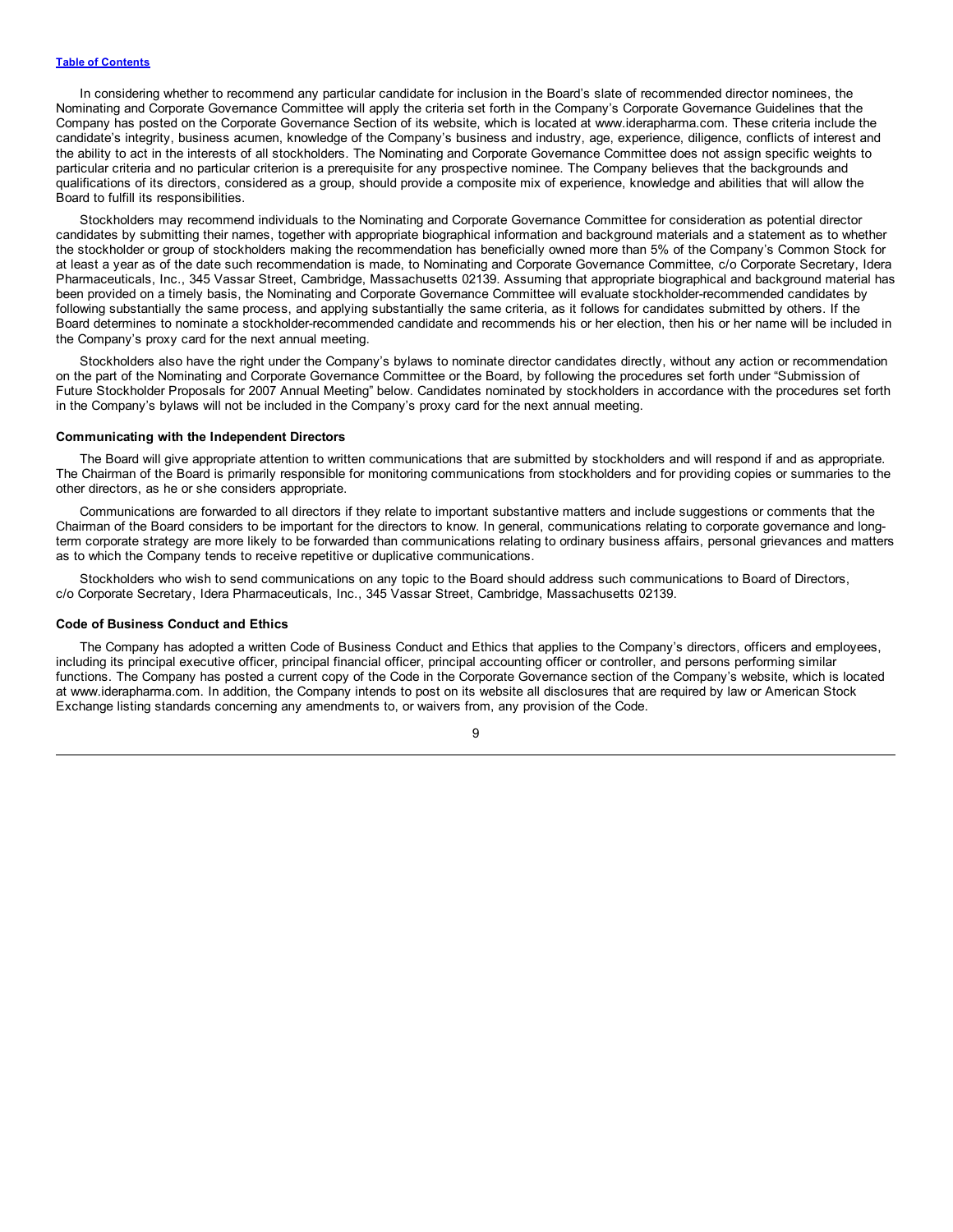# **Director Compensation**

# *Meeting Fees*

Members of the Board of Directors who are not employees of the Company are paid \$1,250 for personal attendance and \$500 for telephonic attendance at Board of Directors and committee meetings. These directors are reimbursed for their expenses incurred in connection with their attendance at Board of Directors and committee meetings.

The Company has a policy under which non-employee directors may elect to receive meeting fees in cash or in a number of shares of Common Stock determined by dividing the fees for meetings attended by 85% of the fair market value of the Company's Common Stock on the first business day of the quarter following the quarter in which fees are earned. In connection with this policy, directors elected to receive Common Stock in lieu of cash for Board of Director and committee meeting fees earned during 2005 as follows:

|                 | <b>Shares of</b>    |                          |
|-----------------|---------------------|--------------------------|
| <b>Director</b> | <b>Common Stock</b> | <b>Cash Fees Forgone</b> |
| Dr. Karr        | 4,390               | \$2,500                  |
| Mr. Reardon     | 5,882               | 3,000                    |
| Dr. Wyngaarden  | 23,158              | 11,750                   |
| Dr. Zamecnik    | 17.345              | 9,000                    |

#### *Annual Retainers*

In addition to meeting fees, in 2005 the Company paid the Chairman of the Board an annual retainer of \$60,000, which was paid in monthly installments, and paid the Chairman of the Audit Committee an annual retainer of \$15,000, which was paid in quarterly installments. All other nonemployee directors were paid an annual retainer of \$10,000, which was paid in quarterly installments.

## *Equity Compensation*

The Company's amended 1995 Director Stock Option Plan provides for the grant of options to purchase 25,000 shares of Common Stock to each non-employee director upon his or her initial election to the Board of Directors. In the first quarter of 2005, each non-employee director received a grant of options to purchase 3,750 shares of Common Stock on the first day of the calendar quarter. Beginning with the second quarter of 2005, each non-employee director receives an automatic quarterly grant of options to purchase 10,000 shares of Common Stock on the first day of each calendar quarter, with options to purchase 3,750 of such shares being granted under the Company's 1995 Director Stock Option Plan and options to purchase 6,250 of such shares being granted under the Company's Amended and Restated 1997 Stock Incentive Plan or the Company's 2005 Stock Incentive Plan. All options are granted with exercise prices equal to the fair market value of the Common Stock on the date of grant. All options vest on the first anniversary of the date of grant. The vesting of all options granted under the Company's 1995 Director Stock Option Plan will be automatically accelerated upon the occurrence of a change in control of the Company.

In 2005, the Company granted the following stock options to its directors under the Company's stock option or stock incentive plans:

- On January 1, 2005, the Company granted to each of the non-employee directors an option to purchase 3,750 shares of Common Stock at an exercise price of \$0.48 per share.
- On April 1, 2005, the Company granted to each of the non-employee directors an option to purchase 10,000 shares of Common Stock at an exercise price of \$0.60 per share.
- On July 1, 2005, the Company granted to each of the non-employee directors an option to purchase 10,000 shares of Common Stock at an exercise price of \$0.56 per share.
- On October 1, 2005, the Company granted to each of the non-employee directors an option to purchase 10,000 shares of Common Stock at an exercise price of \$0.67 per share.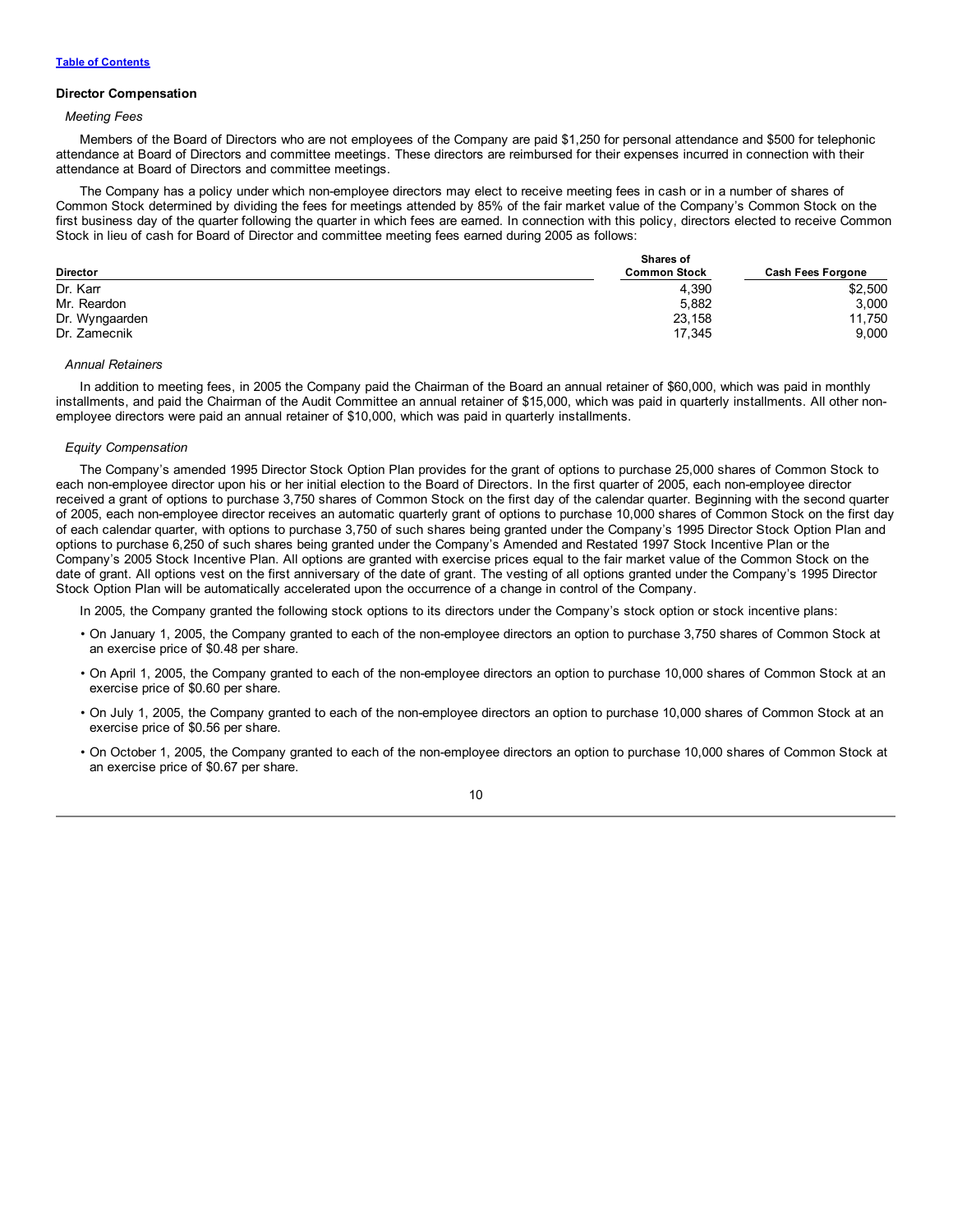#### *Other Compensation*

The Company paid Dr. Zamecnik \$20,000 for consulting services provided by Dr. Zamecnik in 2005 and expects to pay Dr. Zamecnik \$20,000 in 2006 for similar services. The Company paid Dr. Karr \$10,000 for consulting services provided by Dr. Karr in 2005 prior to his appointment as President.

**Option Awards**

#### *Summary of 2005 Non-Employee Director Compensation*

The following table summarizes the cash payments and equity awards earned by the Company's non-employee directors during 2005:

| Name                 | Total(\$)(1) |         | <b>Fees Earned or</b><br>Paid in Cash(\$) |            | <b>Stock</b><br>Awards<br>$($ \$)(1) |        | <b>Option</b><br>Awards (#) | <b>Uption Awards</b><br>(Weighted Average)<br><b>Exercise Price of</b><br><b>Option Awards)</b> |       |  |
|----------------------|--------------|---------|-------------------------------------------|------------|--------------------------------------|--------|-----------------------------|-------------------------------------------------------------------------------------------------|-------|--|
| Youssef El-Zein      |              | 283.500 |                                           | 283,500(2) | £.                                   | 500    | 599,228(2)                  |                                                                                                 | 0.873 |  |
| James B. Wyngaarden  |              | 79.074  |                                           | 65.250     |                                      | 13,824 | 33.750                      |                                                                                                 | 0.596 |  |
| C. Keith Hartley     |              | 31.500  |                                           | 31.500     |                                      |        | 33.750                      |                                                                                                 | 0.596 |  |
| Williams S. Reardon  |              | 39.279  |                                           | 35.750     |                                      | 3.529  | 33.750                      |                                                                                                 | 0.596 |  |
| Alison Taunton-Rigby |              | 30.250  |                                           | 30.250     |                                      |        | 33.750                      |                                                                                                 | 0.596 |  |
| Paul C. Zamecnik     |              | 40.588  |                                           | 30,000(3)  |                                      | 10,588 | 33.750                      |                                                                                                 | 0.596 |  |

(1) Excludes the value of stock options granted in 2005, but includes the fair market value of stock awards.

(2) Includes \$264,000 in cash and 565,478 warrants issued to Pillar Investment Ltd. in connection with the May 2005 financing referred to under the caption "Certain Transactions".

(3) Includes consulting fees referred to under the caption "Certain Transactions".

#### **Certain Transactions**

Since January 1, 2005, the Company has entered into or has been engaged in the following transactions with the following directors, officers and stockholders of the Company who beneficially owned more than 5% of the outstanding Common Stock of the Company at the time of these transactions, as well as affiliates or immediate family members of those directors, officers and stockholders. The Company believes that the terms of the transactions described below were no less favorable than Idera could have obtained from unaffiliated third parties.

# *Youssef El Zein and Affiliates*

Youssef El Zein, a director of the Company, is a director of Pillar Investment Ltd. and a director of Optima Life Sciences Limited. Pillar is the manager and investment advisor of Optima and holds all of the voting shares of Optima. In 2005, the Company paid \$264,000 to Pillar Investment Ltd. and issued to Pillar Investment Ltd. warrants to purchase 565,478 shares of Common Stock at an exercise price of \$0.89 per share as placement agent fees in connection with the Company's May 2005 convertible note financing. In addition, Optima, which is controlled by Pillar Investment Ltd., purchased \$3,102,750 of the 4% convertible subordinated notes due April 30, 2008.

Pursuant to the Engagement Letter, dated March 24, 2006, the Company engaged Mr. El Zein to assist the Company as a placement agent in securing a commitment from Biotech Shares Ltd. to purchase from the Company Common Stock. For such services, the Company agreed to pay Mr. El Zein a commission equal in value to 5% of the amount available to the Company under the commitment. The Company has paid Mr. El Zein \$262,500 of such commission in cash. The Company and Mr. El Zein are discussing the form of payment for the balance of the commission.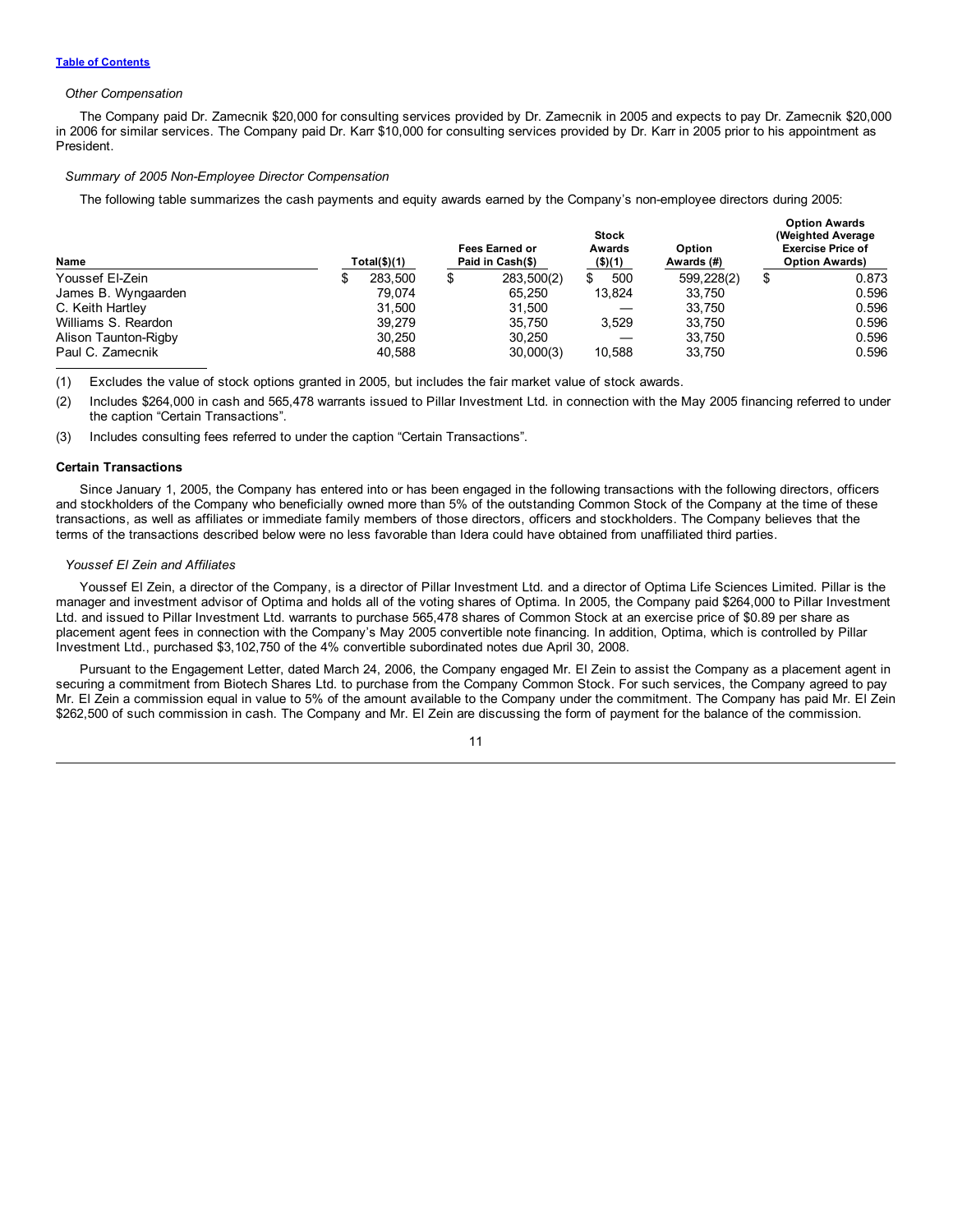# **Executive Compensation**

The following table sets forth the compensation for the Chief Executive Officer of the Company, the President of the Company and the Chief Financial Officer of the Company (collectively, the "Named Executive Officers"):

|  | <b>Summary Compensation Table</b> |  |
|--|-----------------------------------|--|
|--|-----------------------------------|--|

|                                                                         |                      |                                 | <b>Annual Compensation</b>     |    |                                     |                                                                   |                                 |
|-------------------------------------------------------------------------|----------------------|---------------------------------|--------------------------------|----|-------------------------------------|-------------------------------------------------------------------|---------------------------------|
| <b>Name and Principal Position</b>                                      |                      | Salary                          | <b>Bonus</b>                   |    | <b>Other Annual</b><br>Compensation | <b>Securities</b><br><b>Underlying</b><br><b>Options (Shares)</b> | All Other<br>Compensation(1)    |
| Sudhir Agrawal, D. Phil<br>CEO & CSO                                    | 2005<br>2004<br>2003 | \$425,000<br>363.750<br>360,000 | \$120,000<br>79.500<br>100,000 | \$ | 15,371(2)<br>64,750(2)<br>65,000(2) | 1.700.000<br>250,000                                              | \$<br>9,000<br>39,370<br>41,616 |
| Robert W. Karr(3)<br>President                                          | 2005                 | 28.409                          |                                |    | 760(4)                              | 1.000.000                                                         |                                 |
| Robert G. Andersen<br>CFO, VP of Operations,<br>Treasurer and Secretary | 2005<br>2004<br>2003 | 300,000<br>297,000<br>258,000   | 50,000<br>32.700<br>120,000    |    | 14,767(4)<br>15,756(4)<br>14,489(4) | 200,000<br>300,000                                                | 9,000<br>18,281<br>22.877       |

(1) All Other Compensation represents compensation paid for the surrender of unused vacation days and 401(k) employer contributions in the applicable year.

|                                                                                                | 2005        | 2004         | 2003     |
|------------------------------------------------------------------------------------------------|-------------|--------------|----------|
| Sudhir Agrawal, D. Phil                                                                        |             |              |          |
| 401(k)                                                                                         | \$<br>9,000 | \$<br>8.000  | \$7,000  |
| Compensation paid for the surrender of unused vacation days                                    |             | 31,370       | 34,616   |
| Total                                                                                          | 9,000       | 39,370<br>S. | \$41,616 |
| Robert G. Andersen                                                                             |             |              |          |
| 401(k)                                                                                         | \$<br>9,000 | \$<br>8.000  | \$7.000  |
| Compensation paid for the surrender of unused vacation days                                    |             | 10,281       | 15,877   |
| Total                                                                                          | 9,000       | 18,281<br>S. | \$22,877 |
| (2)<br>Other Annual Compensation paid to Dr. Agrawal consists of:                              |             |              |          |
|                                                                                                | 2005        | 2004         | 2003     |
| Cash paid in lieu of employee benefits pursuant to Dr. Agrawal's previous employment agreement | \$          | 47.363<br>S. | \$48.591 |
| Premiums paid by the Company for life, disability and health insurance                         | 15,371      | 17,387       | 16,409   |
| Total                                                                                          | 15,371      | 64,750<br>\$ | \$65,000 |

(3) Dr. Karr joined the Company as President in December 2005.

(4) Represents premiums paid by the Company for life, disability and health insurance in the applicable year.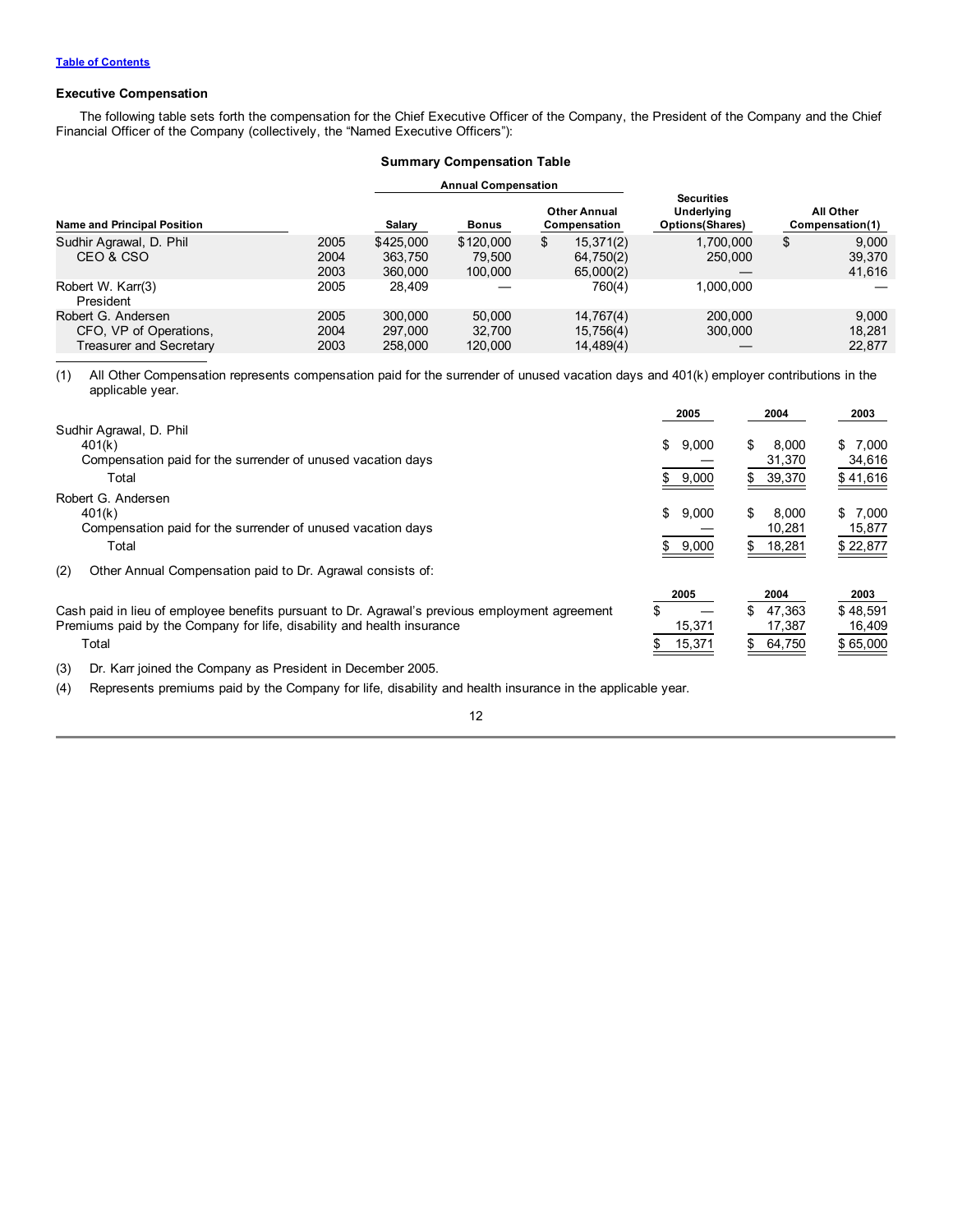# *2005 Option Grants*

All options granted to Dr. Agrawal, Dr. Karr and Mr. Andersen will become fully exercisable upon a change of control of the Company. The following table sets forth certain information concerning grants of stock options made during fiscal year 2005 to the Named Executive Officers:

|                        |                                                               | <b>Option Grants in Last Fiscal Year</b>                             |                                                  |      |                   |             |                                                                                                                |
|------------------------|---------------------------------------------------------------|----------------------------------------------------------------------|--------------------------------------------------|------|-------------------|-------------|----------------------------------------------------------------------------------------------------------------|
|                        |                                                               | <b>Individual Grants</b>                                             |                                                  |      |                   |             | <b>Potential Realizable</b>                                                                                    |
|                        | Number of<br><b>Securities</b><br><b>Underlying</b><br>Option | <b>Percent of Total</b><br><b>Options Granted</b><br>to Employees in | <b>Exercise</b><br><b>Price Per</b><br>Share(\$) |      | <b>Expiration</b> |             | <b>Value at Assumed</b><br><b>Annual Rates of Stock</b><br><b>Price Appreciation For</b><br>Option Term(\$)(2) |
| Name                   | Grants(#)                                                     | Fiscal Year(%)(1)                                                    |                                                  |      | Date              | 5%          | 10%                                                                                                            |
| Sudhir Agrawal, D.Phil | 1,000,000(3)                                                  | 23%                                                                  | \$                                               | 0.56 | 5/12/15           | \$352,181   | \$892,496                                                                                                      |
|                        | 300,000(4)                                                    | 7%                                                                   | \$                                               | 0.53 | 12/15/15          | \$99.994    | \$253,405                                                                                                      |
|                        | 400,000(3)                                                    | 9%                                                                   | \$                                               | 0.72 | 12/21/15          | \$109.450   | \$344,873                                                                                                      |
| Robert W. Karr         | 1,000,000(4)                                                  | 23%                                                                  | \$                                               | 0.60 | 12/05/15          | \$377.337   | \$956,245                                                                                                      |
|                        | 25,000(5)                                                     | $1\%$                                                                | \$                                               | 0.61 | 6/15/15           | \$<br>9.591 | 24,305<br>\$                                                                                                   |
|                        | 10,000(5)                                                     |                                                                      | \$                                               | 0.56 | 7/1/15            | \$<br>3.522 | S.<br>8,925                                                                                                    |
|                        | 10,000(5)                                                     |                                                                      | \$                                               | 0.67 | 10/1/15           | \$<br>4.214 | 10,678<br>S                                                                                                    |
| Robert G. Andersen     | 200,000(4)                                                    | 5%                                                                   | \$                                               | 0.53 | 12/15/15          | \$ 66,663   | \$168,937                                                                                                      |

(1) The percentage of total options granted to employees in 2005 is calculated based on options to purchase 4,382,000 shares of Common Stock granted to employees during 2005 under the Company's equity incentive plans plus the options to purchase Common Stock granted to Dr. Karr during the period during which he was a non-employee director.

(2) The potential realizable value is calculated based on the term of the option at its time of grant, which is ten years. The value is based on assumed rates of stock appreciation of 5% and 10% compounded annually from the date the option is granted until its expiration date. These numbers are calculated based on the requirements of the SEC and do not represent an estimate or projection of the future price of the Company's Common Stock. The gains shown are net of the option exercise price, but do not reflect taxes or other expenses associated with the exercise. Actual gains, if any, on stock option exercises will depend on the future performance of the Common Stock and overall stock market conditions. The amounts reflected in the above table may not necessarily be achieved.

(3) These options vest quarterly over three years beginning three months after the date of grant.

(4) These options vest quarterly over four years beginning three months after the date of grant.

(5) These options were granted to Dr. Karr while he served as a director and prior to his appointment as president. These options vest one year after the date of grant.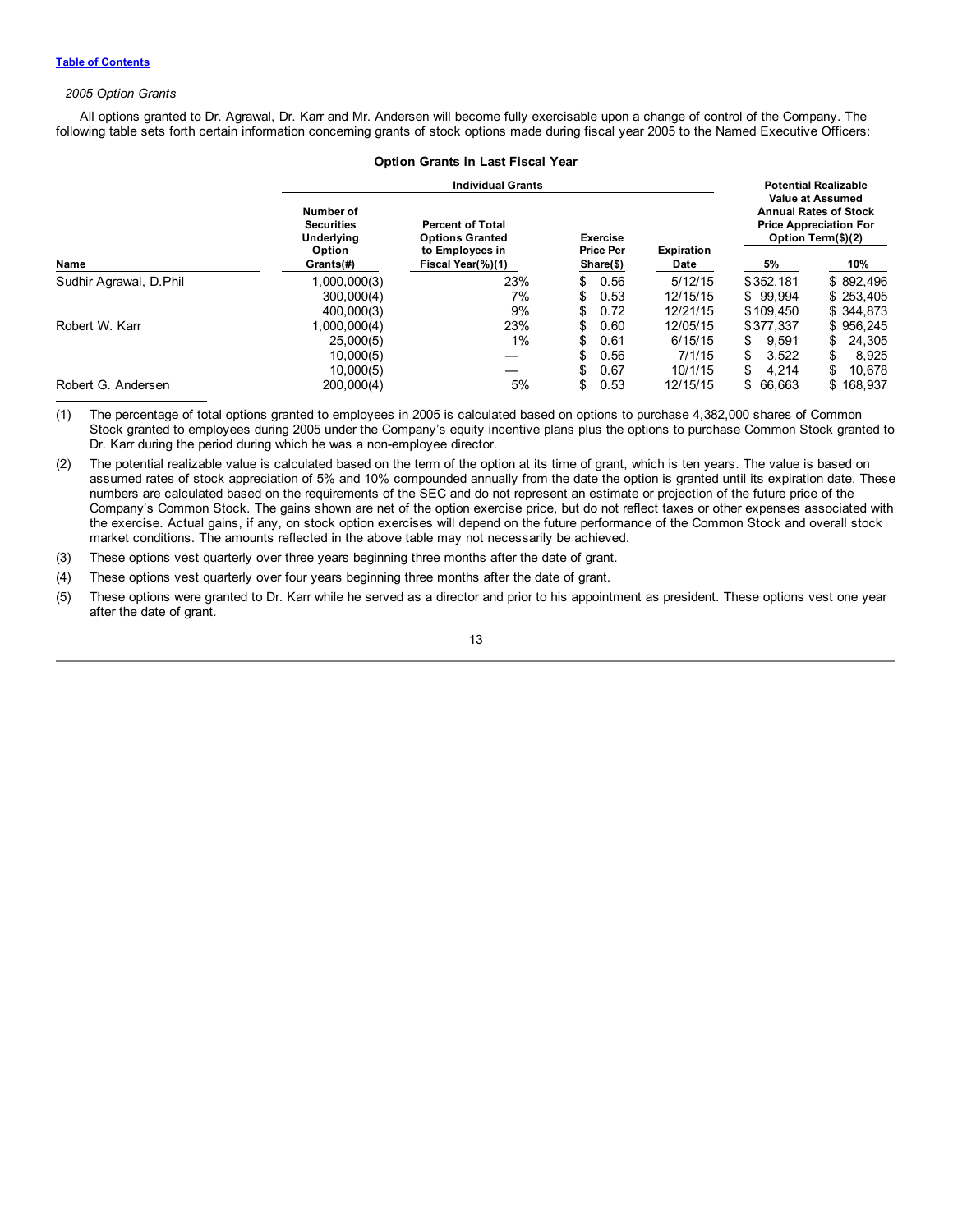## *Aggregate Option Exercises in 2005 and Fiscal Year-End Option Values*

The following table sets forth certain information concerning options exercised by the Named Executive Officers in 2005, and the number and value of unexercised options held by each of the Named Executive Officers on December 31, 2005.

|                         |                            |  |                          |                | $1.991$ value operate matches to the move aller though that matches and contracts          |                 |                                                                       |                   |
|-------------------------|----------------------------|--|--------------------------|----------------|--------------------------------------------------------------------------------------------|-----------------|-----------------------------------------------------------------------|-------------------|
|                         | <b>Shares</b>              |  |                          |                | <b>Number of Securities</b><br><b>Underlying Unexercised Options</b><br>At Fiscal Year-End |                 | Value of Unexercised<br>In-the-Money Options<br>at Fiscal Year-End(2) |                   |
|                         | Acauired on<br>Exercise(#) |  | Value<br>Realized(\$)(1) | Exercisable(#) | Unexercisable(#)                                                                           | Exercisable(\$) |                                                                       | Unexercisable(\$) |
| Sudhir Agrawal, D. Phil | 20,000                     |  | .600                     | 6.494.835      | 2, 154, 165                                                                                | 222.882         |                                                                       | 82.542            |
| Robert W. Karr          |                            |  |                          |                | 1.045.000                                                                                  |                 |                                                                       | 10.500            |
| Robert G. Andersen      |                            |  |                          | 1.175.455      | 425,000                                                                                    | 53.300          | æ                                                                     | 36.250            |

# **Aggregate Option Exercises in 2005 and Fiscal Year-End Option Values**

(1) Based on the difference between the closing price for the Common Stock as reported on the American Stock Exchange on the date of exercise and the exercise price of the option.

(2) The closing price for the Common Stock as reported by the American Stock Exchange on December 30, 2005 was \$0.61 per share. Value is calculated on the basis of the difference between the option exercise price and \$0.61 multiplied by the number of shares of Common Stock underlying the option.

## **Employment Agreements, Termination of Employment and Change in Control Arrangements**

The Company entered into an amended and restated employment agreement with Dr. Sudhir Agrawal, the Company's Chief Executive Officer and Chief Scientific Officer on October 19, 2005. Under the agreement, Dr. Agrawal's employment will continue for a three-year term ending on October 19, 2008. The term will automatically be extended for an additional year on an annual basis unless either party provides notice otherwise. Under the agreement, Dr. Agrawal is entitled to receive an annual base salary of \$425,000 and an annual bonus in an amount equal to between 20% and 70% of his base salary, as determined by the Compensation Committee of the Company's Board of Directors. Under the agreement, the Company confirmed a May 12, 2005 decision to grant Dr. Agrawal additional options to purchase an aggregate of up to 600,000 shares of Common Stock upon the achievement of specified milestones. Any options granted upon the achievement of these milestones would vest quarterly over a three-year period commencing on the date the option is granted. If Dr. Agrawal's employment is terminated by the Company without cause or by him for good reason, the Company will pay Dr. Agrawal (a) a lump sum cash payment equal to the pro rata portion of the annual bonus that he earned in respect of the year preceding his termination date and (b) his base salary as severance for a period ending on the earlier of the final day of the term of the agreement in effect immediately prior to such termination and the second anniversary of his termination date. The Company has also agreed to continue to provide Dr. Agrawal with certain benefits for a period ending on the earlier of the final day of the term of the agreement in effect immediately prior to such termination and the second anniversary of his termination date, except to the extent another employer provides Dr. Agrawal with comparable benefits. Additionally, any stock options or other equity incentive awards previously granted to Dr. Agrawal will vest as of the termination date to the extent such options or equity incentive awards would have vested had he continued to be an employee of the Company until the final day of the term of the agreement in effect immediately prior to such termination. If Dr. Agrawal's employment is terminated by him for good reason or by the Company without cause in connection with, or within one year after, a change in control of the Company, the Company will pay Dr. Agrawal in lieu of the Severance Payment a lump sum cash payment equal to his base salary multiplied by the lesser of the aggregate number of years (or portion thereof) remaining in his employment term and two years. The vesting of all stock options held by Dr. Agrawal will be accelerated in full upon the execution by Company of an agreement providing for the Company to be acquired or liquidated, or, if not previously accelerated in full, upon the occurrence of a change in control of the Company. Dr. Agrawal has agreed that during his employment with the Company and for a one-year period thereafter, he will not hire or attempt to hire any employee of the Company or compete with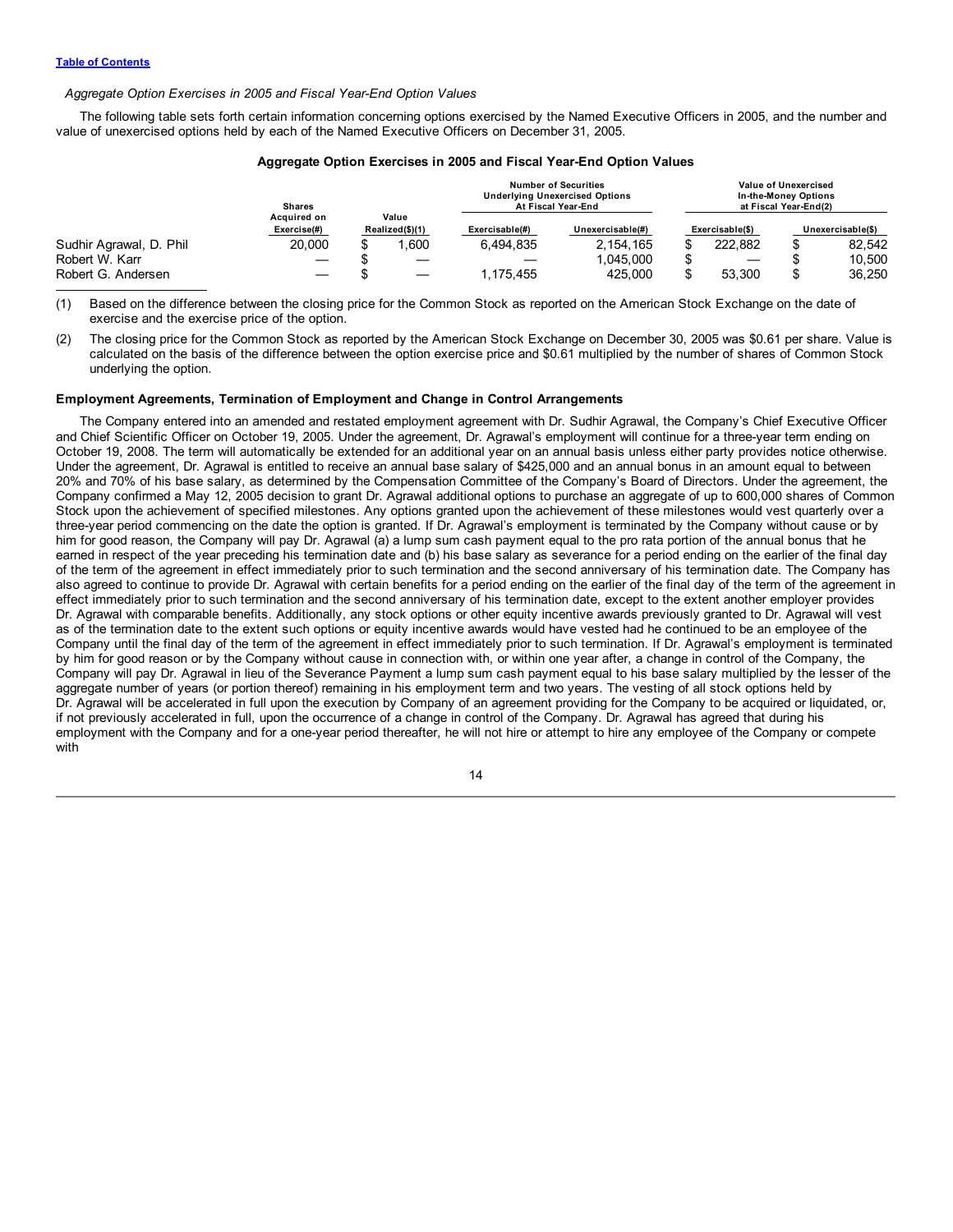the Company. This agreement replaced an employment agreement, between the Company and Dr. Agrawal that was entered into on April 1, 2002 and was superceded by a new agreement on October 19, 2005.

The Company entered into an employment agreement with Dr. Robert W. Karr, the Company's President, on December 5, 2005. Under the agreement, Dr. Karr will serve as President of the Company for a two-year term ending on December 5, 2007, which term will automatically be extended for an additional year on such date and on an annual basis thereafter unless either party provides prior notice otherwise. Under the agreement, Dr. Karr is entitled to receive an annual base salary of \$375,000 and an annual bonus determined by the Compensation Committee of the Company's Board of Directors, which bonus for the fiscal year ending December 31, 2006 will equal between 10% and 50% of his annual base salary. Under the agreement, the Company granted Dr. Karr options, under the Company's 2005 Stock Incentive Plan, to purchase 1,000,000 shares of Common Stock at an exercise price of \$0.60 per share. These options vest quarterly over a four-year period with the first installment having vested on March 5, 2006. If Dr. Karr's employment is terminated by the Company without cause or by him for good reason, the Company will pay Dr. Karr his base salary as severance for a period ending on the first anniversary of his termination date. The Company has also agreed to continue to provide Dr. Karr with certain benefits for a period ending on the earlier of the final day of the term of the agreement in effect immediately prior to such termination and the first anniversary of his termination date, except to the extent another employer provides Dr. Karr with comparable benefits. Additionally, any stock options or other equity incentive awards previously granted to Dr. Karr will vest as of the termination date to the extent such options or equity incentive awards would have vested had he continued to be an employee of the Company until the first anniversary of his termination date. If Dr. Karr's employment is terminated by him for good reason or by the Company without cause in connection with, or within one year after, a change in control of the Company, the Company will pay Dr. Karr in lieu of the Severance Payment a lump sum cash payment equal to his base salary. The vesting of all stock options held by Dr. Karr will be accelerated in full upon the occurrence of a change in control of the Company. Dr. Karr has agreed that during his employment with the Company and for a one-year period thereafter, he will not hire or attempt to hire any employee of the Company or compete with the Company.

The Company entered into an amended and restated employment agreement with Robert G. Andersen, the Company's Chief Financial Officer and Vice President of Operations, on April 13, 2006. Under the agreement, Mr. Andersen's employment will continue for a two-year term ending on April 13, 2008, which term will automatically be extended for an additional year on such date and on an annual basis thereafter unless either party provides prior notice otherwise. Under the agreement, Mr. Andersen is entitled to receive an annual base salary of \$313,500 and an annual bonus determined by the Compensation Committee of the Company's Board of Directors, which bonus for the fiscal year ending December 31, 2006 will equal between 10% and 50% of his annual base salary. If Mr. Andersen's employment is terminated by the Company without cause or by him for good reason, the Company will pay Mr. Andersen his base salary as severance for a period ending on the first anniversary of his termination date. The Company has also agreed to continue to provide Mr. Andersen with certain benefits for a period ending on the earlier of the final day of the term of the agreement in effect immediately prior to such termination and the first anniversary of his termination date, except to the extent another employer provides Mr. Andersen with comparable benefits. Additionally, any stock options or other equity incentive awards previously granted to Mr. Andersen will vest as of the termination date to the extent such options or equity incentive awards would have vested had he continued to be an employee of the Company until the first anniversary of his termination date. If Mr. Andersen's employment is terminated by him for good reason or by the Company without cause in connection with, or within one year after, a change in control of the Company, the Company will pay Mr. Andersen in lieu of the Severance Payment a lump sum cash payment equal to his base salary. The vesting of all stock options held by Mr. Andersen will be accelerated in full upon the occurrence of a change in control of the Company. Mr. Andersen has agreed that during his employment with the Company and for a one-year period thereafter, he will not hire or attempt to hire any employee of the Company or compete with the Company.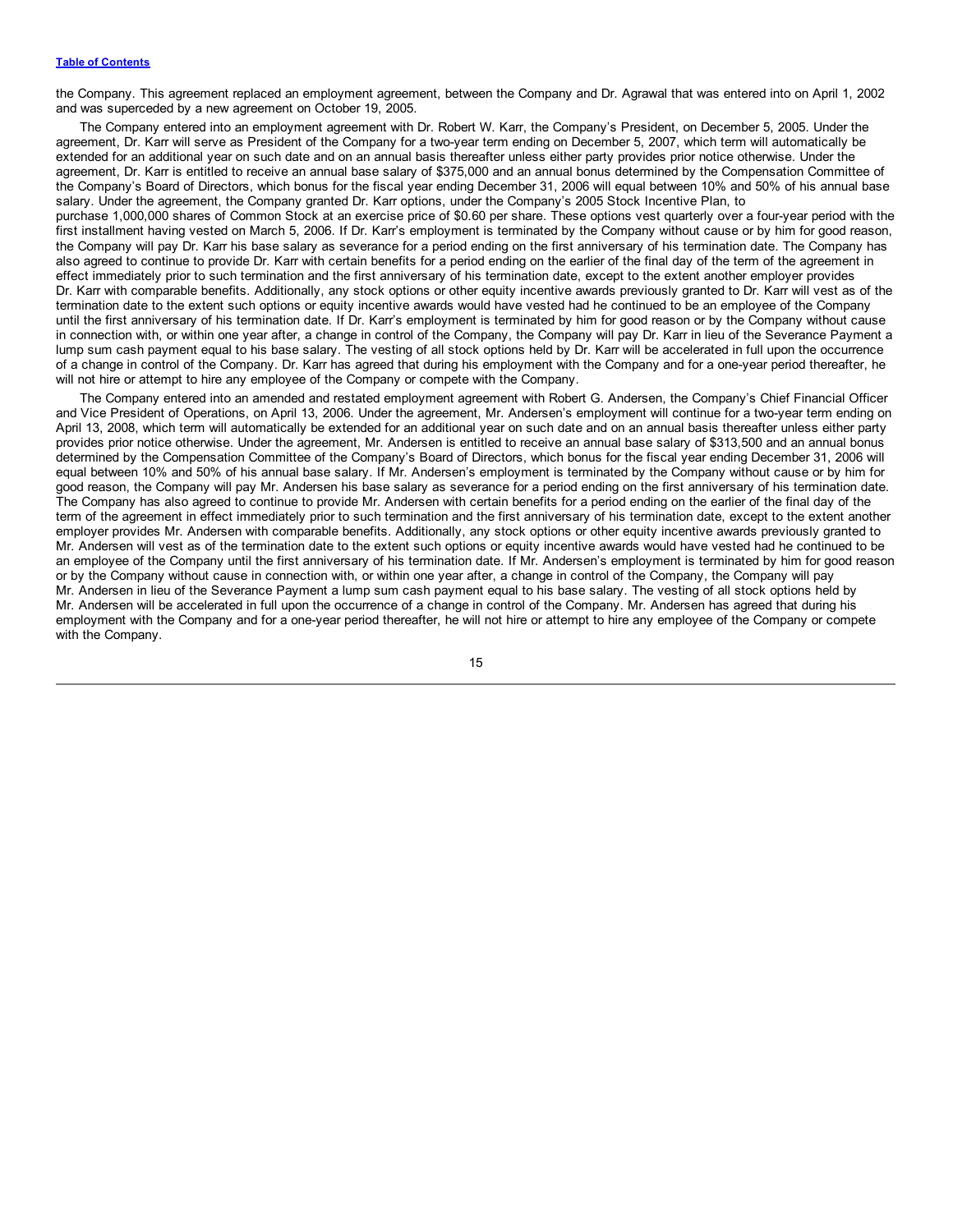## **Report of the Compensation Committee on Executive Compensation**

The Company's Compensation Committee is responsible for establishing compensation policies with respect to the Company's executive officers, including the Chief Executive Officer and the other executive officers named in the Summary Compensation Table, and setting the compensation for these individuals.

The Compensation Committee seeks to achieve three broad goals in connection with the Company's executive compensation programs and decisions regarding individual compensation. First, the Compensation Committee structures executive compensation programs in a manner that it believes will enable the Company to attract and retain key executives. Second, the Compensation Committee establishes compensation programs that are designed to reward executives for the achievement of business objectives of the Company and/or the individual executive's particular area of responsibility. By linking compensation in part to achievement, the Compensation Committee believes that a performance-oriented environment is created for the Company's executives. Finally, the Company's executive compensation programs are intended to provide executives with an equity interest in the Company so as to link a portion of the compensation of the Company's executives with the performance of the Company's Common Stock.

Since October 2005, the Company has entered into multi-year employment agreements with each of its Named Executive Officers. Dr. Agrawal and Mr. Andersen entered into these agreements in connection with the expiration of existing agreements and Dr. Karr entered into his agreement in connection with joining the Company. The Compensation Committee reviewed the terms of the existing agreements carefully and rather than just extend them on the same terms, negotiated changes to these agreements to reflect the Company's current management structure.

The compensation programs for the Company's executives established by the Compensation Committee generally consist of three elements based upon the foregoing objectives: base salary, cash bonuses, and a stock-based equity incentive in the form of participation in the Company's stock incentive plans.

*Base Salary.* In establishing base salaries for the executive officers, including the Chief Executive Officer, the Compensation Committee monitors salaries at other companies, particularly those that are in the same industry as the Company or related industries and/or located in the same general geographic area as the Company, considers historic salary levels of the individual and the nature of the individual's responsibilities and compares the individual's base salary with those of other executives at the Company. The Compensation Committee also considers the challenges involved in retaining first-rate managerial and scientific personnel in the science of DNA because of the new nature of this technology. To the extent determined to be appropriate, the Compensation Committee also considers general economic conditions, the Company's financial performance and the individual's performance. The Board of Directors' determinations of the Company's executive officers' annual base salaries are subject to minimum base salaries specified in their employment agreements. In establishing the salaries for Dr. Agrawal and Mr. Andersen for 2005, the Compensation Committee reviewed all of the preceding criteria as well as the contribution each executive made to the achievement of corporate goals.

*Performance Bonuses.* The Compensation Committee generally structures cash bonuses by linking them to the achievement of specified Company and/or business unit performance objectives. The amount of the bonus paid, if any, varies among the executive officers and key managers depending on their success in achieving individual performance goals and their contribution to the achievement of corporate performance goals. The Compensation Committee reviews and assesses corporate goals and individual performance by executive officers. Corporate performance criteria that are considered by the Compensation Committee include performance with respect to development milestones, business development objectives, commercialization goals and other measures of financial performance, including stock price appreciation. In determining the cash bonuses to be paid to each of the executive officers for services rendered in 2005, the Compensation Committee considered a variety of factors, including the achievement of corporate goals, such as the achievement of clinical milestones and the establishment of corporate collaborations, and individual performance in 2005.

*Stock-based Equity Incentives.* The Compensation Committee uses stock options as a significant element of the compensation package of the Company's executive officers because they provide an incentive for executives to maximize stockholder value and because they reward the executives only to the extent that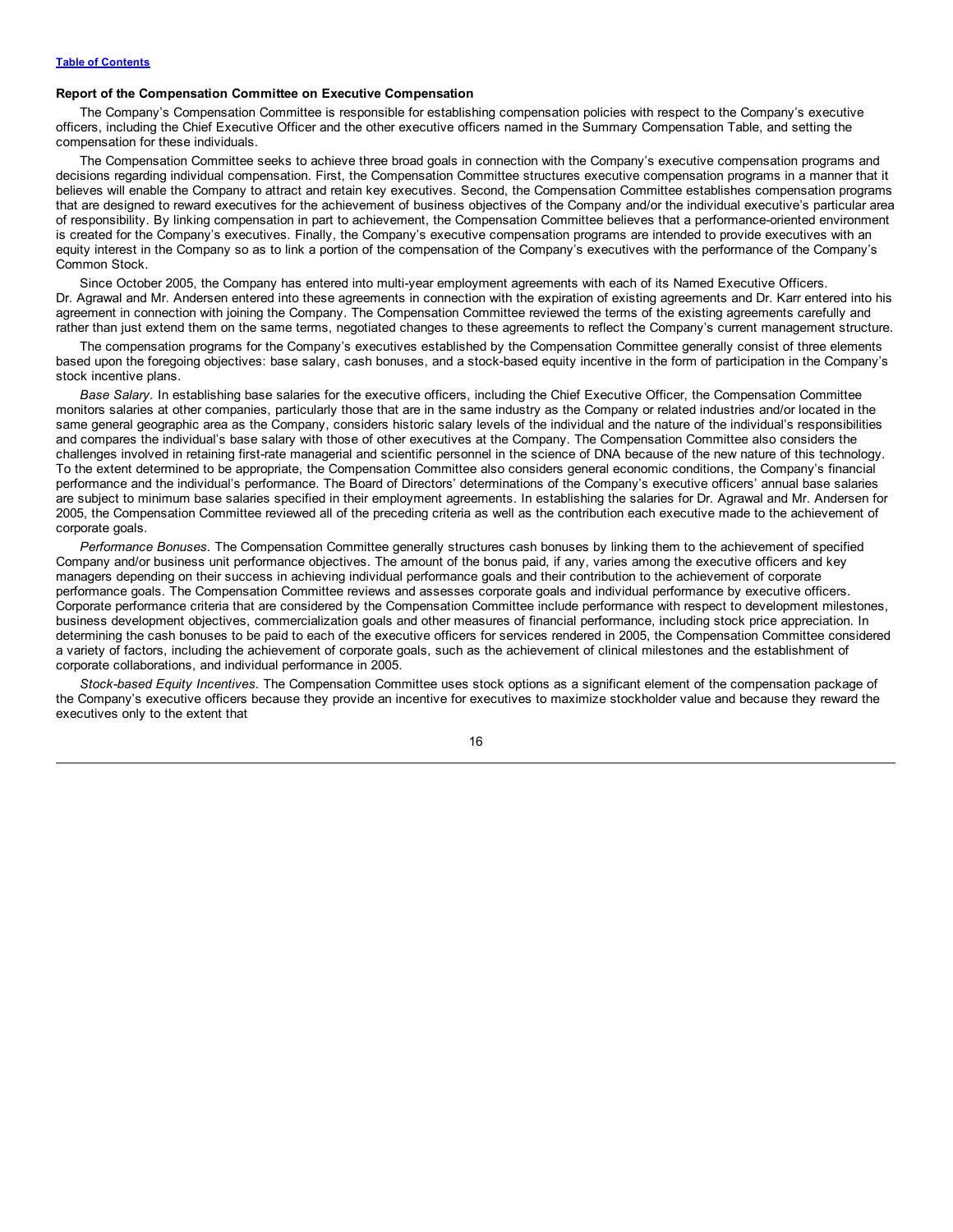stockholders also benefit. The timing and amounts of such grants depend upon a number of factors, including new hires of executives, the executives' current stock and option holdings and such other factors as the Compensation Committee deems relevant. When granting stock options, the Compensation Committee's general policy has been to fix the exercise price of such options at 100% of the fair market value of the Common Stock on the date of grant.

*2005 Compensation for Dr. Agrawal.* In May 2005, in connection with Dr. Agrawal's agreement to modify certain of the terms of his employment agreement then in effect, the Compensation Committee increased Dr. Agrawal's annual base salary to \$425,000 for 2005 retroactive to January 1, 2005, granted Dr. Agrawal stock options to purchase 1,000,000 shares of Common Stock at an exercise price of \$0.56 per share and agreed to grant stock options to purchase up to an additional 1,000,000 shares of Common Stock upon the achievement of specified milestones. In December 2005, the Compensation Committee granted Dr. Agrawal a cash bonus of \$120,000 and options to purchase 300,000 shares of Common Stock at a price of \$0.53 per share in recognition of his accomplishments throughout 2005. In deciding to award Dr. Agrawal's cash bonus and stock options for 2005, the Compensation Committee considered Dr. Agrawal's overall compensation package, the past option grants awarded to him, the leadership role that Dr. Agrawal has played in the Company's accomplishments and on other factors considered by the Compensation Committee in granting bonuses and stock options as described above.

For 2006, Dr. Agrawal's annual base salary is \$445,000, and he will be eligible for a cash bonus of between 20% and 70% of his annual base salary and for stock incentive grants. The amount of these bonuses and the size of the stock option grants, if any, will be based in part on the Company's performance against goals established by the Compensation Committee, on Dr. Agrawal's performance against individual goals established by the Compensation Committee and on the other factors considered by the Compensation Committee in granting bonuses and stock options as described above.

*Compliance with Internal Revenue Code Section 162(m).* Section 162(m) of the Internal Revenue Code of 1986, as amended (the "Code"), generally disallows a tax deduction to public companies for certain compensation in excess of \$1 million paid to the Company's Chief Executive Officer and the four other most highly compensated executive officers. Certain compensation, including qualified performance-based compensation, will not be subject to the deduction limit if specified requirements are met. In general, the Company structures and administers its stock option plans in a manner intended to comply with the performance-based exception to Section 162(m). Nevertheless, there can be no assurance that compensation attributable to future awards granted under its plans will be treated as qualified performance-based compensation under Section 162(m). Compensation attributable to certain awards previously granted under its plans and to certain awards that were not granted under its plans will not qualify as performance-based compensation and therefore will be subject to the limit. In addition, the Compensation Committee reserves the right to use its judgment to authorize compensation payments that may be subject to the limit when the Compensation Committee believes such payments are appropriate and in the best interests of the Company and its stockholders.

# **COMPENSATION COMMITTEE**

James B. Wyngaarden, *Chairman* C. Keith Hartley William S. Reardon Alison Taunton-Rigby

#### **Compensation Committee Interlocks and Insider Participation**

The Compensation Committee consists of Mr. Hartley, Mr. Reardon, Dr. Taunton-Rigby and Dr. Wyngaarden. No member of the Company's Compensation Committee was at any time during 2005, or was formerly, an officer or employee of the Company.

No executive officer of the Company has served as a director or member of the compensation committee (or other committee serving the same function as the compensation committee) of any other entity, while an executive officer of that other entity served as a member of the Company's Compensation Committee.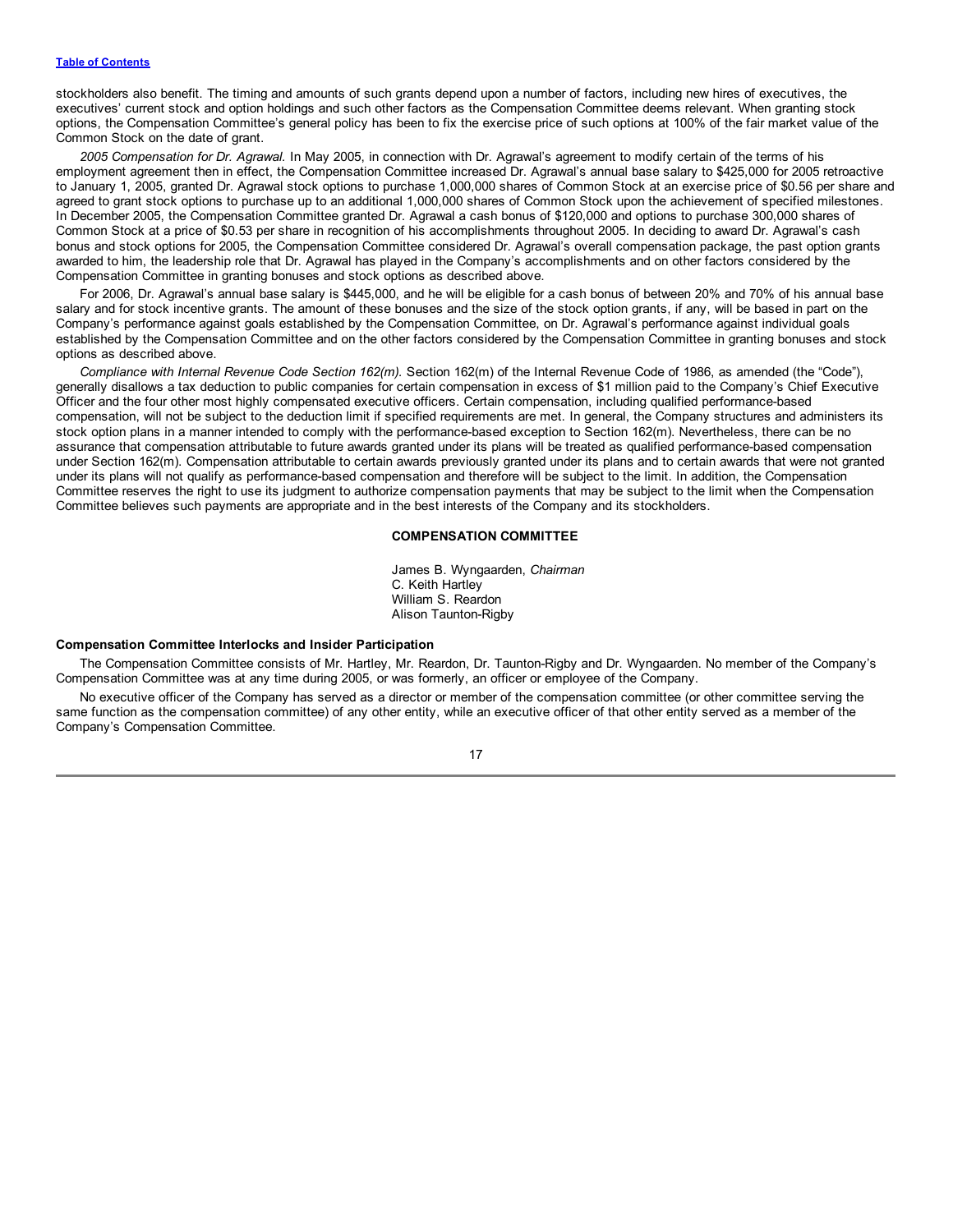## <span id="page-21-0"></span>**Comparative Stock Performance**

On September 12, 2005, the Company changed its name from Hybridon, Inc. to Idera Pharmaceuticals, Inc. On September 13, 2005, Idera's American Stock Exchange ticker symbol changed from "HBY" to "IDP". Prior to December 5, 2003, the Company's Common Stock was quoted on the OTC Bulletin Board under the symbol "HYBN".

The comparative stock performance graph shown below compares cumulative stockholder return on the Company's Common Stock from December 31, 2000 through December 31, 2005 with the cumulative total return of the AMEX Market Index and an SIC Code Index. This graph assumes the investment of \$100 on December 31, 2000 in the Company's Common Stock, the AMEX Market Index and the SIC Code Index and assumes dividends are reinvested. The SIC Code Index reflects the stock performance of 116 publicly traded companies that comprise the SIC Code Index 2836 (biological products).



|                                     | 12/31/00 | 12/31/01 | 12/31/02 | 12/31/03    | 12/31/04 | 12/31/05 |
|-------------------------------------|----------|----------|----------|-------------|----------|----------|
| Idera<br>เ Pharmaceuticals.<br>Inc. | 100.00   | 345.24   | 166.67   | 271<br>1.43 | 114.29   | 145.24   |
| <b>AMEX Market Index</b>            | 100.00   | 95.39    | 91.58    | 124.66      | 142.75   | 157.43   |
| SIC Group Index                     | 100.00   | 88.63    | 57.91    | 77.65       | 85.82    | 95.99    |

## **Section 16(a) Beneficial Ownership Reporting Compliance**

Based solely on its review of copies of reports filed by individuals and entities required to make filings ("Reporting Persons") pursuant to Section 16(a) of the Exchange Act or written representations from certain Reporting Persons, the Company believes that during 2005 all filings required to be made by its Reporting Persons were timely made in accordance with the Exchange Act except that each of the following Reporting Persons failed to timely file a Form 4 in connection with transactions effected during 2005 and prior years on the number of occasions set forth in parentheses after each Reporting Person's name: Youssef El Zein (one Form 4 covering one transaction) and Optima Life Sciences Limited (2 Form 4s covering 2 transactions).

# **PROPOSAL 2 — INCREASE IN THE NUMBER OF AUTHORIZED SHARES OF COMMON STOCK**

In April 2006, the Board of Directors of the Company unanimously voted to recommend to the stockholders that they approve an amendment to the Company's Restated Certificate of Incorporation to increase the number of authorized shares of Common Stock from 200,000,000 to 290,000,000, which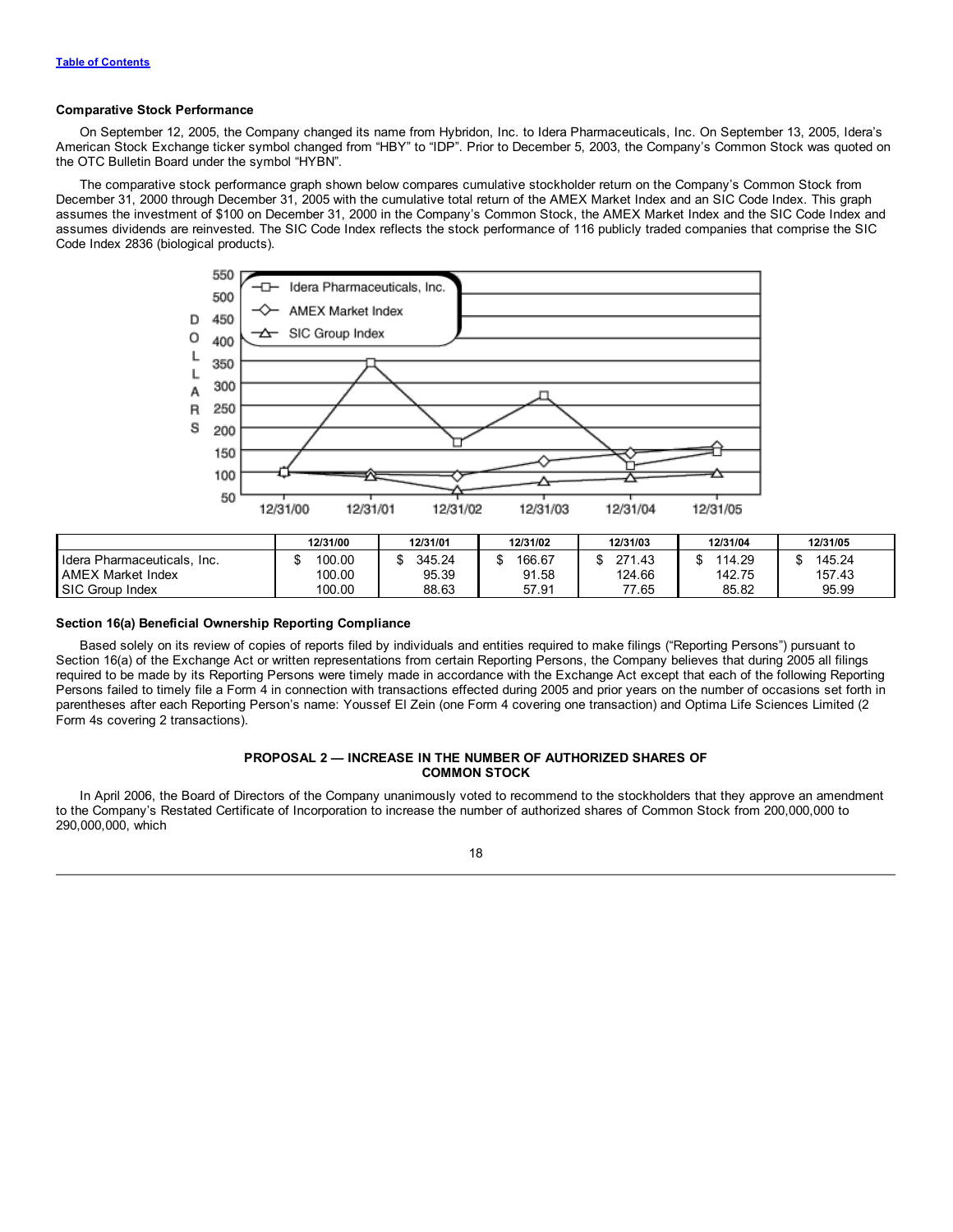amendment is attached to this proxy statement as Exhibit A. All of the 200,000,000 shares of Common Stock currently authorized, as of March 31, 2006, were outstanding or reserved for issuance as follows:

- 133,726,085 shares of Common Stock outstanding;
- 15,412 shares of Common Stock reserved for issuance upon conversion of the Company's Series A Convertible Preferred Stock;
- 5,654,775 shares of Common Stock reserved for issuance upon conversion of the Company's 4% Convertible Notes;
- 38,295,024 shares of Common Stock reserved for issuance upon exercise of outstanding warrants;
- 20,217,493 shares of Common Stock reserved for issuance upon exercise of outstanding stock options; and
- 2,091,211 shares of Common Stock reserved for future issuance under the Company's equity incentive plans.

In addition, there are currently an additional 1,443,298 shares approved for issuance under the Company's equity incentive plans that cannot be issued because the Company has an insufficient number of authorized shares of Common Stock. As a result, awards for these additional shares cannot be made unless this amendment to the Company's Restated Certificate of Incorporation is approved.

The Board believes that the authorization of the additional shares of Common Stock is necessary to provide the Company with the flexibility to issue shares of Common Stock in connection with possible future financings, joint ventures, acquisitions, stock incentive plans and other general corporate purposes. For instance, in this proxy statement, the Company is seeking stockholder approval for increasing the number of shares of Common Stock authorized for issuance under the Company's 2005 Stock Incentive Plan and the Company's 1995 Employee Stock Purchase Plan. If this proposal to increase the number of authorized shares of Common Stock is not approved, the Company will not have sufficient authorized shares of Common Stock to issue shares of Common Stock to employees and others under those plans, even if the stockholders approve the proposed increases in those plans.

In addition, on March 24, 2006, the Company entered in a Common Stock Purchase Agreement with Biotech Shares Ltd. Pursuant to this purchase agreement, (i) the Company issued to Biotech Shares warrants, exercisable for a five-year period beginning in September 2006, to purchase up to 6,093,750 shares of Common Stock at an exercise price of \$0.74 per share, and (ii) Biotech Shares has agreed to purchase up to a total of \$9.75 million of Common Stock during the period from June 24, 2006 through December 31, 2006 in up to three drawdowns made by the Company, at the Company's discretion. In each drawdown, the Company will sell shares of Common Stock at a price equal to 80% of the volume weighted average of the closing prices of the Common Stock on the five trading days preceding the drawdown notice, but such purchase price in no event will be less than \$0.64 per share. Based on this floor price of \$0.64 per share, a maximum of 15,234,375 shares of Common Stock could be issued under the purchase agreement. The Company is not obligated to sell any of the \$9.75 million of Common Stock available under the purchase agreement and there are no minimum commitments or minimum use penalties. If this proposal is not approved, the Company will not be able to access all of the funds available under the purchase agreement. Although the Company is not required to, and management may not access the funds available under the purchase agreement, the Company believes that access to such funds on the terms stated in the purchase agreement is in the best interests of the Company and its stockholders. As of December 31, 2005, the Company had \$8.4 million in cash, cash equivalents and short-term investments. The Company believes that, based on its current operating plan, its existing cash, cash equivalents and short-term investments, together with the \$8.9 million in net proceeds that was raised in March 2006 through the sale of common stock and warrants, less the \$0.9 million in direct expenses associated with the purchase agreement, will be sufficient to fund the Company's operations through January 2007. With the addition of an estimated \$9.75 million in funds available to the Company under the purchase agreement, the Company believes that its cash, cash equivalents and short-term investments would be sufficient to fund the Company's operations through mid 2007. If the maximum number of shares of

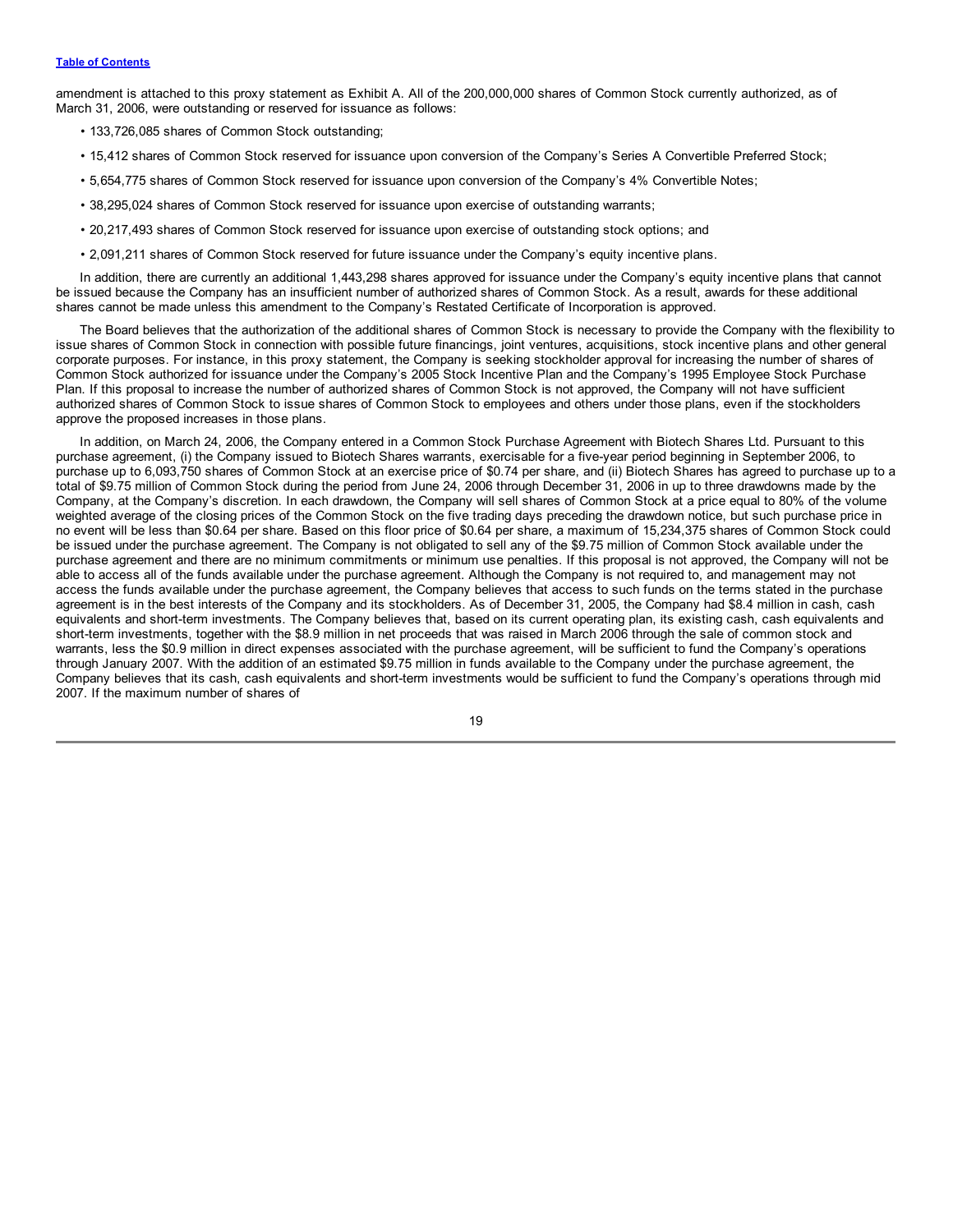<span id="page-23-0"></span>Common Stock that are issuable to Biotech Shares under the purchase agreement were issued, the Company would have a total of 215,234,375 shares of Common Stock outstanding or reserved for issuance.

The Company does not currently have any other plans, understandings, arrangements, commitments or agreements, written or oral, for the issuance of the additional shares of Common Stock that would be authorized if this proposal is approved. If this proposal to amend the Company's Restated Certificate of Incorporation to increase the number of authorized shares of Common Stock is adopted by the stockholders, the Board will have authority to issue these additional shares of Common Stock without the necessity of further stockholder action. Holders of the Common Stock have no preemptive rights with respect to any shares that may be issued in the future.

If this proposal is approved, the Company intends to file an amendment to the Restated Certificate of Incorporation promptly following the Annual Meeting reflecting the approved increase in the number of authorized shares of Common Stock. The Company does not expect that the approval of the stockholders of any or all of the reverse stock split proposals described below will change such intention unless the Board determines to effect one of the approved splits promptly following the Annual Meeting, in which case the Company would not file this amendment and would abandon it.

Under Delaware law, stockholders are not entitled to dissenter's rights with respect to the proposed amendment to the Company's Restated Certificate of Incorporation.

The Board of Directors believes that approval of the amendment to the Restated Certificate of Incorporation is in the best interests of the Company and the stockholders and therefore recommends that stockholders vote for the approval of the amendment.

# **PROPOSAL 3 — INCREASE IN THE NUMBER OF SHARES AUTHORIZED FOR ISSUANCE UNDER THE 2005 STOCK INCENTIVE PLAN**

In April 2006, the Board of Directors of the Company voted to amend the 2005 Stock Incentive Plan (the "2005 Plan") to increase the number of shares of Common Stock available for issuance from 5,000,000 shares to 9,000,000 shares, subject to stockholder approval.

The Company's stockholders originally approved the adoption of the 2005 plan in June 2005. As of March 31, 2006, options to purchase 2,805,000 shares of Common Stock were outstanding under the 2005 plan. As a result, the Company had only 2,195,000 shares available for future grant under the 2005 plan as of March 31, 2006 and 1,189,490 shares available for future grant under the Company's other stock option and incentive plans as of March 31, 2006.

The Board of Directors believes that the future success of the Company depends, in large part, upon the ability of the Company to maintain a competitive position in attracting, retaining and motivating key personnel. Accordingly, the Board of Directors believes that increasing the number of shares available for issuance pursuant to the 2005 Plan is in the best interests of the Company and its stockholders and recommends a vote "FOR" the increase in the number of shares available for issuance pursuant to the 2005 Plan and **the reservation of an additional 4,000,000 shares of Common Stock for issuance thereunder.**

#### **Description of the 2005 Plan**

The following is a brief summary of the 2005 Plan.

# **Types of Awards**

The 2005 Plan provides for the grant of incentive stock options intended to qualify under Section 422 of the Code, non-statutory stock options, stock appreciation rights, restricted stock, restricted stock units and other stock-based awards as described below (collectively, "Awards").

*Incentive Stock Options and Non-statutory Stock Options.* Optionees receive the right to purchase a specified number of shares of Common Stock at a specified option price and subject to such other terms and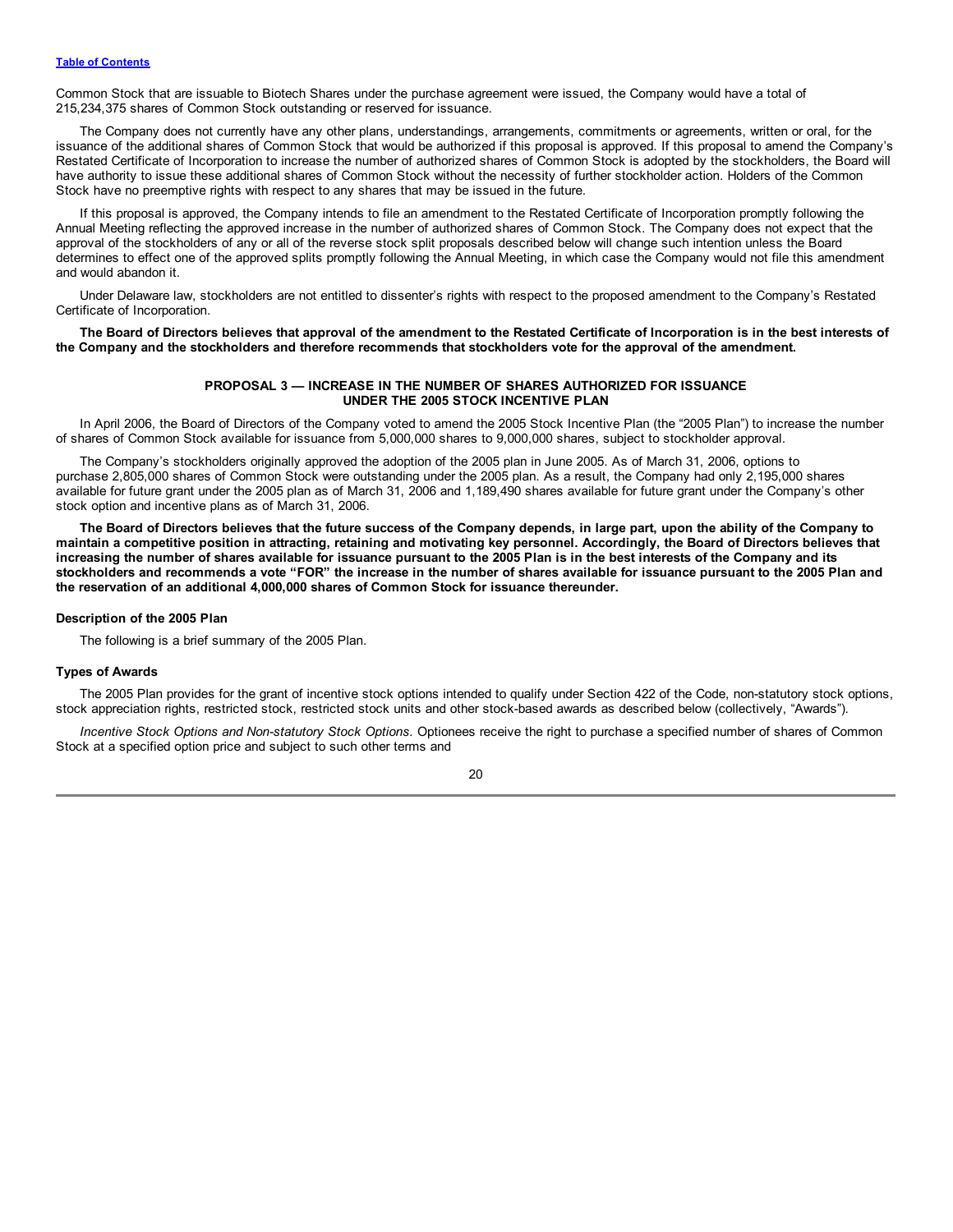conditions as are specified in connection with the option grant. Options may be granted at an exercise price which may be less than, equal to or greater than the fair market value of the Common Stock on the date of grant. Under present law, however, incentive stock options and options intended to qualify as performance-based compensation under Section 162(m) of the Code may not be granted at an exercise price less than 100% of the fair market value of the Common Stock on the date of grant (or less than 110% of the fair market value in the case of incentive stock options granted to optionees holding more than 10% of the voting power of the Company). The 2005 Plan permits the following forms of payment of the exercise price of options: (i) payment by cash, check, wire transfer or in connection with a "cashless exercise" through a broker, (ii) subject to certain conditions, surrender to the Company of shares of Common Stock, (iii) subject to certain conditions, delivery to the Company of a promissory note, (iv) any other lawful means, or (v) any combination of these forms of payment.

*Stock Appreciation Rights.* A Stock Appreciation Right, or SAR, is an award entitling the holder, upon exercise, to receive an amount in Common Stock determined by reference to appreciation, from and after the date of grant, in the fair market value of a share of Common Stock. SARs may be granted independently or in tandem with an option.

*Restricted Stock Awards.* Restricted Stock Awards entitle recipients to acquire shares of Common Stock, subject to the right of the Company to repurchase all or part of such shares from the recipient in the event that the conditions specified in the applicable Award are not satisfied prior to the end of the applicable restriction period established for such Award.

*Restricted Stock Unit Awards.* Restricted Stock Unit Awards entitle the recipient to receive shares of Common Stock to be delivered at the time such shares vest pursuant to the terms and conditions established by the Board of Directors.

*Other Stock-Based Awards.* Under the 2005 Plan, the Board of Directors has the right to grant other Awards based upon the Common Stock having such terms and conditions as the Board of Directors may determine, including the grant of shares based upon certain conditions, the grant of Awards that are valued in whole or in part by reference to, or otherwise based on, shares of Common Stock, and the grant of Awards entitling recipients to receive shares of Common Stock to be delivered in the future.

*Performance Conditions.* A committee of the Board, all of the members of which are outside directors as defined in Section 162(m) of the Code (the "Section 162(m) Committee"), may determine, at the time of grant, that a Restricted Stock Award, Restricted Stock Unit Award or Other Stock-Based Award granted to a 2005 Plan participant will vest solely upon the achievement of specified performance criteria designed to qualify for deduction under Section 162(m) of the Code. The performance criteria for each such Award will be based on one or more of the following measures: (a) earnings per share, (b) return on average equity or average assets with respect to a pre-determined peer group, (c) earnings, (d) earnings growth, (e) revenues, (f) expenses, (g) stock price, (h) market share, (i) return on sales, assets, equity or investment, (j) regulatory compliance, (k) achievement of balance sheet or income statement objectives, (1) total shareholder return, (m) net operating profit after tax, (n) pre-tax or after-tax income, (o) cash flow, (p) achievement of research, development, clinical or regulatory milestones, (q) product sales and (r) business development activities. These performance measures may be absolute in their terms or measured against or in relationship to other companies comparably, similarly or otherwise situated. Such performance goals may be adjusted to exclude any one or more of (i) extraordinary items, (ii) gains or losses on the dispositions of discontinued operations, (iii) the cumulative effects of changes in accounting principles, (iv) the writedown of any asset, and (v) charges for restructuring and rationalization programs. Such performance goals: (i) may vary by participant and may be different for different Awards; (ii) may be particular to a participant or the department, branch, line of business, subsidiary or other unit in which the participant works and may cover such period as may be specified by the Section 162(m) Committee; and (iii) will be set by the Section 162(m) Committee within the time period prescribed by, and will otherwise comply with the requirements of, Section 162(m).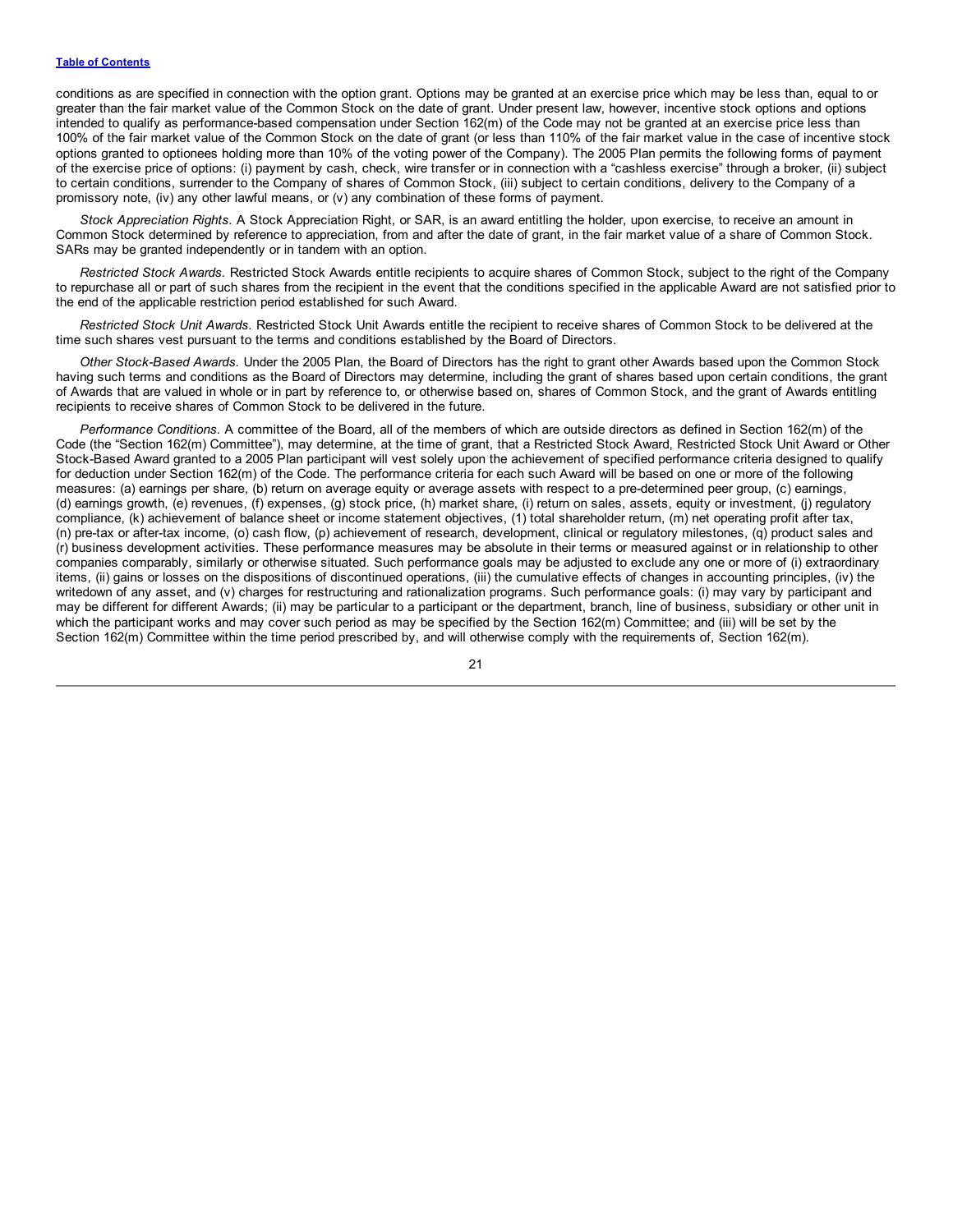The Company believes that disclosure of any further details concerning the performance measures for any particular year may be confidential commercial or business information, the disclosure of which would adversely affect the Company.

#### *Transferability of Awards*

Except as the Board of Directors may otherwise determine or provide in an Award, Awards may not be sold, assigned, transferred, pledged or otherwise encumbered by the person to whom they are granted, either voluntarily or by operation of law, except by will or the laws of descent and distribution or, other than in the case of an incentive stock option, pursuant to a qualified domestic relations order. During the life of the Participant, Awards are exercisable only by the Participant.

#### *Eligibility to Receive Awards*

Employees, officers, directors, consultants and advisors of the Company and its subsidiaries and of other business ventures in which the Company has a controlling interest are eligible to be granted Awards under the 2005 Plan. Under present law, however, incentive stock options may only be granted to employees of the Company and its subsidiaries.

The maximum number of shares with respect to which Awards may be granted to any participant under the 2005 Plan may not exceed 1,000,000 shares per calendar year. For purposes of this limit, the combination of an Option in tandem with SAR is treated as a single award. The maximum number of shares with respect to which restricted stock awards and other stock unit awards that require no purchase or vest on the basis of the passage of time alone that may be granted is 500,000.

# *Plan Benefits*

As of March 1, 2006, approximately 33 persons were eligible to receive Awards under the 2005 Plan, including the Company's three executive officers and six non-employee directors. The granting of Awards under the 2005 Plan is discretionary, and the Company cannot now determine the number or type of Awards to be granted in the future to any particular person or group. On April 18, 2006, the last reported sale price of the Company's Common Stock on the American Stock Exchange was \$0.66.

# *Administration*

The 2005 Plan is administered by the Board of Directors. The Board of Directors has the authority to adopt, amend and repeal the administrative rules, guidelines and practices relating to the 2005 Plan and to interpret the provisions of the 2005 Plan. Pursuant to the terms of the 2005 Plan, the Board of Directors may delegate authority under the 2005 Plan to one or more committees or subcommittees of the Board of Directors. The Board of Directors has authorized the Compensation Committee to administer certain aspects of the 2005 Plan, including the granting of options to executive officers.

Subject to any applicable limitations contained in the 2005 Plan, the Board of Directors, the Compensation Committee, or any other committee to whom the Board of Directors delegates authority, as the case may be, selects the recipients of Awards and determines (i) the number of shares of Common Stock covered by options and the dates upon which such options become exercisable, (ii) the exercise price of options, (iii) the duration of options, and (iv) the number of shares of Common Stock subject to any SAR, restricted stock award, restricted stock unit award or other stock-based Awards and the terms and conditions of such Awards, including conditions for repurchase, issue price and repurchase price.

No option granted under the 2005 Plan shall contain any provision entitling the optionee to the automatic grant of additional options in connection with any exercise of the original option.

The Board of Directors is required to make appropriate adjustments in connection with the 2005 Plan and any outstanding Awards to reflect stock splits, stock dividends, recapitalizations, spin-offs and other similar changes in capitalization. For example, if stockholders approve the amendment to effect a one-for-four reverse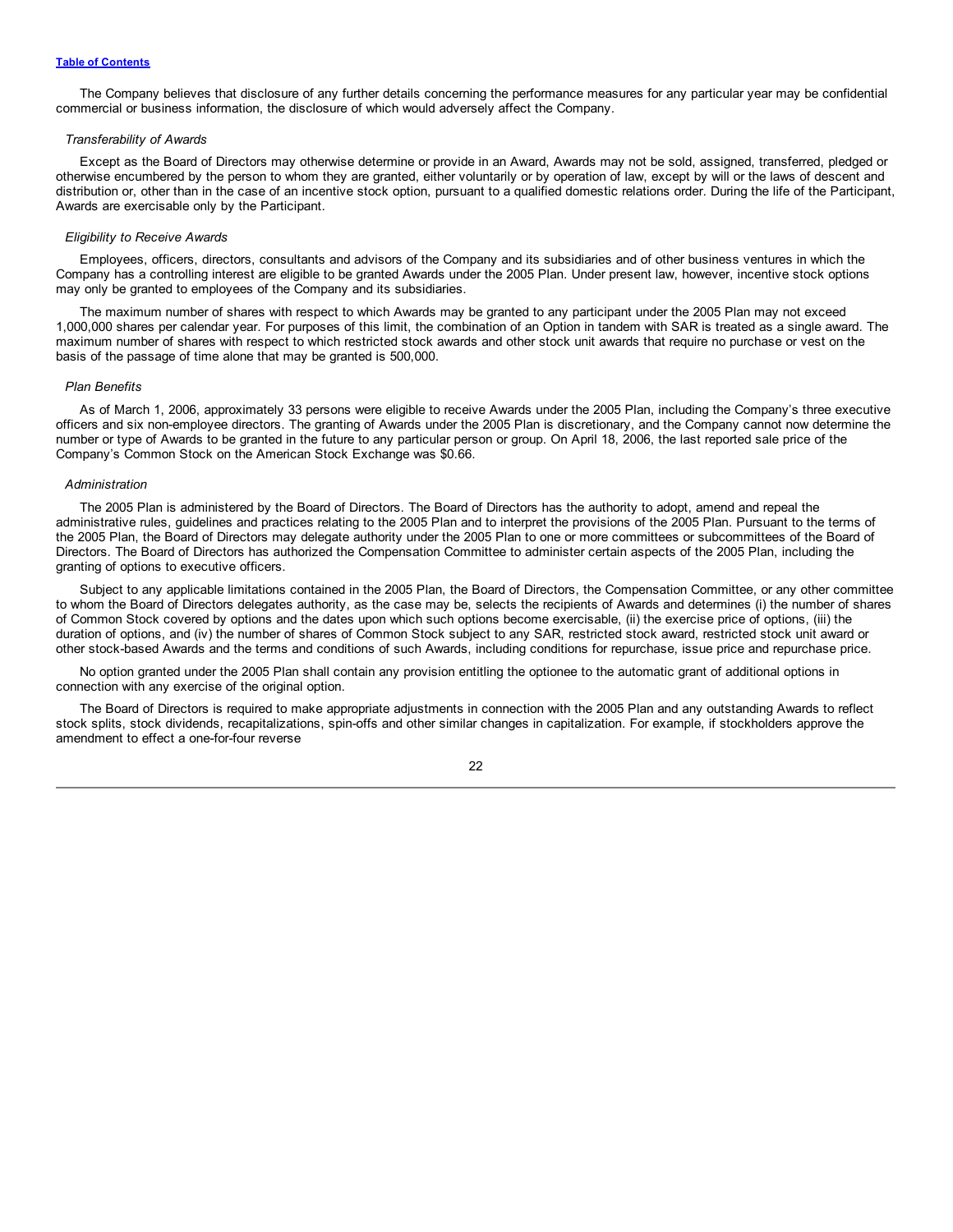# **Table of [Contents](#page-2-0)**

stock split and the Board effects the split, the number of shares of Common Stock authorized under the 2005 Plan would decrease from 9,000,000 shares to 2,250,000 shares.

The 2005 Plan also contains provisions addressing the consequences of any Reorganization Event, which is defined as:

- any merger or consolidation of the Company with or into another entity as a result of which all of the Common Stock of the Company is converted into or exchanged for the right to receive cash, securities or other property, or is cancelled;
- any exchange of all of the Common Stock of the Company for cash, securities or other property pursuant to a share exchange transaction; or
- any liquidation or dissolution of the Company.

In connection with a Reorganization Event, the Board of Directors or the Compensation Committee will take any one or more of the following actions as to all or any outstanding Awards on such terms as the Board or the Committee determines:

- provide that Awards will be assumed, or substantially equivalent Awards will be substituted, by the acquiring or succeeding corporation (or an affiliate thereof);
- upon written notice, provide that all unexercised options or other unexercised Awards will become exercisable in full and will terminate immediately prior to the consummation of such Reorganization Event unless exercised within a specified period following the date of such notice;
- provide that outstanding Awards will become realizable or deliverable, or restrictions applicable to an Award will lapse, in whole or in part prior to or upon such Reorganization Event;
- in the event of a Reorganization Event under the terms of which holders of Common Stock will receive upon consummation thereof a cash payment for each share surrendered in the Reorganization Event (the "Acquisition Price"), make or provide for a cash payment to an Award holder equal to (A) the Acquisition Price times the number of shares of Common Stock subject to the holder's Awards (to the extent the exercise price does not exceed the Acquisition Price) minus (B) the aggregate exercise price of all the holder's outstanding Awards, in exchange for the termination of such Awards;
- provide that, in connection with a liquidation or dissolution of the Company, Awards will convert into the right to receive liquidation proceeds (if applicable, net of the exercise price thereof) and
- any combination of the foregoing.

The Board of Directors or the Compensation Committee may at any time provide that any Award will become immediately exercisable in full or in part, free of some or all restrictions or conditions, or otherwise realizable in full or in part, as the case may be.

If any Award expires or is terminated, surrendered, canceled or forfeited, the unused shares of Common Stock covered by such Award will again be available for grant under the 2005 Plan, subject, however, in the case of incentive stock options, to any limitations under the Code.

## *Substitute Options*

In connection with a merger or consolidation of an entity with the Company or the acquisition by the Company of property or stock of an entity, the Board may grant options in substitution for any options or other stock or stock-based awards granted by such entity or an affiliate thereof. Substitute options may be granted on such terms, as the Board deems appropriate in the circumstances, notwithstanding any limitations on options contained in the 2005 Plan. Substitute options will not count against the 2005 Plan's overall share limit, except as may be required by the Code.

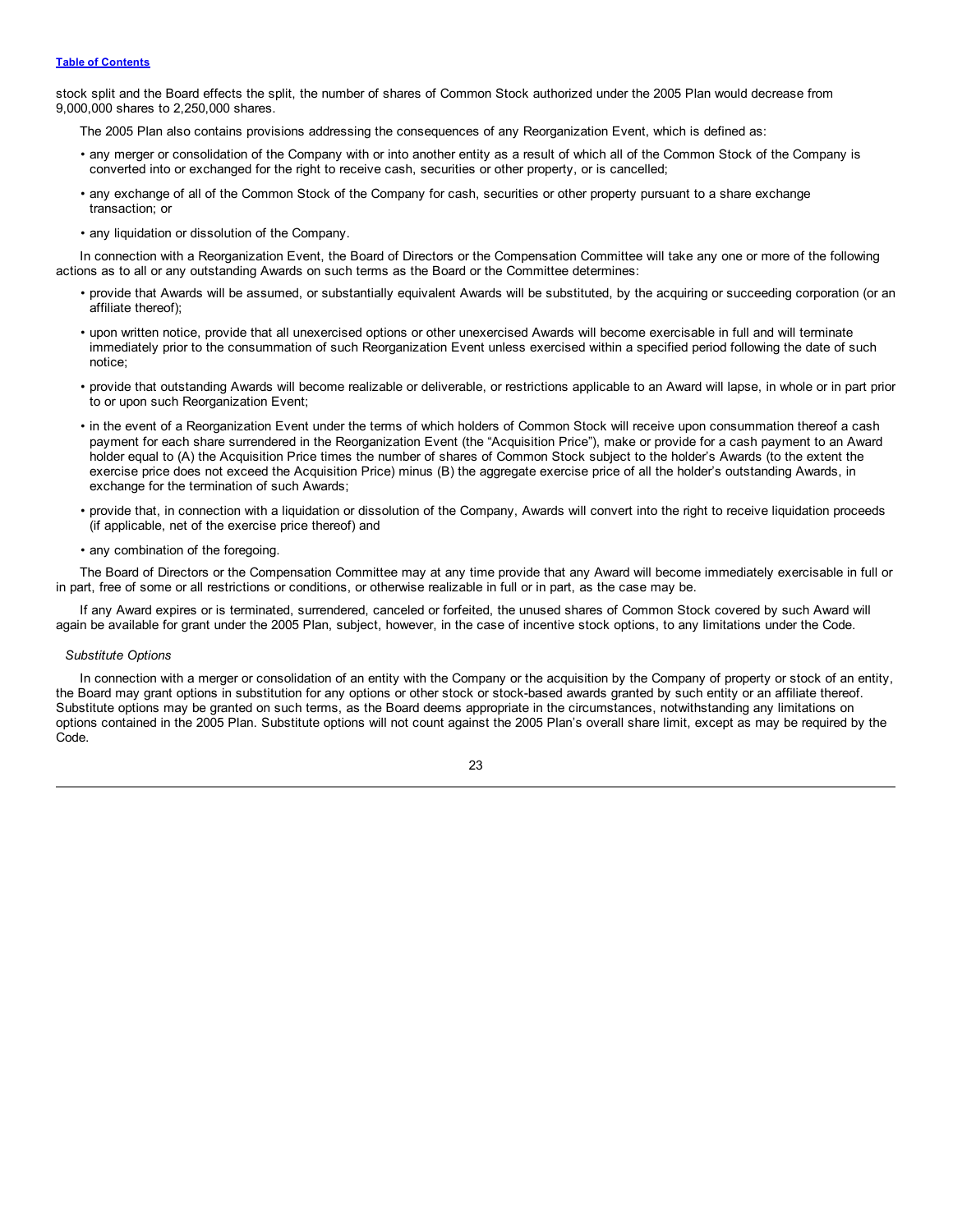#### *Provisions for Foreign Participants*

The Board of Directors or the Compensation Committee may modify Awards granted to Participants who are foreign nationals or employed outside the United States or establish subplans or procedures under the 2005 Plan to recognize differences in laws, rules, regulations or customs of such foreign jurisdictions with respect to tax, securities, currency, employee benefit or other matters.

#### *Amendment or Termination*

No Award may be made under the 2005 Plan after April 15, 2015, but Awards previously granted may extend beyond that date. The Board of Directors may at any time amend, suspend or terminate the 2005 Plan; provided that, to the extent determined by the Board, no amendment requiring stockholder approval under any applicable legal, regulatory or listing requirement will become effective until such stockholder approval is obtained. No Award will be made that is conditioned upon stockholder approval of any amendment to the Plan.

#### **Federal Income Tax Consequences**

The following is a summary of the United States federal income tax consequences that generally will arise with respect to Awards granted under the 2005 Plan. This summary is based on the federal tax laws in effect as of the date of this proxy statement. In addition, this summary assumes that all Awards are exempt from, or comply with, the rules under Section 409A of the Code regarding nonqualified deferred compensation. The plan provides that no Award will provide for deferral of compensation that does not comply with Section 409A of the Code, unless the Board, at the time of grant, specifically provides that the Award is not intended to comply with Section 409A. Changes to these laws could alter the tax consequences described below.

#### *Incentive Stock Options*

A participant will not have income upon the grant of an incentive stock option. Also, except as described below, a participant will not have income upon exercise of an incentive stock option if the participant has been employed by the Company or its corporate parent or 50% or moreowned corporate subsidiary at all times beginning with the option grant date and ending three months before the date the participant exercises the option. If the participant has not been so employed during that time, then the participant will be taxed as described below under "Non-statutory Stock Options." The exercise of an incentive stock option may subject the participant to the alternative minimum tax ("AMT").

A participant will have income upon the sale of the stock acquired under an incentive stock option at a profit (if sales proceeds exceed the sum of the exercise price plus any adjustment resulting from the AMT). The type of income will depend on when the participant sells the stock. If a participant sells the stock more than two years after the option was granted and more than one year after the option was exercised, then all of the profit will be long-term capital gain. If a participant sells the stock prior to satisfying these waiting periods, then the participant will have engaged in a disqualifying disposition and a portion of the profit will be ordinary income and a portion may be capital gain. This capital gain will be long-term if the participant has held the stock for more than one year and otherwise will be short-term. If a participant sells the stock at a loss (sales proceeds are less than the exercise price), then the loss will be a capital loss. This capital loss will be long-term if the participant held the stock for more than one year and otherwise will be short-term.

# *Non-statutory Stock Options*

A participant will not have income upon the grant of a non-statutory stock option. A participant will have compensation income upon the exercise of a non-statutory stock option equal to the value of the stock on the day the participant exercised the option less the exercise price. Upon sale of the stock, the participant will have capital gain or loss equal to the difference between the sales proceeds and the value of the stock on the day the option was exercised. This capital gain or loss will be long-term if the participant has held the stock for more than one year and otherwise will be short-term.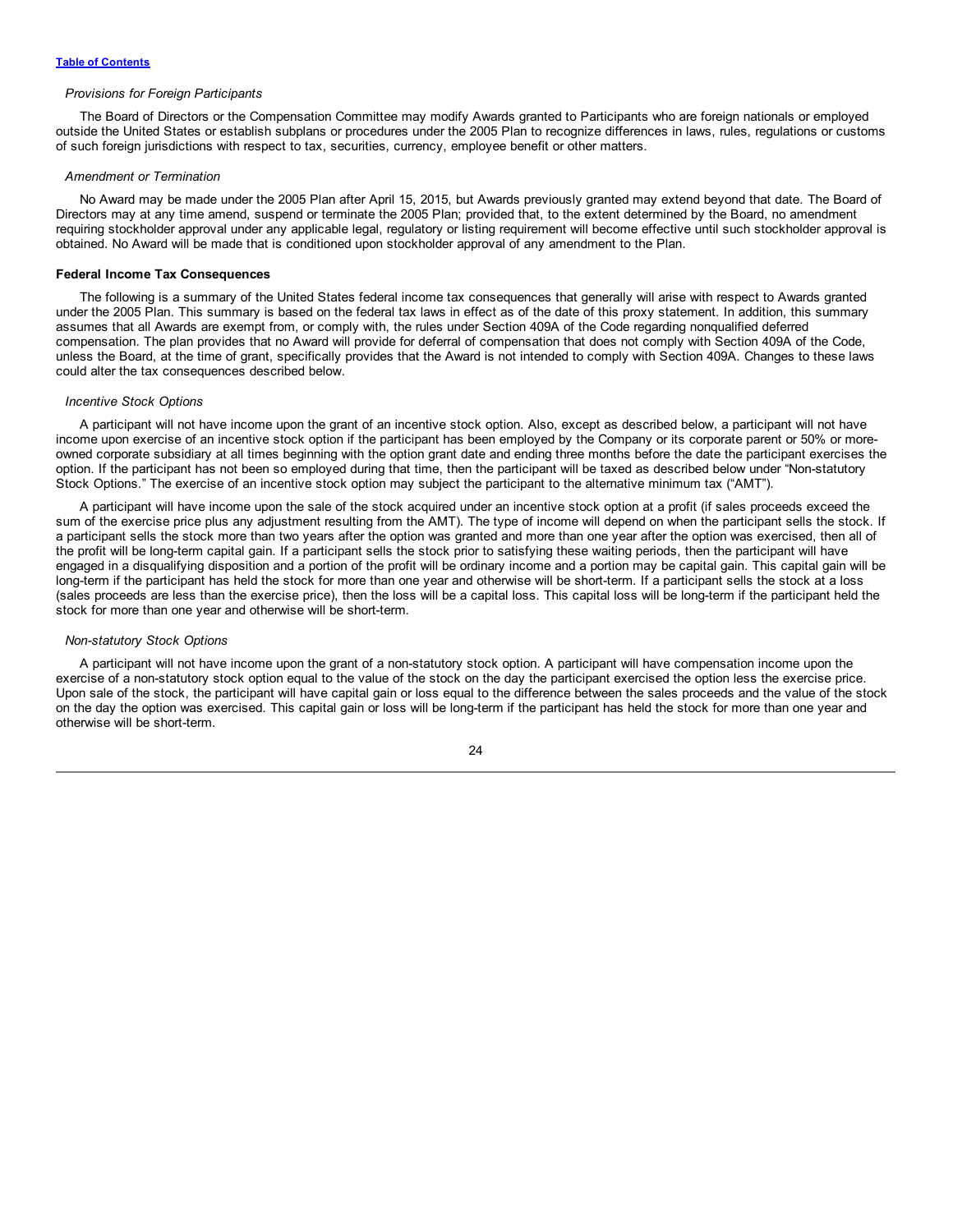#### *Stock Appreciation Rights*

A participant will not have income upon the grant of a stock appreciation right. A participant generally will recognize compensation income upon the exercise of a SAR equal to the amount of the cash and the fair market value of any stock received. Upon the sale of the stock, the participant will have capital gain or loss equal to the difference between the sales proceeds and the value of the stock on the day the SAR was exercised. This capital gain or loss will be long-term if the participant held the stock for more than one year and otherwise will be short-term.

#### *Restricted Stock Awards*

A participant will not have income upon the grant of restricted stock unless an election under Section 83(b) of the Code is made within 30 days of the date of grant. If a timely 83(b) election is made, then a participant will have compensation income equal to the value of the stock less the purchase price. When the stock is sold, the participant will have capital gain or loss equal to the difference between the sales proceeds and the value of the stock on the date of grant. If the participant does not make an 83(b) election, then when the stock vests the participant will have compensation income equal to the value of the stock on the vesting date less the purchase price. When the stock is sold, the participant will have capital gain or loss equal to the sales proceeds less the value of the stock on the vesting date. Any capital gain or loss will be long-term if the participant held the stock for more than one year and otherwise will be short-term.

### *Restricted Stock Units*

A participant will not have income upon the grant of a restricted stock unit. A participant is not permitted to make a Section 83(b) election with respect to a restricted stock unit award. When the restricted stock unit vests, the participant will have income on the vesting date in an amount equal to the fair market value of the stock on the vesting date less the purchase price, if any. When the stock is sold, the participant will have capital gain or loss equal to the sales proceeds less the value of the stock on the vesting date. Any capital gain or loss will be long-term if the participant held the stock for more than one year and otherwise will be short-term.

#### *Other Stock-Based Awards*

The tax consequences associated with any other stock-based Award granted under the 2005 Plan will vary depending on the specific terms of such Award. Among the relevant factors are whether or not the Award has a readily ascertainable fair market value, whether or not the Award is subject to forfeiture provisions or restrictions on transfer, the nature of the property to be received by the participant under the Award and the participant's holding period and tax basis for the Award or underlying Common Stock.

#### *Tax Consequences to the Company*

There will be no tax consequences to the Company except that the Company will be entitled to a deduction when a participant has compensation income. Any such deduction will be subject to the limitations of Section 162(m) of the Code.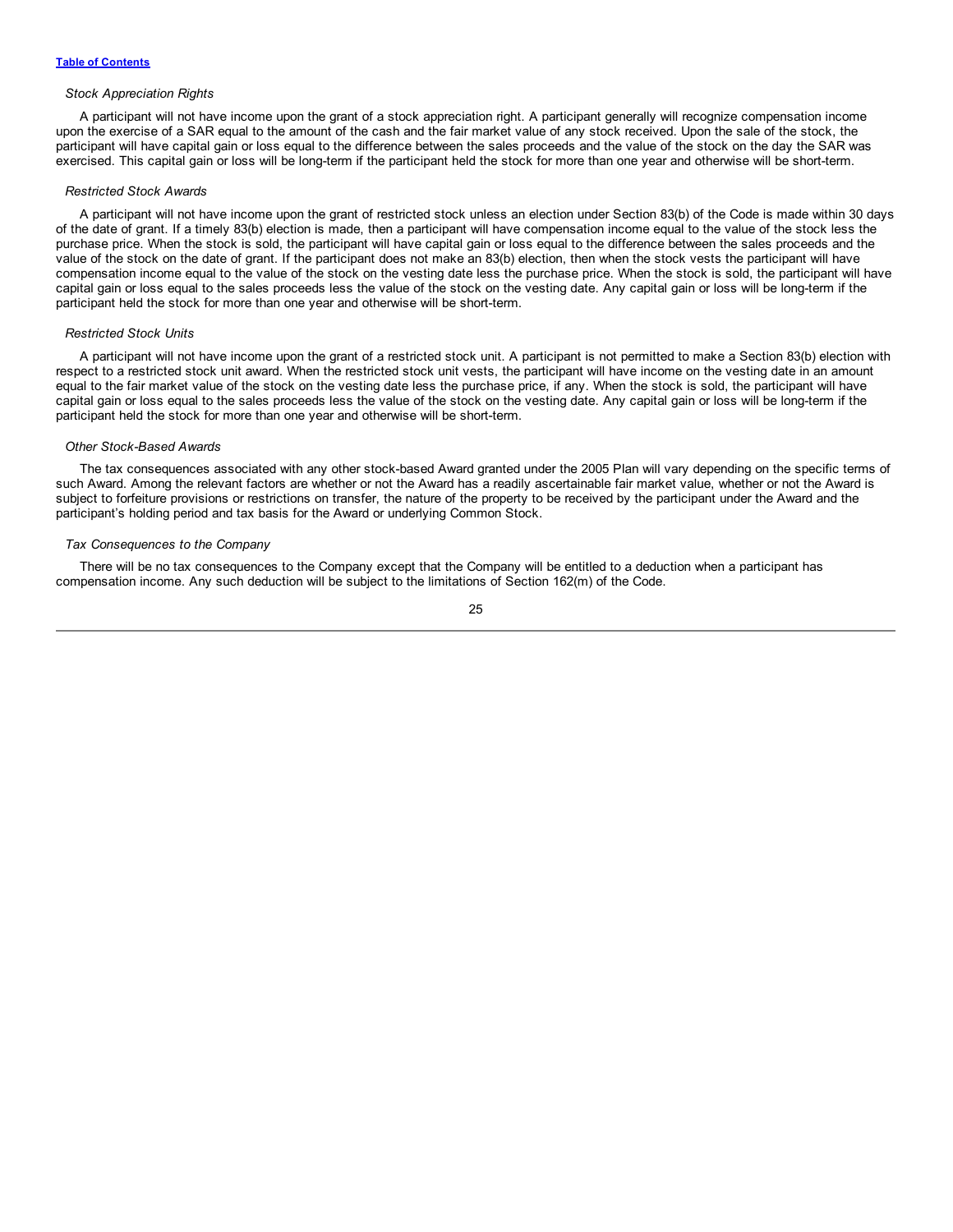# **Securities Authorized for Issuance Under Existing Equity Compensation Plans**

The following table provides information about the Company's Common Stock that may be issued upon exercise of options, warrants and rights under all of the Company's equity compensation plans as of December 31, 2005.

# **Equity Compensation Plan Information**

 $(6)$ 

| <b>Plan Category</b>                                         | (a)<br><b>Number of Securities</b><br>to be Issued Upon<br><b>Exercise of</b><br><b>Outstanding Options,</b><br><b>Warrants and Rights</b> | (b)<br><b>Weighted-Average</b><br><b>Exercise Price of</b><br><b>Outstanding Options,</b><br><b>Warrants and Rights</b> | 1 Y J<br><b>Number of Securities</b><br><b>Remaining Available for</b><br><b>Future Issuance Under</b><br><b>Equity Compensation</b><br><b>Plans (Excluding</b><br><b>Securities Reflected in</b><br>Column (a)) |  |
|--------------------------------------------------------------|--------------------------------------------------------------------------------------------------------------------------------------------|-------------------------------------------------------------------------------------------------------------------------|------------------------------------------------------------------------------------------------------------------------------------------------------------------------------------------------------------------|--|
| Equity compensation plans approved by<br>stockholders(1)     | 14,178,019                                                                                                                                 | \$0.65                                                                                                                  | 3,526,412                                                                                                                                                                                                        |  |
| Equity compensation plans not approved by<br>stockholders(2) | 6,837,293                                                                                                                                  | 0.82                                                                                                                    |                                                                                                                                                                                                                  |  |
| Total                                                        | 21,015,312                                                                                                                                 | 0.71                                                                                                                    | 3,526,412                                                                                                                                                                                                        |  |

(1) Includes the Company's:

• 1990 Stock Option Plan

- 1995 Stock Option Plan
- 1995 Employee Stock Purchase Plan
- 1995 Director Stock Option Plan
- 1997 Stock Incentive Plan
- 2005 Stock Incentive Plan
- (2) Includes
	- Nonqualified Stock Option Agreements issued to Dr. Sudhir Agrawal, effective as of April 2, 2001 and July 25, 2001;
	- Nonqualified Stock Option Agreements issued to Stephen R. Seiler, the former Chief Executive Officer of the Company, effective as of July 25, 2001; and
	- Warrants issued to consultants.

# *Non-Statutory Stock Option Agreements with Dr. Agrawal*

In 2001, the Company granted to Dr. Agrawal non-statutory stock options outside of any equity compensation plan approved by the Company's stockholders, pursuant to the terms of four Non-Statutory Stock Option Agreements, as follows:

- A Non-Statutory Stock Option Agreement providing for the purchase of 1,260,000 shares of Common Stock at an exercise price of \$0.825 per share. The option under this agreement vests in eight quarterly installments commencing on March 28, 2004;
- A Non-Statutory Stock Option Agreement providing for the purchase of 550,000 shares of Common Stock at an exercise price of \$0.825 per share. The option under this agreement is fully vested;
- A Non-Statutory Stock Option Agreement providing for the purchase of 287,293 shares of Common Stock at an exercise price of \$1.063 per share. The option under this agreement is fully vested; and
- A Non-Statutory Stock Option Agreement providing for the purchase of 500,000 shares of Common Stock at an exercise price of \$0.825 per share. The option under this agreement vests in its entirety on September 1, 2006.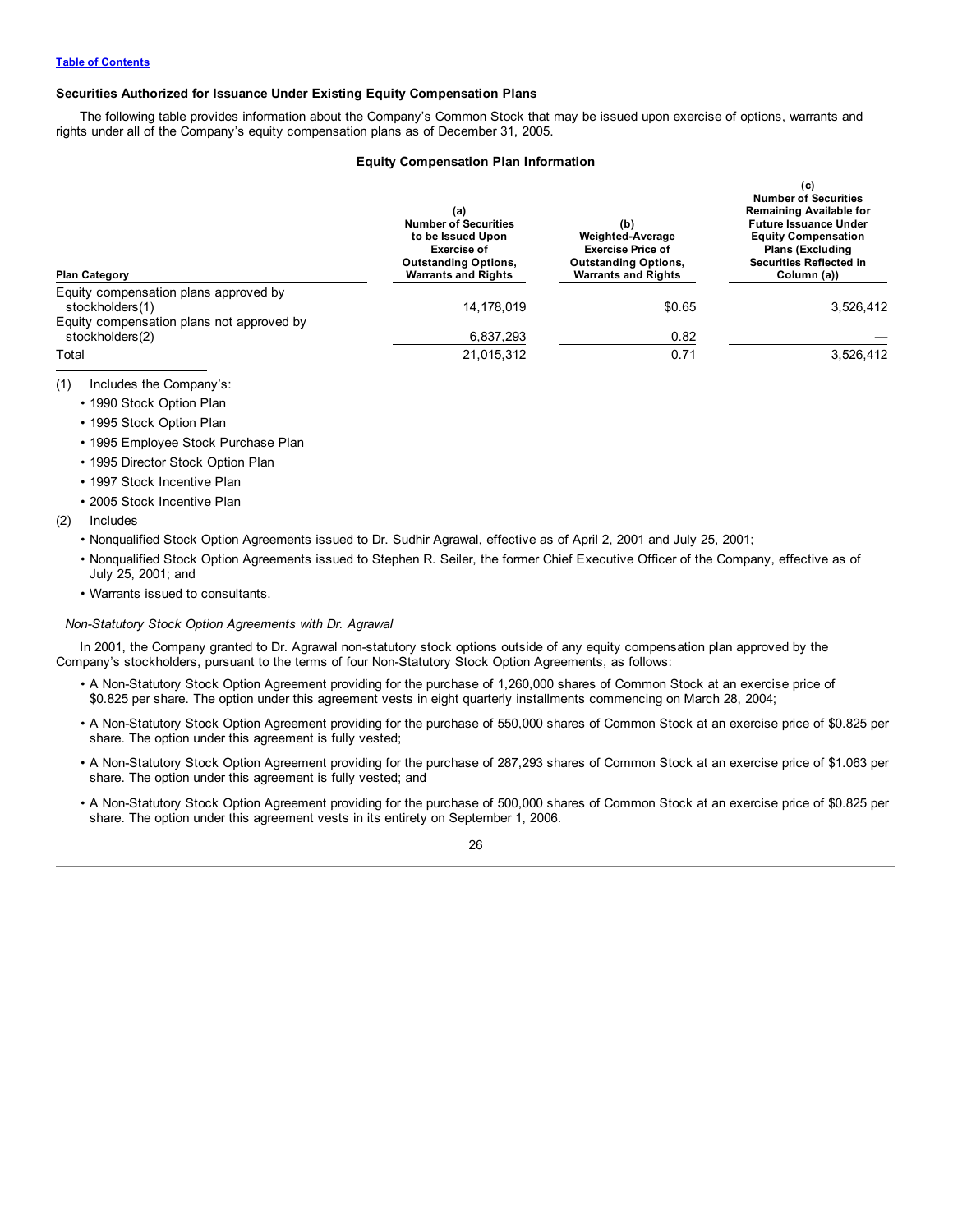<span id="page-30-0"></span>If Dr. Agrawal's employment is terminated by the Company without cause or by Dr. Agrawal for good reason, each of Dr. Agrawal's options will vest as of the date of termination to the extent such options would otherwise have been vested as of October 19, 2008 if he had remained employed by the Company through such date. All options granted to Dr. Agrawal will become fully exercisable upon a change of control of Idera.

#### *Non-Statutory Stock Option Agreements with Mr. Seiler*

In 2001, the Company granted to Mr. Seiler non-statutory stock options outside of any equity compensation plan approved by the Company's stockholders, pursuant to the terms of two Non-Statutory Stock Option Agreements, as follows:

- A Non-Statutory Stock Option Agreement providing for the purchase of 3,150,000 shares of Common Stock at an exercise price of \$0.84 per share. The option under this agreement is fully vested; and
- A Non-Statutory Stock Option Agreement providing for the purchase of 490,000 shares of Common Stock at an exercise price of \$0.71 per share. The option under this agreement is fully vested.
- Mr. Seiler's options will be cancelled if not exercised by August 30, 2006.

#### *Warrants Issued to Consultants*

In 2002 and 2001, the Company issued warrants to purchase shares of Common Stock to consultants outside of any equity compensation plan approved by the Company's stockholders, as follows:

| <b>Year of Issuance</b> | <b>Shares</b> | <b>Exercise</b><br>Price | Warrant<br><b>Expiration</b> |  |
|-------------------------|---------------|--------------------------|------------------------------|--|
| 2002                    | 100.000       | 1.65                     | January 2007                 |  |
| 2001                    | 500.000       | 0.50                     | <b>March 2006</b>            |  |

No warrants were issued to consultants since 2002.

# **PROPOSAL 4 — INCREASE IN THE NUMBER OF SHARES AUTHORIZED FOR ISSUANCE UNDER THE 1995 EMPLOYEE STOCK PURCHASE PLAN**

In April 2006, the Board of Directors of the Company voted to amend the 1995 Employee Stock Purchase Plan (the "ESPP Plan") to increase the number of shares of Common Stock available for issuance from 500,000 shares to 1,000,000 shares, subject to stockholder approval. The ESPP Plan allows employees to purchase shares of Common Stock at a discount from market price, four times per year, through payroll deductions.

The ESPP Plan provides an important employee benefit which helps the Company attract and retain employees and encourage their participation in and commitment to the Company's business and financial success. As of March 31, 2006, only 150,019 shares of the 500,000 shares previously authorized by stockholders for issuance under the ESPP Plan remained available for issuance. This is an insufficient number of shares to cover the number of shares the Company anticipates it will need to issue to participating employees during 2006. Approval of this increase in shares authorized for issuance under the plan is needed to allow the Company to continue to offer to its employees the opportunity to purchase shares of the Company's Common Stock under the ESPP Plan. Based on the Company's current stock price and the number of current participants in the ESPP Plan, the Company anticipates that this increase will provide sufficient shares for it to offer purchases under the ESPP Plan through 2010.

The ESPP Plan is intended to qualify as an employee stock purchase plan under Section 423 of the Internal Revenue Code of 1986. If the plan is qualified under Section 423, the employees who participate in the plan may enjoy certain tax advantages, as described below. Stockholder approval is required for the plan to be qualified under Section 423.

The Board of Directors believes that the future success of the Company depends, in large part, upon the ability of the Company to **maintain a competitive position in attracting, retaining and motivating key**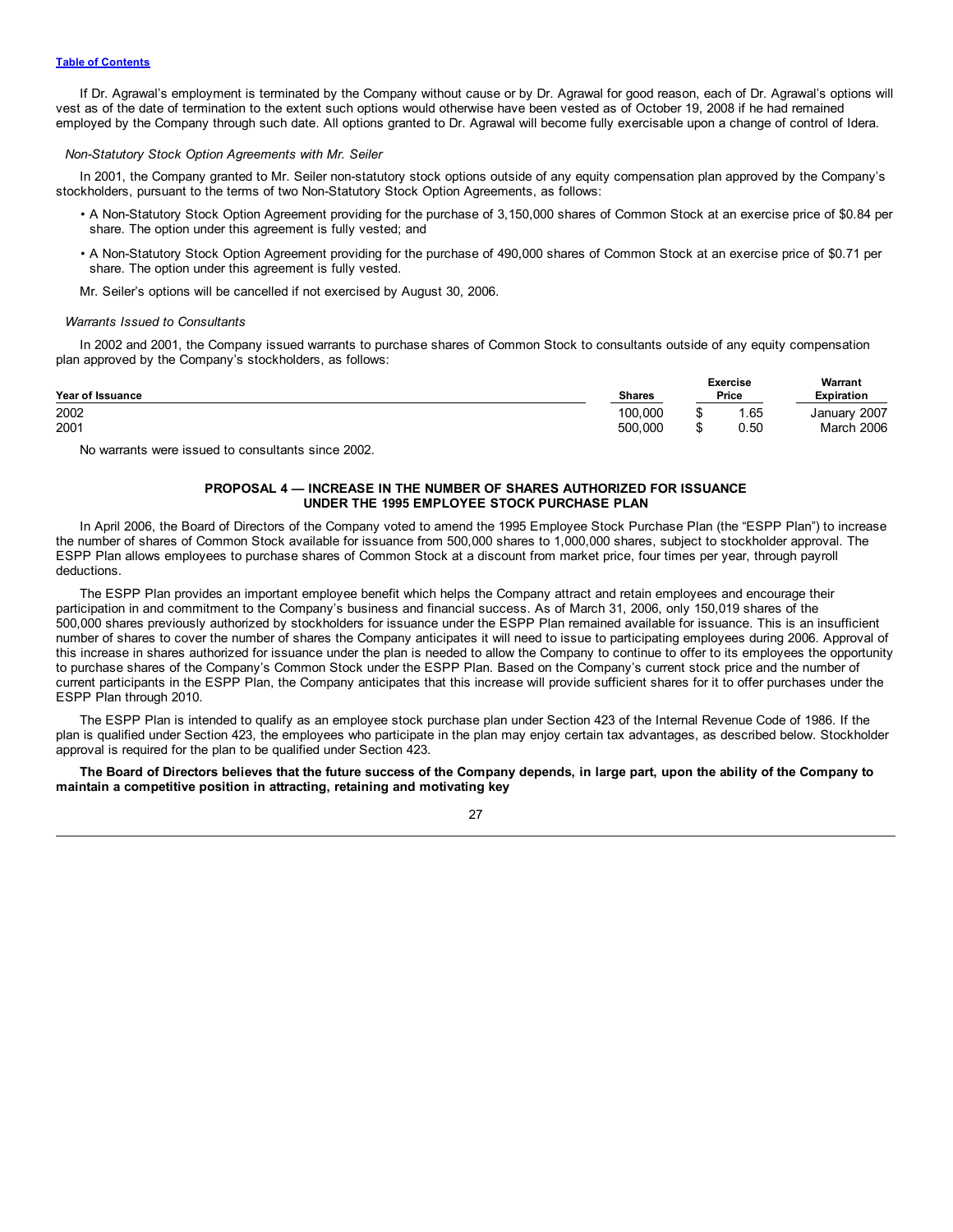#### **Table of [Contents](#page-2-0)**

personnel. Accordingly, the Board of Directors believes that increasing the number of shares available for issuance pursuant to the ESPP Plan is in the best interests of the Company and its stockholders and recommends a vote "FOR" the increase in the number of shares available for issuance pursuant to the ESPP Plan and the reservation of an additional 500,000 shares of Common Stock for **issuance thereunder.**

# **Description of the ESPP Plan**

The following is a brief summary of the ESPP Plan.

#### *Administration*

The Board of Directors or a Committee appointed by the Board of Directors administers the ESPP Plan and is authorized to make rules for the administration and interpretation of the plan.

#### *Eligibility*

All employees of the Company and of any subsidiary designated by the Board or the Committee are eligible to participate in the ESPP Plan if they are regularly employed by the Company or the designated subsidiary for more than twenty hours a week and for more than five months in a calendar year, they have been employed by the Company or a designated subsidiary for a least three months prior to enrolling in the plan and they are employees of the Company or a designated subsidiary on the first day of the applicable plan offering period. Any employee who, immediately after the grant of an option under the plan, would own 5% or more of the total combined voting power or value of the Company's or any subsidiary's stock, is not eligible to participate. As of March 31, 2006, approximately 26 employees were eligible to participate in the ESPP Plan.

#### *Offerings*

The Company may make one or more offerings to employees to purchase the Company's Common Stock under the ESPP Plan, as determined by the Board of Directors. Currently, the Company makes four consecutive offerings each year. The Committee chosen by the Board of Directors has determined that offerings will begin on the first trading day on or after September 1, December 1, March 1 and June 1, of each year, and that each such offering period will end on the last trading day of November, February, May and August. The Board of Directors or the committee appointed by the Board may, at its discretion, change the duration of offering periods and the commencement date of offering periods.

#### *Purchase Limitations*

An employee may elect to have any multiple of 1% of the employee's base salary up to a maximum of 10% deducted for the purpose of purchasing stock under the ESPP Plan. An employee may not be granted an option which permits his rights to purchase the Company's Common Stock under this plan and any other stock purchase plan of the Company or its subsidiaries to accrue at a rate which exceeds \$25,000 of the fair market value of the stock (determined at the time the option is granted) for each calendar year in which the option is outstanding at any time.

#### *Purchase Price*

A participating employee may purchase the stock at 85% of the last reported sale price of the Company's Common Stock on either the day the offering begins or ends, whichever is lower.

#### *Amendment and Termination*

The Board of Directors may at any time amend the plan in any respect, except that (a) if the approval of the Company's stockholders is required under Section 423 of the Internal Revenue Code or any other applicable law, regulation or stock exchange rule, the amendment will not be effected without their approval, and (b) in no event may any amendment be made which would cause the ESPP Plan to fail to comply with Section 423 of the Internal Revenue Code.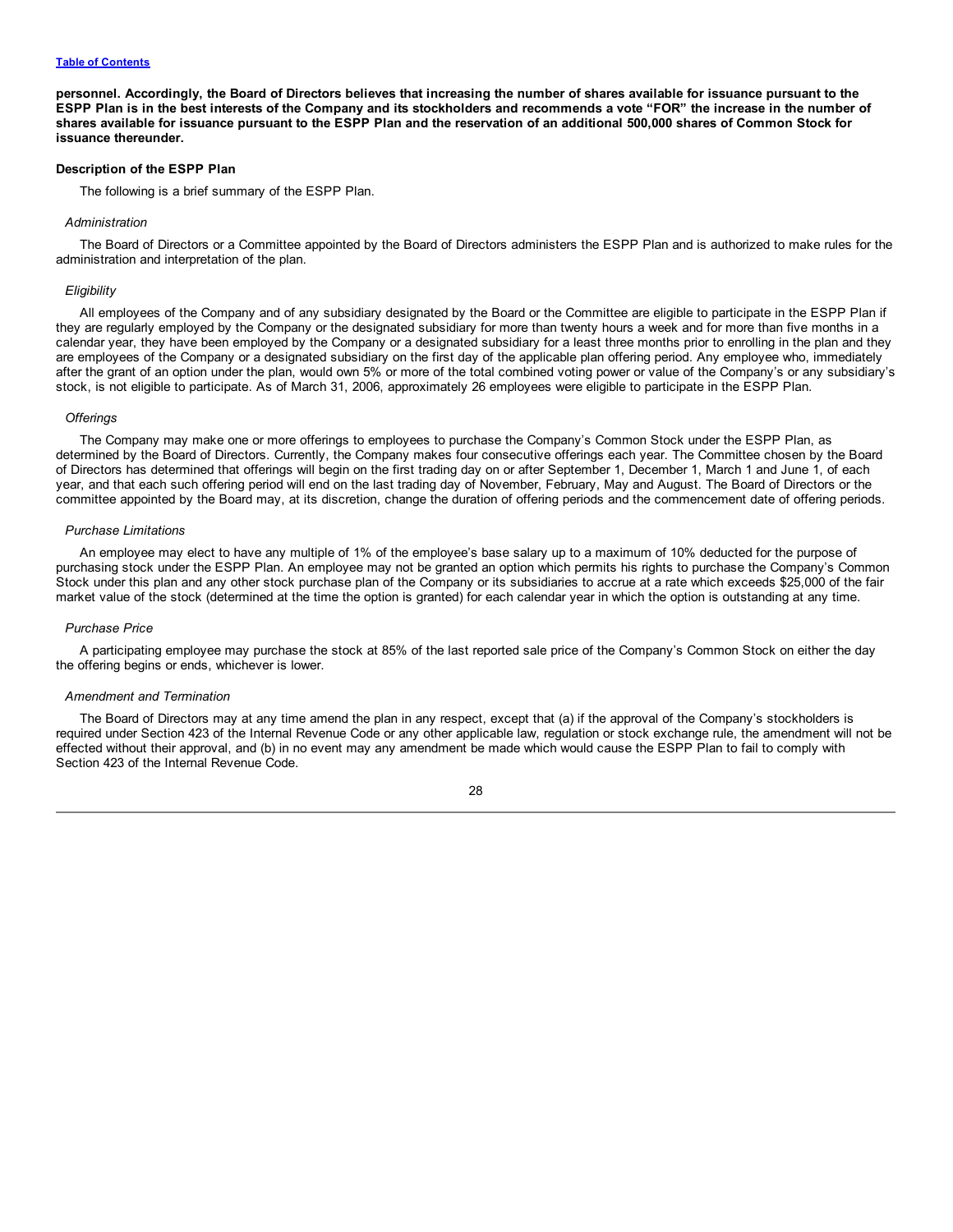#### *Merger or Consolidation*

In the event that the Company merges or consolidates with another company and the Company's capital stockholders immediately prior to such merger or consolidation continue to hold at least 80% of the voting power of the capital stock of the surviving corporation, at the end of the then current plan period each optionholder under the ESPP Plan will be entitled to receive securities or property of the surviving entity as if they were a Common Stockholder at the time of such transaction. In the event that such a merger or consolidation occurs and the holders of the Company's capital stock hold less than 80% of the surviving corporation, the Board of Directors may elect to cancel all outstanding options under the ESPP Plan and either: a) refund all contributed payments made by the holders or b) provide the holders with the right to exercise such option as of a date no less than ten days prior to such event. If the Board of Directors does not chose to cancel the options, after the effective date of such transaction each optionholder shall be entitled to receive securities of the surviving entity as if they were a holder of Common Stock at the time of the transaction.

#### *Plan Benefits*

Directors who are not employees are not eligible to participate in the ESPP Plan. This table shows the number of shares of Common Stock purchased under the ESPP Plan since its inception in 1995 by the Company's Chief Executive Officer, each of the Company's two other executive officers, all current executive officers as a group and all employees as a group other than current executive officers.

|                                                                               | <b>Number of Shares</b><br><b>Purchased under</b><br>the ESPP Plan |
|-------------------------------------------------------------------------------|--------------------------------------------------------------------|
| Sudhir Agrawal, D. Phil                                                       |                                                                    |
| Robert W. Karr, M.D.                                                          |                                                                    |
| Robert G. Andersen                                                            | 43.429                                                             |
| All current executive officers as a group (3 persons)                         | 43.429                                                             |
| All employees as a group other than the current executive officers as a group | 306.552                                                            |

The benefits and amounts that may be received in the future by persons eligible to participate in the ESPP Plan are not currently determinable.

# **Federal Income Tax Consequences**

This is a summary of the United States federal income tax consequences that generally apply when an employee purchases shares under the ESPP Plan and sells those shares.

# *Tax Consequences to Participating Employees*

In general, an employee will not recognize taxable income upon enrolling in the ESPP Plan or upon purchasing shares of Common Stock at the end of an offering.

The tax treatment when the employee sells the shares depends on how long the employee has held the shares, as follows. In this table, the grant date means the first day of the offering period in which the shares were purchased.

| Date Sold                                                                              | <b>Sale Price</b>              | <b>Tax Treatment</b>                                                                                                                                                                                        |
|----------------------------------------------------------------------------------------|--------------------------------|-------------------------------------------------------------------------------------------------------------------------------------------------------------------------------------------------------------|
| More than 1 year after the purchase date and<br>more than 2 years after the grant date | Higher than the purchase price | Employee will recognize ordinary income<br>equal to:<br>• 15% of the fair market value of the stock<br>on the grant date, or, if less,<br>• the amount the sale price of the shares<br>exceeds the purchase |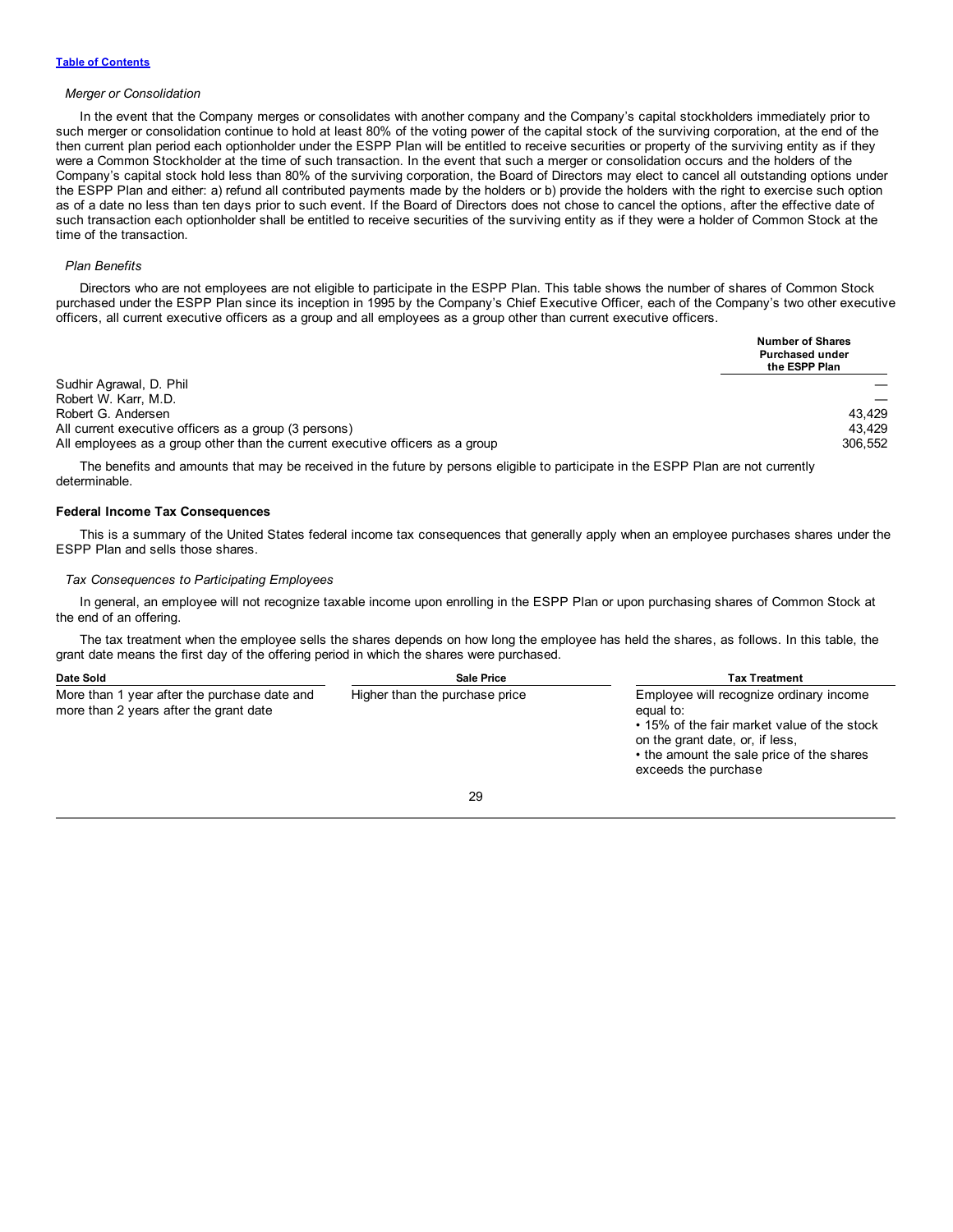| Date Sold                                                                          | <b>Sale Price</b>              | <b>Tax Treatment</b>                                                                                                                                                                                                                                                                                                                                                                                                                                                                                      |
|------------------------------------------------------------------------------------|--------------------------------|-----------------------------------------------------------------------------------------------------------------------------------------------------------------------------------------------------------------------------------------------------------------------------------------------------------------------------------------------------------------------------------------------------------------------------------------------------------------------------------------------------------|
|                                                                                    |                                | price; and                                                                                                                                                                                                                                                                                                                                                                                                                                                                                                |
|                                                                                    |                                | any additional gain will be long-term capital<br>gain                                                                                                                                                                                                                                                                                                                                                                                                                                                     |
| More than 1 year after the purchase date and<br>more than 2 years after grant date | Lower than the purchase price  | Employee will recognize long- term capital<br>loss equal to the amount that the purchase<br>price exceeds the sale price                                                                                                                                                                                                                                                                                                                                                                                  |
| Within 1 year after the purchase date or within<br>2 years after the grant date    | Higher than the purchase price | Employee will recognize:<br>• Ordinary compensation income equal to the<br>fair market value on the purchase date over<br>the purchase price; and<br>• capital gain equal to the amount the sale<br>price exceeds that fair market value or<br>capital loss equal to the amount that fair<br>market value exceeds sale price.<br>It will be long-term capital gain or loss if the<br>employee held the stock for more than 1 year<br>and short-term capital gain or loss if held for<br>a shorter period. |
| Within 1 year after the purchase date or within<br>2 years after the grant date    | Lower than the purchase price  | Employee will recognize:<br>• Ordinary compensation income equal to the<br>fair market value on the purchase date over<br>the purchase price; and<br>• a capital loss equal to the amount that the<br>fair market value on the purchase date<br>exceeds the sale price.<br>It will be long-term capital loss if the<br>employee held the stock for more than 1 year<br>and short-term capital loss if held for a<br>shorter period.                                                                       |

*Tax Consequences to the Company*

There will be no tax consequences to the Company except that the Company will be entitled to a deduction when an employee has ordinary compensation income. Any such deduction will be subject to the limitations of Section 162(m) of the Code.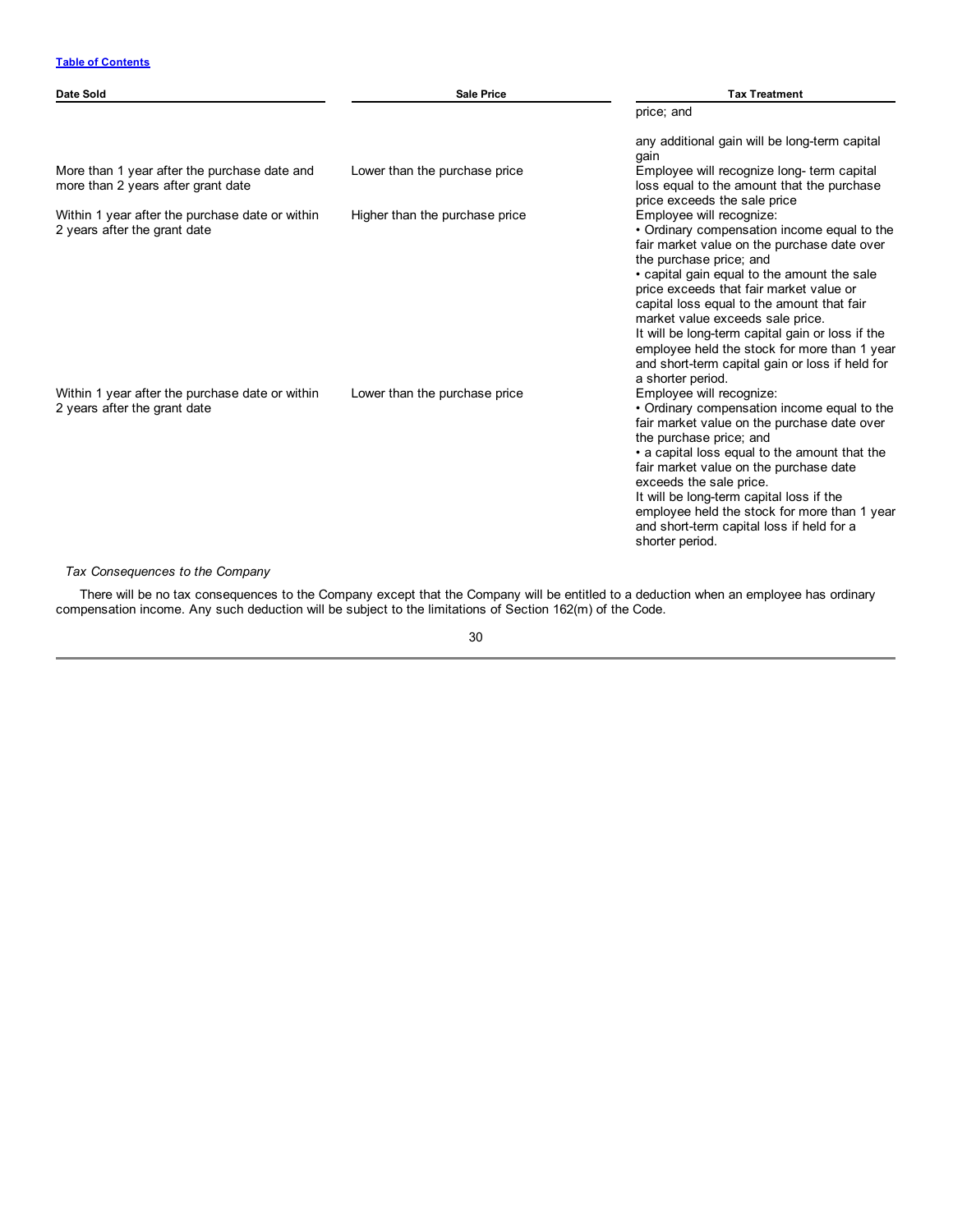<span id="page-34-0"></span>**PROPOSAL 5 — TO APPROVE AN AMENDMENT TO THE COMPANY'S RESTATED CERTIFICATE OF INCORPORATION TO EFFECT A ONE-FOR-FOUR REVERSE SPLIT OF THE COMPANY'S ISSUED AND OUTSTANDING SHARES OF COMMON STOCK AND TO FIX ON A POST-SPLIT BASIS THE NUMBER OF AUTHORIZED SHARES OF COMMON STOCK AT 75,000,000 SHARES, SUCH AMENDMENT TO BE EFFECTED IN THE SOLE DISCRETION OF THE BOARD OF DIRECTORS WITHOUT FURTHER APPROVAL OR AUTHORIZATION OF THE COMPANY'S STOCKHOLDERS.**

#### **General**

The Company's stockholders are being asked to approve four different proposals for a reverse split of the Common Stock in the ratios of onefor-four, one-for-six, one-for-eight and one-for-ten. The board of directors has adopted a resolution (i) declaring the advisability of each of the reverse stock splits, (ii) approving amendments to the Company's Restated Certificate of Incorporation, as amended, to effect each proposed reverse stock split and fix the number of authorized shares of Common Stock following the reverse stock split (the "Reverse Split Amendments"), subject to stockholder approval, which amendments are attached to this proxy statement as Exhibit B, Exhibit C, Exhibit D and Exhibit E, respectively, and (iii) authorizing any other action it deems necessary to effect the reverse stock split, without further approval or authorization of the Company's stockholders, at any time prior to the Company's next annual meeting of stockholders. Following approval of one or more of the Reverse Split Amendments at the Annual Meeting, the Board of Directors will have the authority, without further stockholder consent, to effect any one of the Reverse Split Amendments approved by the stockholders at such time as the Board of Directors may determine is in the best interest of the Company and its stockholders. In the event the Board of Directors determines to implement a reverse stock split, the Company will file the Reverse Split Amendment containing the ratio that, in the Board of Directors' judgment, will be most beneficial to the Company and the Company's stockholders, in light of various factors, including market conditions, existing and expected trading prices for the Common Stock, and the likely effect of business developments on the market price for the Common Stock.

The Board of Directors reserves the right, even after stockholder approval, to forego or postpone the filing of the one-for-four Reverse Split Amendment or any other Reverse Split Amendment approved by the stockholders if it determines such is not in the best interests of the Company and the Company's stockholders. If none of the Reverse Split Amendments approved by the stockholders is subsequently implemented by the Board of Directors before the next annual meeting of stockholders, all such Reverse Split Amendments will be deemed abandoned, without any further effect. In such case, the Board of Directors may again seek stockholder approval at a future date for a reverse stock split if it deems a reverse stock split to be advisable at that time.

In this proposal, the Company's stockholders are being asked to authorize the Board of Directors, in its discretion, to amend the Company's Restated Certificate of Incorporation, as amended, to effect a one-for-four reverse split of the issued and outstanding Common Stock and to fix the number of authorized shares of Common Stock at 75,000,000 on a post-split basis, without further approval or authorization of the Company's stockholders, at any time prior to the Company's next annual meeting of stockholders.

If approved by the Company's stockholders and implemented by the Board of Directors, the proposed one-for-four reverse stock split would become effective by filing the Reverse Split Amendment attached hereto as Exhibit B with the Delaware Secretary of State. At 5:00 p.m. eastern time on the date of filing the Reverse Split Amendment (the "Effective Time"):

- each outstanding share of Common Stock would automatically be changed into one-fourth of a share of Common Stock;
- the number of shares of Common Stock subject to the Company's outstanding options and warrants, the number of shares reserved for future issuances under the Company's stock plans and the number of shares issuable upon conversion of the Company's convertible preferred stock will be reduced by a factor of four;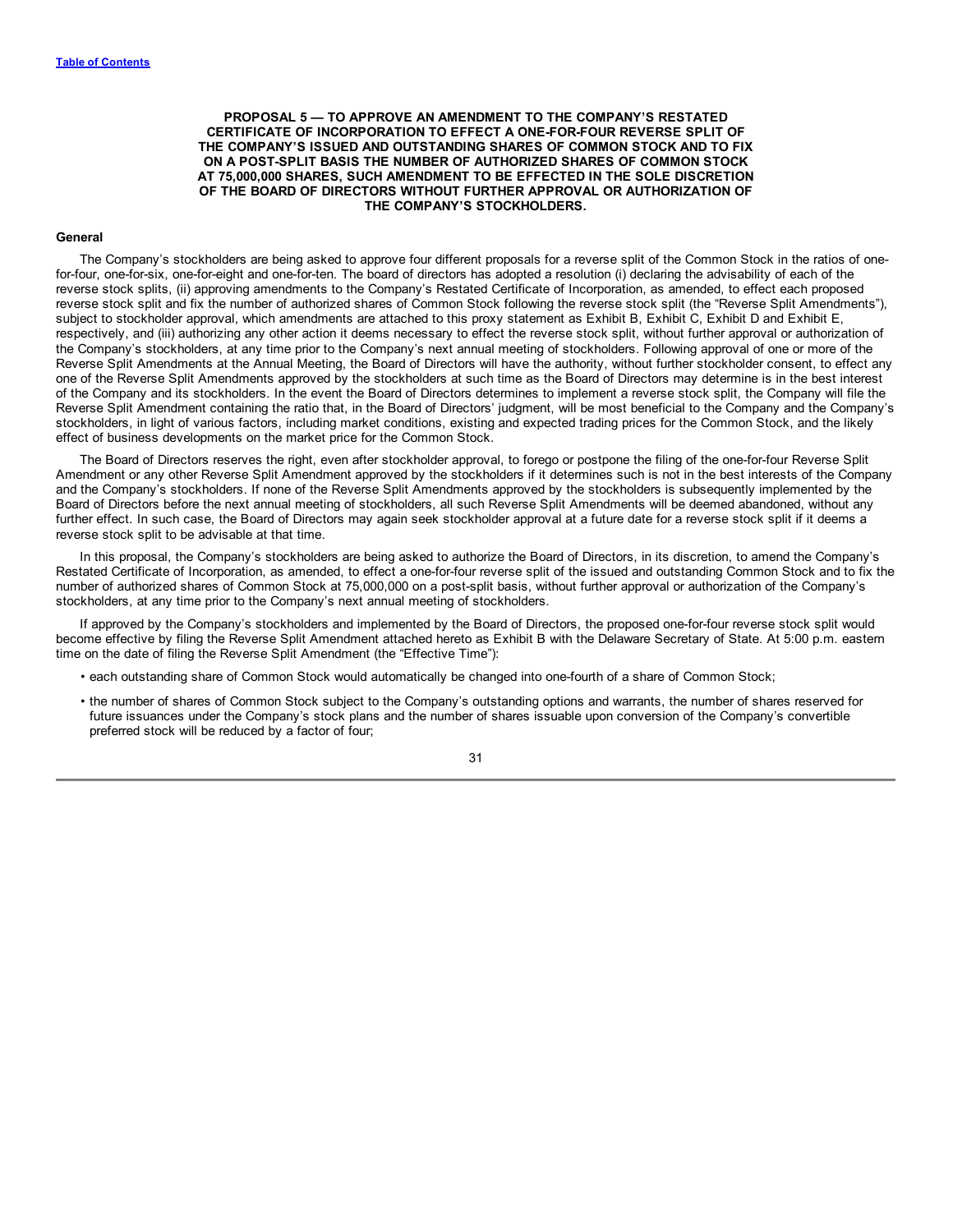# **Table of [Contents](#page-2-0)**

- the number of authorized shares of Common Stock under the Company's Restated Certificate of Incorporation would be fixed at 75,000,000; and
- any other Reverse Split Amendment approved by the stockholders would be deemed abandoned, without any further effect.

### **Reasons for the Reverse Stock Split**

The reasons for the reverse stock split are generally to increase the per share market price of the Common Stock and to reduce the number of shares outstanding, which the Company believes will have several benefits to the Company and the Company's stockholders.

Following effectiveness of a reverse stock split, the Company believes that the perception of the Company's Common Stock as an investment may improve and that the Company's Common Stock may appeal to a broader market. Due to the volatility of low-priced stocks, the Company believes the investment community generally has a negative view of Common Stock that sells at a low price. For example, some institutional investors have internal policies preventing the purchase of low-priced stocks. Similarly, a variety of policies and practices of broker-dealers discourage individual brokers within those firms from dealing in low-priced stocks. Accordingly, some brokers are reluctant to or will not recommend that their clients purchase low-priced stocks. Also, because the brokers' commissions on low-priced stocks generally represent a higher percentage of the stock price than commissions on higher priced stocks, the current low share price of the Common Stock can result in individual stockholders paying transaction costs (commissions, markups or markdowns) which are a higher percentage of their total share value than would be the case if the share price of the Common Stock were substantially higher. This factor is also believed to limit the willingness of institutions to purchase the Company's Common Stock. The Company believes that by increasing the market price of the Company's Common Stock, a reverse stock split may build additional interest in the Company's Common Stock by the investment community and result in a more stable trading market for the Company's Common Stock.

#### **Principal Effects of a One-for-Four Reverse Stock Split**

If the Reverse Split Amendment for the proposed one-for-four reverse stock split is approved at the Annual Meeting and the Board of Directors elects to effect the proposed one-for-four reverse stock split, each share of Common Stock outstanding immediately prior to the Effective Time would automatically be changed, as of the Effective Time, into one-fourth of a share of Common Stock. In addition, the number of shares of Common Stock subject to outstanding options and warrants issued by us, the number of shares reserved for future issuances under the Company's stock plans and the number of shares of Common Stock issuable upon conversion of the Company's convertible preferred stock and convertible notes, will be reduced by a factor of four. No fractional shares of Common Stock will be issued in connection with the proposed reverse stock split. Holders of Common Stock who would otherwise receive a fractional share of Common Stock pursuant to the reverse stock split will receive cash in lieu of the fractional share as explained more fully below.

Because the reverse stock split will apply to all issued and outstanding shares of Common Stock and outstanding rights to acquire Common Stock, the proposed reverse stock split will not alter the relative rights and preferences of existing stockholders. In addition, the reverse stock split will not affect the par value of the Common Stock. As a result, at the Effective Time of the reverse stock split, the stated capital with respect to the Common Stock on the Company's balance sheet will be reduced to one-fourth of its present amount, and the additional paid-in capital account will be credited with the amount by which such stated capital account is reduced. The per share net income or loss and net book value of the Common Stock will be increased because there will be fewer shares of the Common Stock outstanding.

If the proposed Reverse Split Amendment is approved at the Annual Meeting and effected by the Board of Directors, some stockholders may consequently own less than one hundred shares of Common Stock. A purchase or sale of less than one hundred shares (an "odd lot" transaction) may result in incrementally higher trading costs through certain brokers, particularly "full service" brokers. Therefore, those stockholders who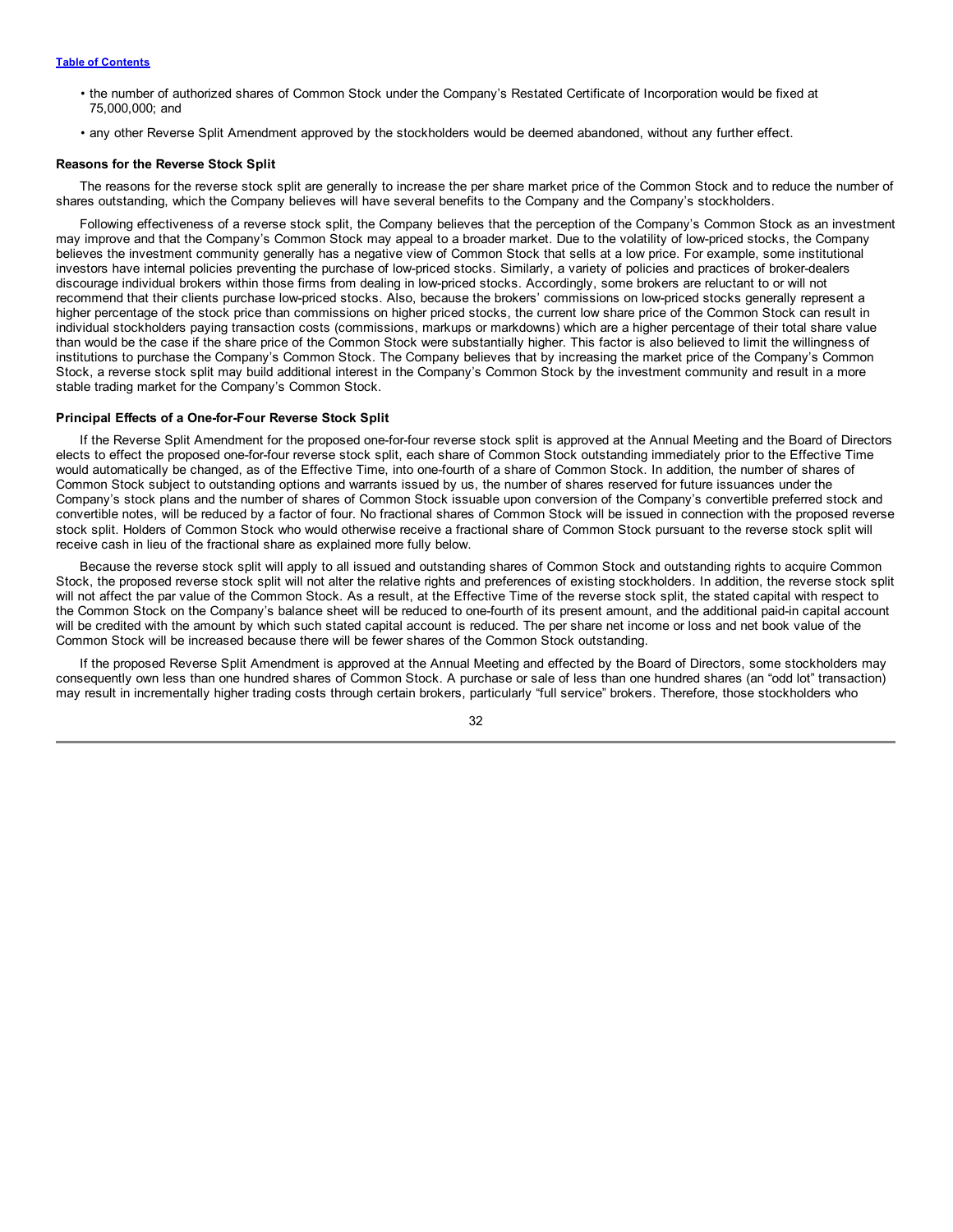own less than one hundred shares following the reverse stock split may be required to pay modestly higher transaction costs should they then determine to sell their shares of Common Stock.

The proposed Reverse Split Amendment would also fix the number of authorized shares of Common Stock at 75,000,000. The Board of Directors considered that the number of authorized shares would be reduced proportionately with the reverse stock split, but believed that this would reduce the number of authorized shares too drastically and limit the Company's flexibility to issue shares of Common Stock in connection with possible future financings, joint ventures, acquisitions, stock incentive plans and other general corporate purposes. As a result, the Board of Directors has provided in the Reverse Split Amendment that the number of authorized shares of Common Stock of the Company be set at 75,000,000.

Stockholders have no dissenter's right under Delaware law or the Company's Restated Certificate of Incorporation, as amended, or the Company's Amended and Restated Bylaws with respect to the reverse stock split.

#### **Cash Payment in Lieu of Fractional Shares**

In lieu of any fractional shares to which a holder of Common Stock would otherwise be entitled as a result of the reverse stock split, the Company will pay the holder cash equal to such fraction multiplied by the average of the high and low trading prices of the Common Stock on the American Stock Exchange during regular trading hours for the five trading days immediately preceding the Effective Time.

# **Federal Income Tax Consequences**

The following description of the material federal income tax consequences of the reverse stock split is based on the Code, applicable Treasury Regulations promulgated thereunder, judicial authority and current administrative rulings and practices as in effect on the date of this Proxy Statement. Changes to the laws could alter the tax consequences described below, possibly with retroactive effect. The Company has not sought and will not seek an opinion of counsel or a ruling from the Internal Revenue Service regarding the federal income tax consequences of the reverse stock split. This discussion is for general information only and does not discuss the tax consequences which may apply to special classes of taxpayers (e.g., non-resident aliens, broker/ dealers or insurance companies). The state and local tax consequences of the reverse stock split may vary significantly as to each stockholder, depending upon the jurisdiction in which such stockholder resides. Stockholders are urged to consult their own tax advisors to determine the particular consequences to them.

In general, the federal income tax consequences of the reverse stock split will vary among stockholders depending upon whether they receive cash for fractional shares or solely a reduced number of shares of Common Stock in exchange for their old shares of Common Stock. The Company believes that because the reverse stock split is not part of a plan to increase periodically a stockholder's proportionate interest in the Company's assets or earnings and profits, the reverse stock split will likely have the following federal income tax effects:

A stockholder who receives solely a reduced number of shares of Common Stock will not recognize gain or loss. In the aggregate, such a stockholder's basis in the reduced number of shares of Common Stock will equal the stockholder's basis in its old shares of Common Stock.

A stockholder who receives cash in lieu of a fractional share as a result of the reverse stock split will generally be treated as having received the payment as a distribution in redemption of the fractional share, as provided in Section 302(a) of the Code, which distribution will be taxed as either a distribution under Section 301 of the Code or an exchange to such stockholder, depending on that stockholder's particular facts and circumstances. Generally, a stockholder receiving such a payment should recognize gain or loss equal to the difference, if any, between the amount of cash received and the stockholder's basis in the fractional share. In the aggregate, such a stockholder's basis in the reduced number of shares of Common Stock will equal the stockholder's basis in its old shares of Common Stock decreased by the basis allocated to the fractional share for which such stockholder is entitled to receive cash.

The Company will not recognize any gain or loss as a result of the reverse stock split.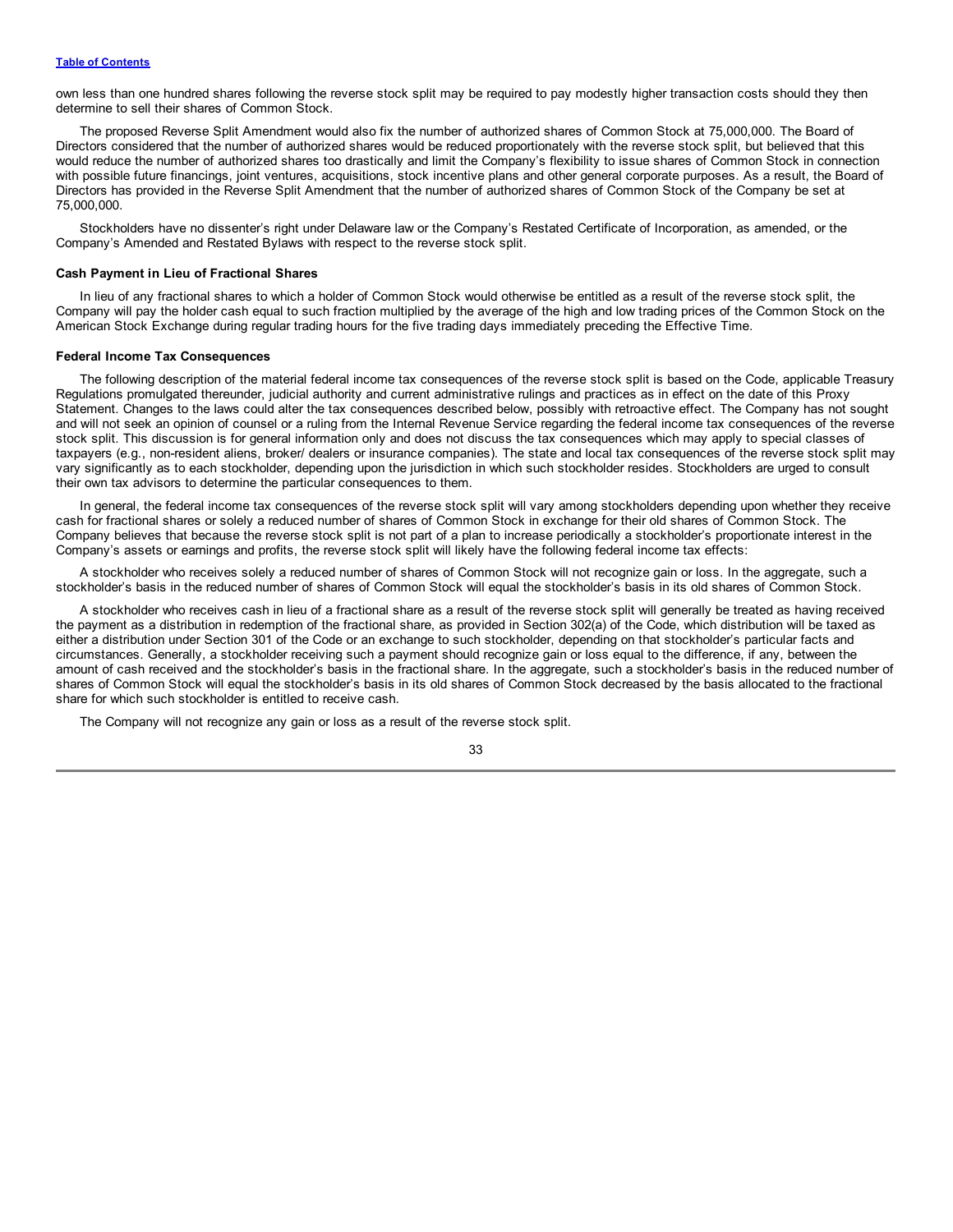#### <span id="page-37-0"></span>**Board Discretion to Implement the One-for-Four Reverse Stock Split**

If the proposed Reverse Split Amendment for the one-for-four reverse stock split is approved at the Annual Meeting, the Board of Directors may, in its sole discretion, at any time prior to the Company's next annual meeting of stockholders, authorize the one-for-four reverse stock split and file the Reverse Split Amendment with the Delaware Secretary of State. The determination by the Board of Directors will be based on various factors, including market conditions, existing and expected trading prices for the Common Stock, and the likely effect of business developments on the market price for the Common Stock. Notwithstanding the approval by the stockholders of the Reverse Split Amendment at the Annual Meeting, the Board of Directors may, in its sole discretion, determine not to implement the one-for-four reverse stock split. If the Board of Directors does not implement the one-for-four reverse stock split before the date of the Company's next annual meeting of stockholders, or if the Board of Directors implements the reverse stock split in another ratio approved by the stockholders, the authorization provided to the Board of Directors at this Annual Meeting to effect a one-for-four reverse stock split (or to effect a reverse stock split in the other ratio or ratios that were not selected) will no longer have any effect. In any such event, the Board of Directors would need to seek stockholder approval again at a future date for a reverse stock split if it deems a reverse stock split to be advisable at that time.

**THE BOARD OF DIRECTORS RECOMMENDS A VOTE "FOR" THE PROPOSAL TO APPROVE AN AMENDMENT TO THE COMPANY'S RESTATED CERTIFICATE OF INCORPORATION TO EFFECT A ONE-FOR-FOUR REVERSE SPLIT OF THE COMPANY'S ISSUED AND** OUTSTANDING SHARES OF COMMON STOCK AND TO FIX ON A POST-SPLIT BASIS THE NUMBER OF AUTHORIZED SHARES OF COMMON STOCK AT 75,000,000 SHARES, SUCH AMENDMENT TO BE EFFECTED IN THE SOLE DISCRETION OF THE BOARD OF **DIRECTORS WITHOUT FURTHER APPROVAL OR AUTHORIZATION OF THE COMPANY'S STOCKHOLDERS.**

# **PROPOSAL 6 — TO APPROVE AN AMENDMENT TO THE COMPANY'S RESTATED CERTIFICATE OF INCORPORATION TO EFFECT A ONE-FOR-SIX REVERSE SPLIT OF THE COMPANY'S ISSUED AND OUTSTANDING SHARES OF COMMON STOCK AND TO FIX ON A POST-SPLIT BASIS THE NUMBER OF AUTHORIZED SHARES OF COMMON STOCK AT 50,000,000 SHARES, SUCH AMENDMENT TO BE EFFECTED IN THE SOLE DISCRETION OF THE BOARD OF DIRECTORS WITHOUT FURTHER APPROVAL OR AUTHORIZATION OF THE COMPANY'S STOCKHOLDERS.**

#### **General**

The Company's stockholders are being asked to approve four different proposals for a reverse split of the Common Stock in the ratios of onefor-four, one-for-six, one-for-eight and one-for-ten. The board of directors has adopted a resolution (i) declaring the advisability of each of the reverse stock splits, (ii) approving the Reverse Split Amendments, subject to stockholder approval, and (iii) authorizing any other action it deems necessary to effect the reverse stock split, without further approval or authorization of the Company's stockholders, at any time prior to the Company's next annual meeting of stockholders. Following approval of one or more of the Reverse Split Amendments at the Annual Meeting, the Board of Directors will have the authority, without further stockholder consent, to effect any one of the Reverse Split Amendments approved by the stockholders at such time as the Board of Directors may determine is in the best interest of the Company and its stockholders. In the event the Board of Directors determines to implement a reverse stock split, the Company will file the Reverse Split Amendment containing the ratio that, in the Board of Directors' judgment, will be most beneficial to the Company and the Company's stockholders, in light of various factors, including market conditions, existing and expected trading prices for the Common Stock, and the likely effect of business developments on the market price for the Common Stock.

The Board of Directors reserves the right, even after stockholder approval, to forego or postpone the filing of the one-for-six Reverse Split Amendment or any other Reverse Split Amendment approved by the stockholders if it determines such is not in the best interests of the Company and the Company's stockholders.

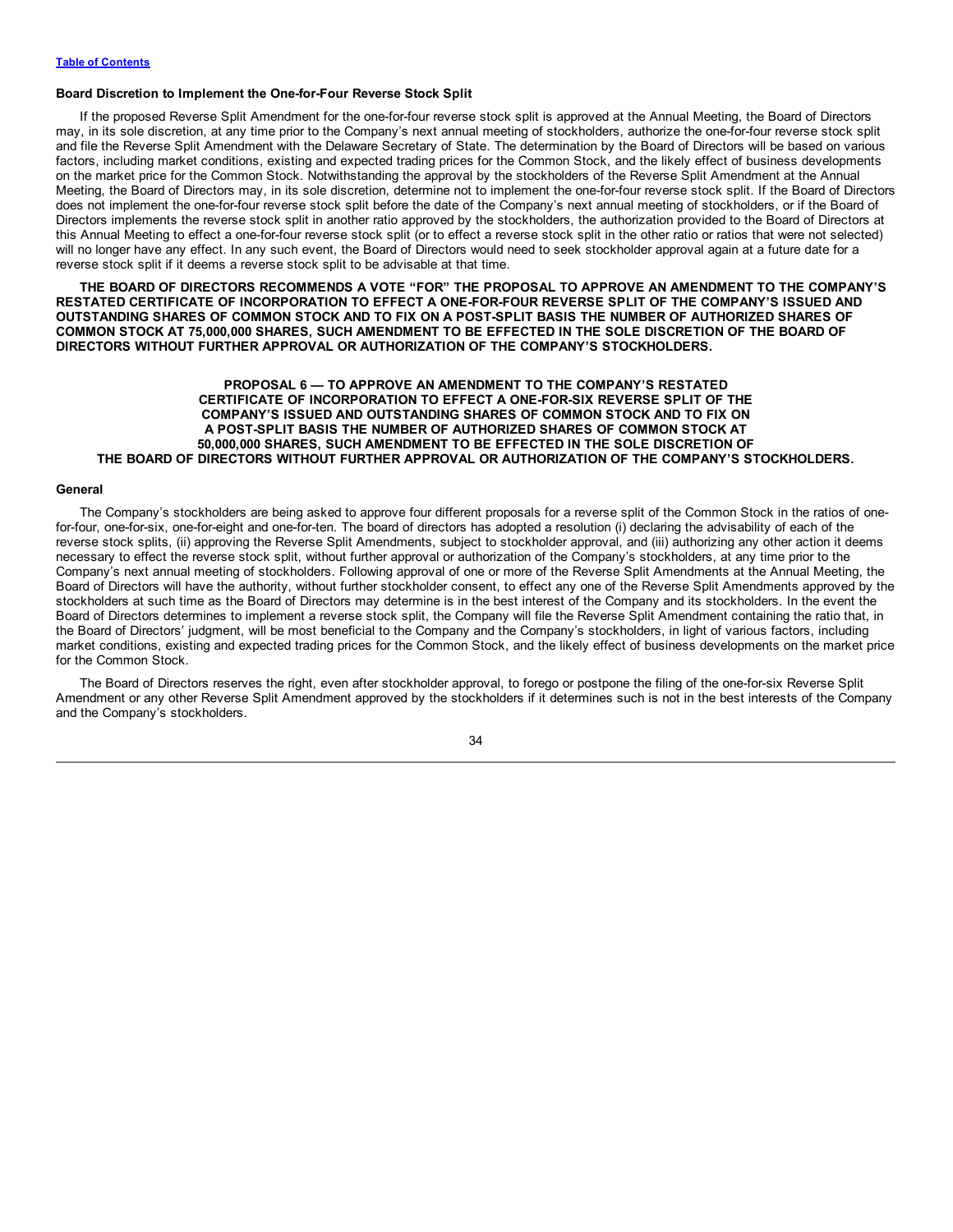If none of the Reverse Split Amendments approved by the stockholders is subsequently implemented by the Board of Directors before the next annual meeting of stockholders, all such Reverse Split Amendments will be deemed abandoned, without any further effect. In such case, the Board of Directors may again seek stockholder approval at a future date for a reverse stock split if it deems a reverse stock split to be advisable at that time.

In this proposal, the Company's stockholders are being asked to authorize the Board of Directors, in its discretion, to amend the Company's Restated Certificate of Incorporation, as amended, to effect a one-for-six reverse split of the issued and outstanding Common Stock and to fix the number of authorized shares of Common Stock at 50,000,000 on a post-split basis, without further approval or authorization of the Company's stockholders, at any time prior to the Company's next annual meeting of stockholders.

If approved by the Company's stockholders and implemented by the Board of Directors, the proposed one-for-six reverse stock split would become effective by filing the Reverse Split Amendment attached hereto as Exhibit C with the Delaware Secretary of State. At the Effective Time:

- each outstanding share of Common Stock would automatically be changed into one-sixth of a share of Common Stock;
- the number of shares of Common Stock subject to the Company's outstanding options and warrants, the number of shares reserved for future issuances under the Company's stock plans and the number of shares issuable upon conversion of the Company's convertible preferred stock will be reduced by a factor of six;
- the number of authorized shares of Common Stock under the Company's Restated Certificate of Incorporation would be fixed at 50,000,000; and
- any other Reverse Split Amendment approved by the stockholders would be deemed abandoned, without any further effect.

#### **Reasons for the Reverse Stock Split**

For a discussion of the reasons underlying the Company's decision to seek approval for the reverse stock split, see the caption entitled "Reasons for the Reverse Stock Split" in Proposal 5.

#### **Principal Effects of a One-for-Six Reverse Stock Split**

If the Reverse Split Amendment for the proposed one-for-six reverse stock split is approved at the Annual Meeting and the Board of Directors elects to effect the proposed one-for-six reverse stock split, each share of Common Stock outstanding immediately prior to the Effective Time would automatically be changed, as of the Effective Time, into one-sixth of a share of Common Stock. In addition, the number of shares of Common Stock subject to outstanding options and warrants issued by us, the number of shares reserved for future issuances under the Company's stock plans and the number of shares of Common Stock issuable upon conversion of the Company's convertible preferred stock and convertible notes, will be reduced by a factor of six. No fractional shares of Common Stock will be issued in connection with the proposed reverse stock split. Holders of Common Stock who would otherwise receive a fractional share of Common Stock pursuant to the reverse stock split will receive cash in lieu of the fractional share as explained more fully below.

Because the reverse stock split will apply to all issued and outstanding shares of Common Stock and outstanding rights to acquire Common Stock, the proposed reverse stock split will not alter the relative rights and preferences of existing stockholders. In addition, the reverse stock split will not affect the par value of the Common Stock. As a result, at the Effective Time of the reverse stock split, the stated capital with respect to the Common Stock on the Company's balance sheet will be reduced to one-sixth of its present amount, and the additional paid-in capital account will be credited with the amount by which such stated capital account is reduced. The per share net income or loss and net book value of the Common Stock will be increased because there will be fewer shares of the Common Stock outstanding.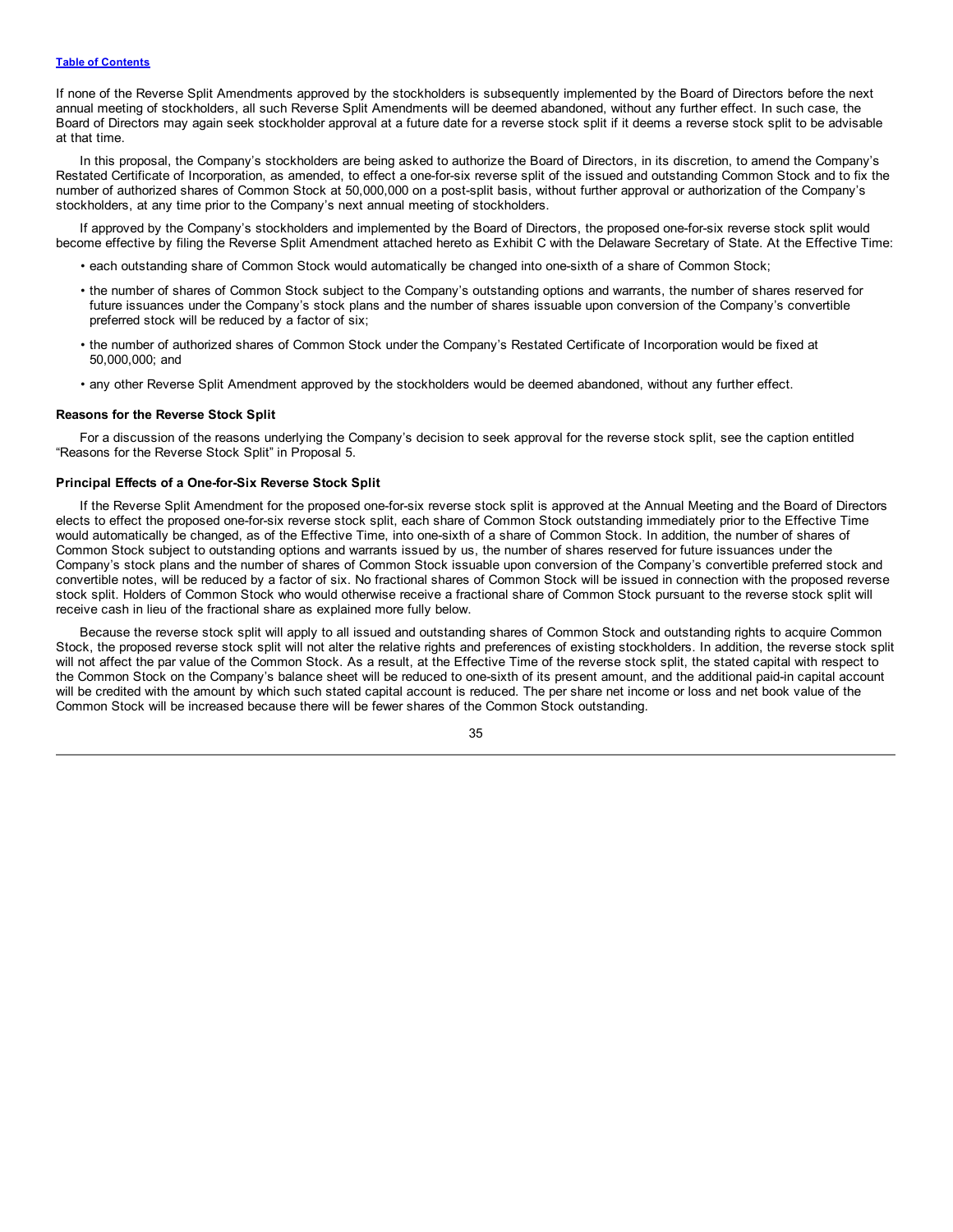If the proposed Reverse Split Amendment is approved at the Annual Meeting and effected by the Board of Directors, some stockholders may consequently own less than one hundred shares of Common Stock. A purchase or sale of less than one hundred shares (an "odd lot" transaction) may result in incrementally higher trading costs through certain brokers, particularly "full service" brokers. Therefore, those stockholders who own less than one hundred shares following the reverse stock split may be required to pay modestly higher transaction costs should they then determine to sell their shares of Common Stock.

The proposed Reverse Split Amendment would also fix the number of authorized shares of Common Stock at 50,000,000. The Board of Directors considered that the number of authorized shares would be reduced proportionately with the reverse stock split, but believed that this would reduce the number of authorized shares too drastically and limit the Company's flexibility to issue shares of Common Stock in connection with possible future financings, joint ventures, acquisitions, stock incentive plans and other general corporate purposes. As a result, the Board of Directors has provided in the Reverse Split Amendment that the number of authorized shares of Common Stock of the Company be set at 50,000,000.

Stockholders have no dissenter's right under Delaware law or the Company's Restated Certificate of Incorporation, as amended, or the Company's Amended and Restated Bylaws with respect to the reverse stock split.

## **Cash Payment in Lieu of Fractional Shares**

For a discussion of the treatment of fractional shares resulting from the reverse stock split, see the caption entitled "Cash Payment in Lieu of Fractional Shares" in Proposal 5.

#### **Federal Income Tax Consequences**

For a discussion of the federal income tax consequences of the reverse stock split, see the caption entitled "Federal Income Tax Consequences" in Proposal 5.

# **Board Discretion to Implement the One-for-Six Reverse Stock Split**

If the Reverse Split Amendment for the proposed one-for-six reverse stock split is approved at the Annual Meeting, the Board of Directors may, in its sole discretion, at any time prior to the Company's next annual meeting of stockholders, authorize the one-for-six reverse stock split and file the Reverse Split Amendment with the Delaware Secretary of State. The determination by the Board of Directors will be based on various factors, including market conditions, existing and expected trading prices for the Common Stock, and the likely effect of business developments on the market price for the Common Stock. Notwithstanding the approval by the stockholders of the Reverse Split Amendment at the Annual Meeting, the Board of Directors may, in its sole discretion, determine not to implement the one-for-six reverse stock split. If the Board of Directors does not implement the one-for-six reverse stock split before the date of the Company's next annual meeting of stockholders, or if the Board of Directors implements the reverse stock split in another ratio approved by the stockholders, the authorization provided to the Board of Directors at this Annual Meeting to effect a one-for-six reverse stock split (or to effect a reverse stock split in the other ratio or ratios that were not selected) will no longer have any effect. In any such event, the Board of Directors would need to seek stockholder approval again at a future date for a reverse stock split if it deems a reverse stock split to be advisable at that time.

**THE BOARD OF DIRECTORS RECOMMENDS A VOTE "FOR" THE PROPOSAL TO APPROVE AN AMENDMENT TO THE COMPANY'S RESTATED CERTIFICATE OF INCORPORATION TO EFFECT A ONE-FOR-SIX REVERSE SPLIT OF THE COMPANY'S ISSUED AND** OUTSTANDING SHARES OF COMMON STOCK AND TO FIX ON A POST-SPLIT BASIS THE NUMBER OF AUTHORIZED SHARES OF COMMON STOCK AT 50,000,000 SHARES, SUCH AMENDMENT TO BE EFFECTED IN THE SOLE DISCRETION OF THE BOARD OF **DIRECTORS WITHOUT FURTHER APPROVAL OR AUTHORIZATION OF THE COMPANY'S STOCKHOLDERS.**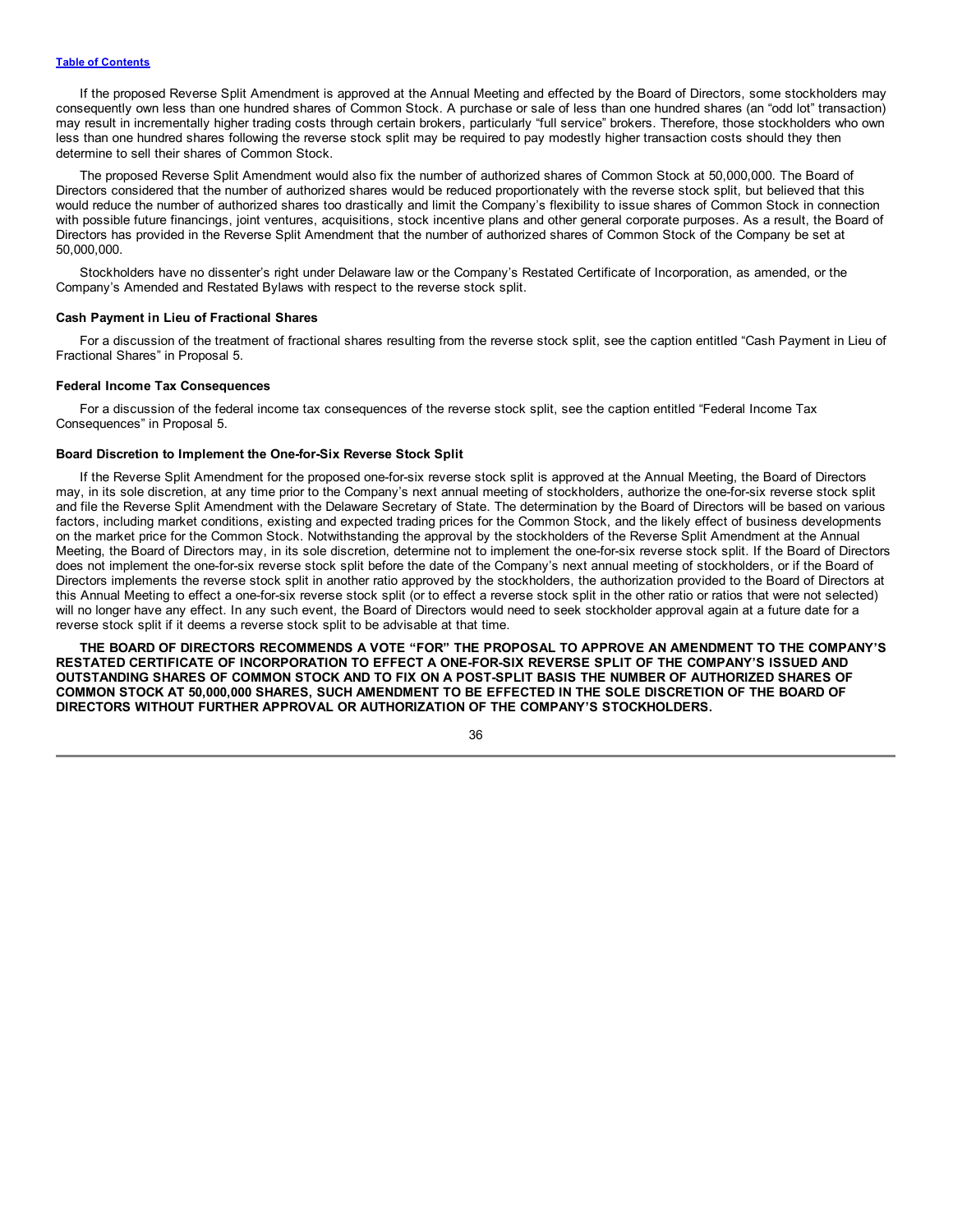<span id="page-40-0"></span>**PROPOSAL 7 — TO APPROVE AN AMENDMENT TO THE COMPANY'S RESTATED CERTIFICATE OF INCORPORATION TO EFFECT A ONE-FOR-EIGHT REVERSE SPLIT OF THE COMPANY'S ISSUED AND OUTSTANDING SHARES OF COMMON STOCK AND TO FIX ON A POST-SPLIT BASIS THE NUMBER OF AUTHORIZED SHARES OF COMMON STOCK AT 40,000,000 SHARES, SUCH AMENDMENT TO BE EFFECTED IN THE SOLE DISCRETION OF THE BOARD OF DIRECTORS WITHOUT FURTHER APPROVAL OR AUTHORIZATION OF THE COMPANY'S STOCKHOLDERS.**

#### **General**

The Company's stockholders are being asked to approve four different proposals for a reverse split of the Common Stock in the ratios of onefor-four, one-for-six, one-for-eight and one-for-ten. The board of directors has adopted a resolution (i) declaring the advisability of each of the reverse stock splits, (ii) approving the Reverse Split Amendments, subject to stockholder approval, and (iii) authorizing any other action it deems necessary to effect the reverse stock split, without further approval or authorization of the Company's stockholders, at any time prior to the Company's next annual meeting of stockholders. Following approval of one or more of the Reverse Split Amendments at the Annual Meeting, the Board of Directors will have the authority, without further stockholder consent, to effect any one of the Reverse Split Amendments approved by the stockholders at such time as the Board of Directors may determine is in the best interest of the Company and its stockholders. In the event the Board of Directors determines to implement a reverse stock split, the Company will file the Reverse Split Amendment containing the ratio that, in the Board of Directors' judgment, will be most beneficial to the Company and the Company's stockholders, in light of various factors, including market conditions, existing and expected trading prices for the Common Stock, and the likely effect of business developments on the market price for the Common Stock.

The Board of Directors reserves the right, even after stockholder approval, to forego or postpone the filing of the one-for-eight Reverse Split Amendment or any other Reverse Split Amendment approved by the stockholders if it determines such is not in the best interests of the Company and the Company's stockholders. If none of the Reverse Split Amendments approved by the stockholders is subsequently implemented by the Board of Directors before the next annual meeting of stockholders, all such Reverse Split Amendments will be deemed abandoned, without any further effect. In such case, the Board of Directors may again seek stockholder approval at a future date for a reverse stock split if it deems a reverse stock split to be advisable at that time.

In this proposal, the Company's stockholders are being asked to authorize the Board of Directors, in its discretion, to amend the Company's Restated Certificate of Incorporation, as amended, to effect a one-for-eight reverse split of the issued and outstanding Common Stock and to fix the number of authorized shares of Common Stock at 40,000,000 on a post-split basis, without further approval or authorization of the Company's stockholders, at any time prior to the Company's next annual meeting of stockholders.

If approved by the Company's stockholders and implemented by the Board of Directors, the proposed one-for-eight reverse stock split would become effective by filing the Reverse Split Amendment attached hereto as Exhibit D with the Delaware Secretary of State. At the Effective Time:

- each outstanding share of Common Stock would automatically be changed into one-eighth of a share of Common Stock;
- the number of shares of Common Stock subject to the Company's outstanding options and warrants, the number of shares reserved for future issuances under the Company's stock plans and the number of shares issuable upon conversion of the Company's convertible preferred stock will be reduced by a factor of eight;
- the number of authorized shares of Common Stock under the Company's Restated Certificate of Incorporation would be fixed at 40,000,000; and
- any other Reverse Split Amendment approved by the stockholders would be deemed abandoned, without any further effect.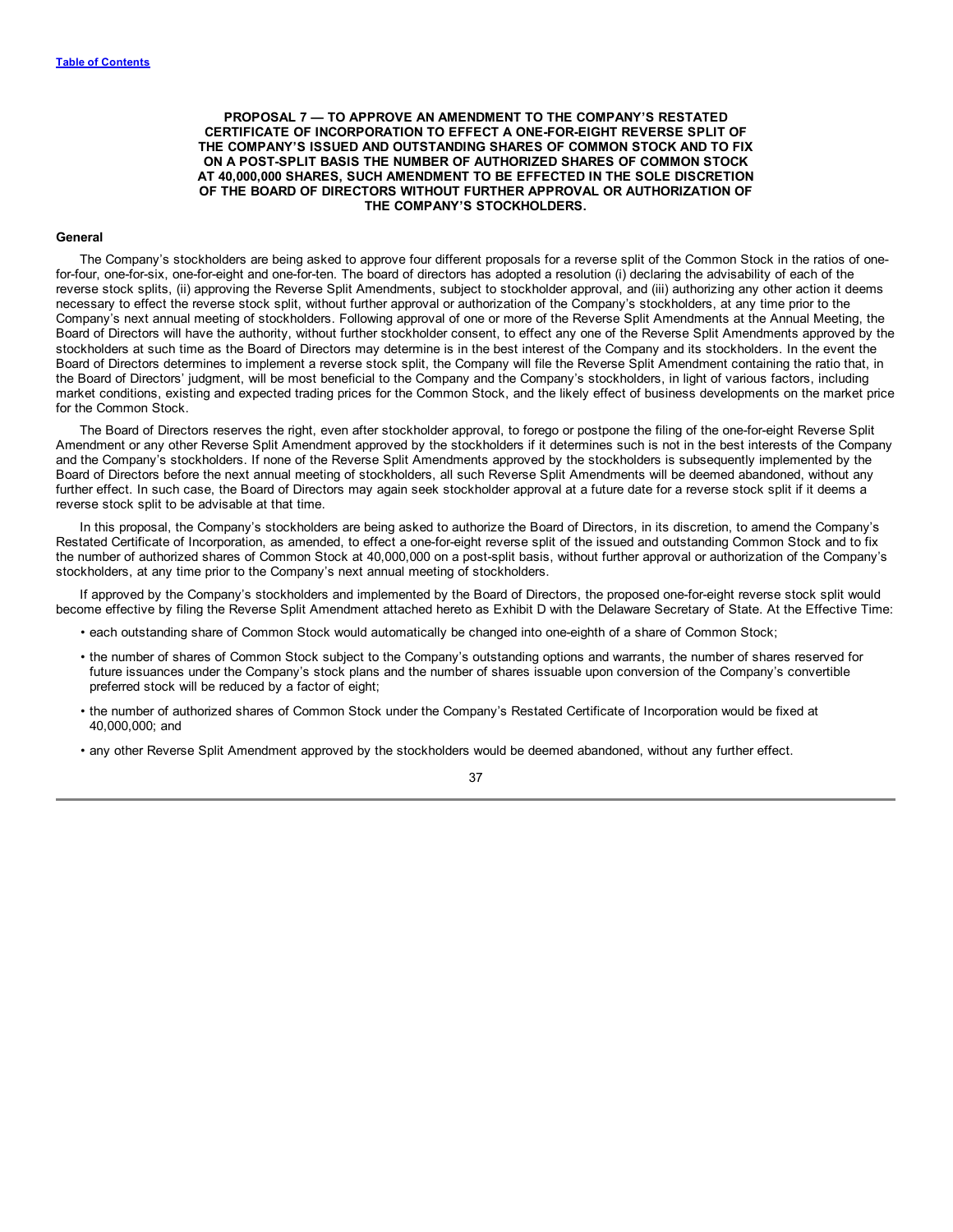#### **Reasons for the Reverse Stock Split**

For a discussion of the reasons underlying the Company's decision to seek approval for the reverse stock split, see the caption entitled "Reasons for the Reverse Stock Split" in Proposal 5.

#### **Principal Effects of a One-for-Eight Reverse Stock Split**

If the Reverse Split Amendment for the proposed one-for-eight reverse stock split is approved at the Annual Meeting and the Board of Directors elects to effect the proposed one-for-eight reverse stock split, each share of Common Stock outstanding immediately prior to the Effective Time would automatically be changed, as of the Effective Time, into one-eighth of a share of Common Stock. In addition, the number of shares of Common Stock subject to outstanding options and warrants issued by us, the number of shares reserved for future issuances under the Company's stock plans and the number of shares of Common Stock issuable upon conversion of the Company's convertible preferred stock and convertible notes, will be reduced by a factor of eight. No fractional shares of Common Stock will be issued in connection with the proposed reverse stock split. Holders of Common Stock who would otherwise receive a fractional share of Common Stock pursuant to the reverse stock split will receive cash in lieu of the fractional share as explained more fully below.

Because the reverse stock split will apply to all issued and outstanding shares of Common Stock and outstanding rights to acquire Common Stock, the proposed reverse stock split will not alter the relative rights and preferences of existing stockholders. In addition, the reverse stock split will not affect the par value of the Common Stock. As a result, at the Effective Time of the reverse stock split, the stated capital with respect to the Common Stock on the Company's balance sheet will be reduced to one-eighth of its present amount, and the additional paid-in capital account will be credited with the amount by which such stated capital account is reduced. The per share net income or loss and net book value of the Common Stock will be increased because there will be fewer shares of the Common Stock outstanding.

If the proposed Reverse Split Amendment is approved at the Annual Meeting and effected by the Board of Directors, some stockholders may consequently own less than one hundred shares of Common Stock. A purchase or sale of less than one hundred shares (an "odd lot" transaction) may result in incrementally higher trading costs through certain brokers, particularly "full service" brokers. Therefore, those stockholders who own less than one hundred shares following the reverse stock split may be required to pay modestly higher transaction costs should they then determine to sell their shares of Common Stock.

The proposed Reverse Split Amendment would also fix the number of authorized shares of Common Stock at 40,000,000. The Board of Directors considered that the number of authorized shares would be reduced proportionately with the reverse stock split, but believed that this would reduce the number of authorized shares too drastically and limit the Company's flexibility to issue shares of Common Stock in connection with possible future financings, joint ventures, acquisitions, stock incentive plans and other general corporate purposes. As a result, the Board of Directors has provided in the Reverse Split Amendment that the number of authorized shares of Common Stock of the Company be set at 40,000,000.

Stockholders have no dissenter's right under Delaware law or the Company's Restated Certificate of Incorporation, as amended, or the Company's Amended and Restated Bylaws with respect to the reverse stock split.

#### **Cash Payment in Lieu of Fractional Shares**

For a discussion of the treatment of fractional shares resulting from the reverse stock split, see the caption entitled "Cash Payment in Lieu of Fractional Shares" in Proposal 5.

## **Federal Income Tax Consequences**

For a discussion of the federal income tax consequences of the reverse stock split, see the caption entitled "Federal Income Tax Consequences" in Proposal 5.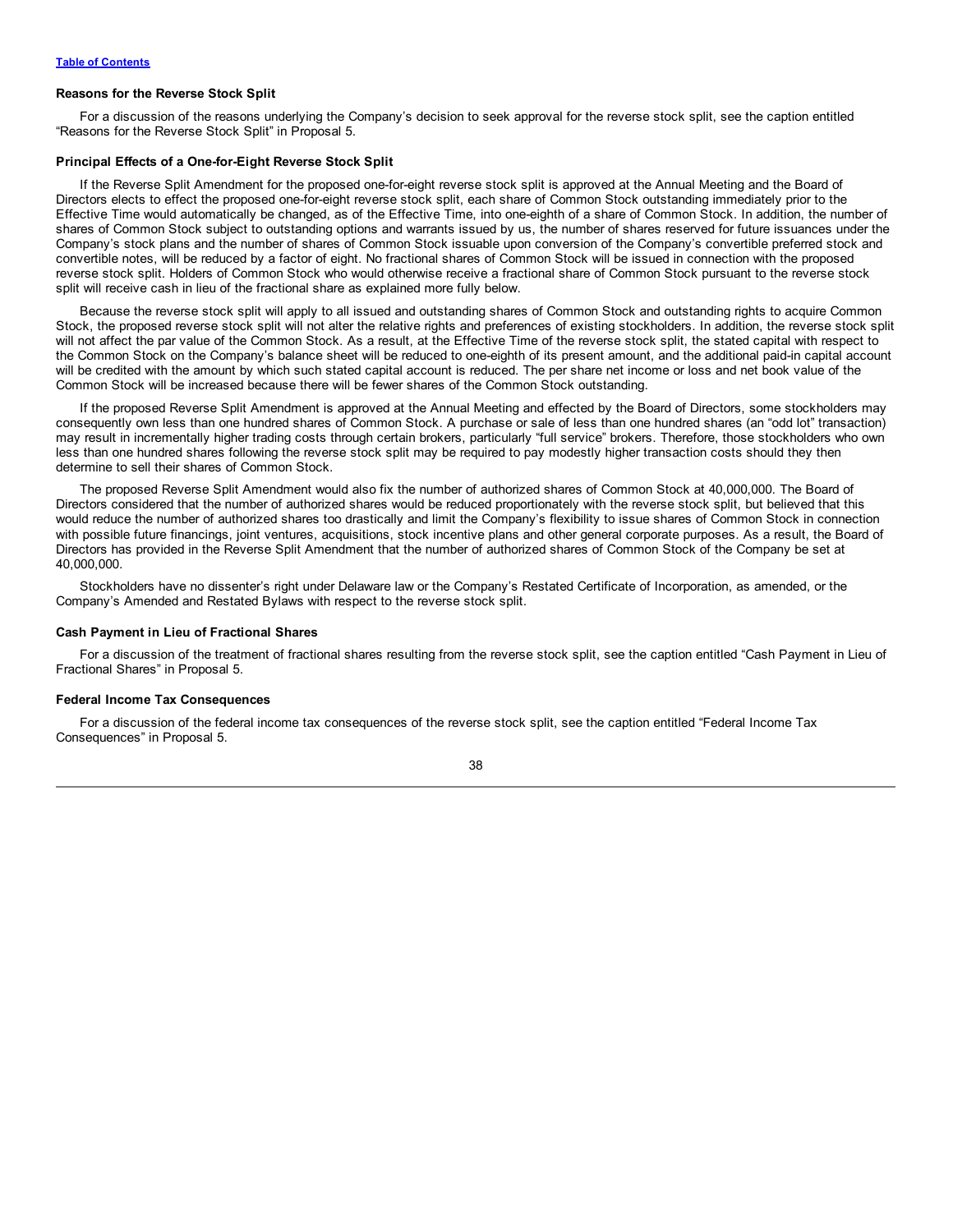#### <span id="page-42-0"></span>**Board Discretion to Implement the One-for-Eight Reverse Stock Split**

If the Reverse Split Amendment for the proposed one-for-eight reverse stock split is approved at the Annual Meeting, the Board of Directors may, in its sole discretion, at any time prior to the Company's next annual meeting of stockholders, authorize the one-for-eight reverse stock split and file the Reverse Split Amendment with the Delaware Secretary of State. The determination by the Board of Directors will be based on various factors, including market conditions, existing and expected trading prices for the Common Stock, and the likely effect of business developments on the market price for the Common Stock. Notwithstanding the approval by the stockholders of the Reverse Split Amendment at the Annual Meeting, the Board of Directors may, in its sole discretion, determine not to implement the one-for-eight reverse stock split. If the Board of Directors does not implement the one-for-eight reverse stock split before the date of the Company's next annual meeting of stockholders, or if the Board of Directors implements the reverse stock split in another ratio approved by the stockholders, the authorization provided to the Board of Directors at this Annual Meeting to effect a one-for-eight reverse stock split (or to effect a reverse stock split in the other ratio or ratios that were not selected) will no longer have any effect. In any such event, the Board of Directors would need to seek stockholder approval again at a future date for a reverse stock split if it deems a reverse stock split to be advisable at that time.

**THE BOARD OF DIRECTORS RECOMMENDS A VOTE "FOR" THE PROPOSAL TO APPROVE AN AMENDMENT TO THE COMPANY'S RESTATED CERTIFICATE OF INCORPORATION TO EFFECT A ONE-FOR-EIGHT REVERSE SPLIT OF THE COMPANY'S ISSUED AND** OUTSTANDING SHARES OF COMMON STOCK AND TO FIX ON A POST-SPLIT BASIS THE NUMBER OF AUTHORIZED SHARES OF COMMON STOCK AT 40,000,000 SHARES, SUCH AMENDMENT TO BE EFFECTED IN THE SOLE DISCRETION OF THE BOARD OF **DIRECTORS WITHOUT FURTHER APPROVAL OR AUTHORIZATION OF THE COMPANY'S STOCKHOLDERS.**

# **PROPOSAL 8 — TO APPROVE AN AMENDMENT TO THE COMPANY'S RESTATED CERTIFICATE OF INCORPORATION TO EFFECT A ONE-FOR-TEN REVERSE SPLIT OF THE COMPANY'S ISSUED AND OUTSTANDING** SHARES OF COMMON STOCK AND TO FIX ON A POST-SPLIT BASIS THE NUMBER OF AUTHORIZED SHARES OF COMMON STOCK AT **35,000,000 SHARES, SUCH AMENDMENT TO BE EFFECTED IN THE SOLE DISCRETION OF THE BOARD OF DIRECTORS WITHOUT FURTHER APPROVAL OR AUTHORIZATION OF THE COMPANY'S STOCKHOLDERS.**

#### **General**

The Company's stockholders are being asked to approve four different proposals for a reverse split of the Common Stock in the ratios of onefor-four, one-for-six, one-for-eight and one-for-ten. The board of directors has adopted a resolution (i) declaring the advisability of each of the reverse stock splits, (ii) approving the Reverse Split Amendments, subject to stockholder approval, and (iii) authorizing any other action it deems necessary to effect the reverse stock split, without further approval or authorization of the Company's stockholders, at any time prior to the Company's next annual meeting of stockholders. Following approval of one or more of the Reverse Split Amendments at the Annual Meeting, the Board of Directors will have the authority, without further stockholder consent, to effect any one of the Reverse Split Amendments approved by the stockholders at such time as the Board of Directors may determine is in the best interest of the Company and its stockholders. In the event the Board of Directors determines to implement a reverse stock split, the Company will file the Reverse Split Amendment containing the ratio that, in the Board of Directors' judgment, will be most beneficial to the Company and the Company's stockholders, in light of various factors, including market conditions, existing and expected trading prices for the Common Stock, and the likely effect of business developments on the market price for the Common Stock.

The Board of Directors reserves the right, even after stockholder approval, to forego or postpone the filing of the one-for-ten Reverse Split Amendment or any other Reverse Split Amendment approved by the

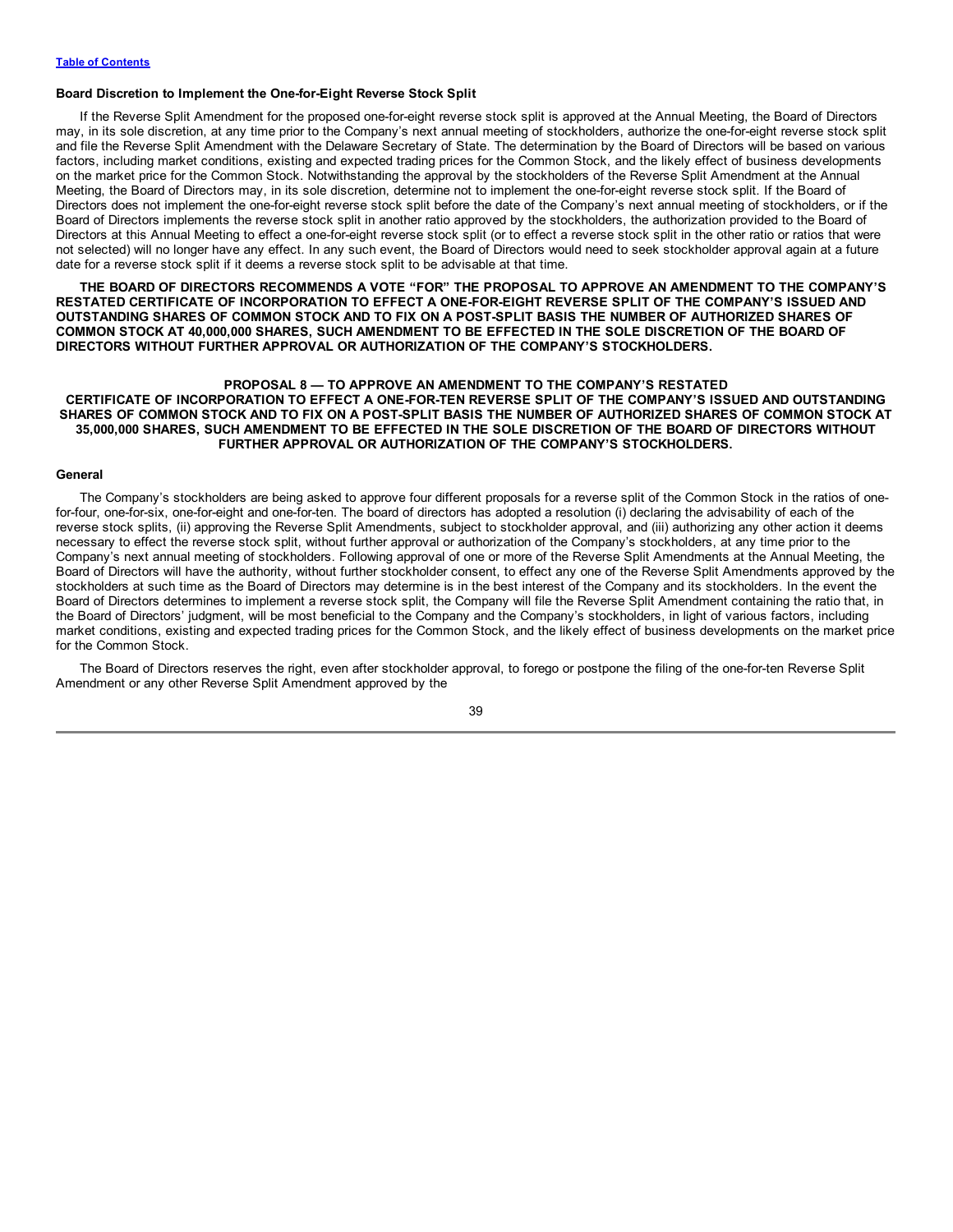stockholders if it determines such is not in the best interests of the Company and the Company's stockholders. If none of the Reverse Split Amendments approved by the stockholders is subsequently implemented by the Board of Directors before the next annual meeting of stockholders, all such Reverse Split Amendments will be deemed abandoned, without any further effect. In such case, the Board of Directors may again seek stockholder approval at a future date for a reverse stock split if it deems a reverse stock split to be advisable at that time.

In this proposal, the Company's stockholders are being asked to authorize the Board of Directors, in its discretion, to amend the Company's Restated Certificate of Incorporation, as amended, to effect a one-for-ten reverse split of the issued and outstanding Common Stock and to fix the number of authorized shares of Common Stock at 35,000,000 on a post-split basis, without further approval or authorization of the Company's stockholders, at any time prior to the Company's next annual meeting of stockholders.

If approved by the Company's stockholders and implemented by the Board of Directors, the proposed one-for-ten reverse stock split would become effective by filing the Reverse Split Amendment attached hereto as Exhibit E with the Delaware Secretary of State. At the Effective Time:

- each outstanding share of Common Stock would automatically be changed into one-tenth of a share of Common Stock;
- the number of shares of Common Stock subject to the Company's outstanding options and warrants, the number of shares reserved for future issuances under the Company's stock plans and the number of shares issuable upon conversion of the Company's convertible preferred stock will be reduced by a factor of ten;
- the number of authorized shares of Common Stock under the Company's Restated Certificate of Incorporation would be fixed at 35,000,000; and
- any other Reverse Split Amendment approved by the stockholders would be deemed abandoned, without any further effect.

#### **Reasons for the Reverse Stock Split**

For a discussion of the reasons underlying the Company's decision to seek approval for the reverse stock split, see the caption entitled "Reasons for the Reverse Stock Split" in Proposal 5.

#### **Principal Effects of a One-for-Ten Reverse Stock Split**

If the Reverse Split Amendment for the proposed one-for-ten reverse stock split is approved at the Annual Meeting and the Board of Directors elects to effect the proposed one-for-ten reverse stock split, each share of Common Stock outstanding immediately prior to the Effective Time would automatically be changed, as of the Effective Time, into one-tenth of a share of Common Stock. In addition, the number of shares of Common Stock subject to outstanding options and warrants issued by us, the number of shares reserved for future issuances under the Company's stock plans and the number of shares of Common Stock issuable upon conversion of the Company's convertible preferred stock and convertible notes, will be reduced by a factor of ten. No fractional shares of Common Stock will be issued in connection with the proposed reverse stock split. Holders of Common Stock who would otherwise receive a fractional share of Common Stock pursuant to the reverse stock split will receive cash in lieu of the fractional share as explained more fully below.

Because the reverse stock split will apply to all issued and outstanding shares of Common Stock and outstanding rights to acquire Common Stock, the proposed reverse stock split will not alter the relative rights and preferences of existing stockholders. In addition, the reverse stock split will not affect the par value of the Common Stock. As a result, at the Effective Time of the reverse stock split, the stated capital with respect to the Common Stock on the Company's balance sheet will be reduced to one-tenth of its present amount, and the additional paid-in capital account will be credited with the amount by which such stated capital account is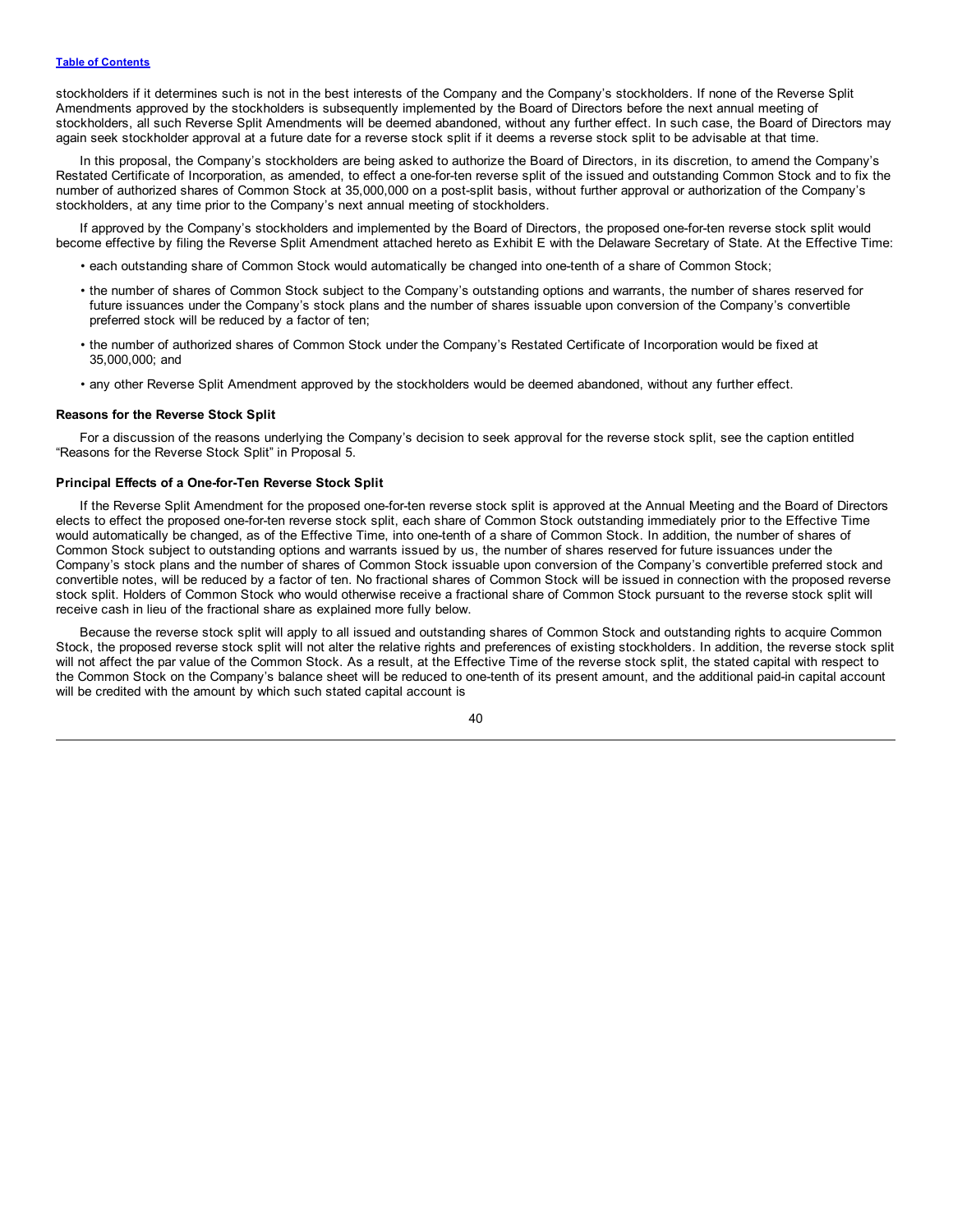reduced. The per share net income or loss and net book value of the Common Stock will be increased because there will be fewer shares of the Common Stock outstanding.

If the proposed Reverse Split Amendment is approved at the Annual Meeting and effected by the Board of Directors, some stockholders may consequently own less than one hundred shares of Common Stock. A purchase or sale of less than one hundred shares (an "odd lot" transaction) may result in incrementally higher trading costs through certain brokers, particularly "full service" brokers. Therefore, those stockholders who own less than one hundred shares following the reverse stock split may be required to pay modestly higher transaction costs should they then determine to sell their shares of Common Stock.

The proposed Reverse Split Amendment would also fix the number of authorized shares of Common Stock at 35,000,000. The Board of Directors considered that the number of authorized shares would be reduced proportionately with the reverse stock split, but believed that this would reduce the number of authorized shares too drastically and limit the Company's flexibility to issue shares of Common Stock in connection with possible future financings, joint ventures, acquisitions, stock incentive plans and other general corporate purposes. As a result, the Board of Directors has provided in the Reverse Split Amendment that the number of authorized shares of Common Stock of the Company be set at 35,000,000.

Stockholders have no dissenter's right under Delaware law or the Company's Restated Certificate of Incorporation, as amended, or the Company's Amended and Restated Bylaws with respect to the reverse stock split.

#### **Cash Payment in Lieu of Fractional Shares**

For a discussion of the treatment of fractional shares resulting from the reverse stock split, see the caption entitled "Cash Payment in Lieu of Fractional Shares" in Proposal 5.

# **Federal Income Tax Consequences**

For a discussion of the federal income tax consequences of the reverse stock split, see the caption entitled "Federal Income Tax Consequences" in Proposal 5.

#### **Board Discretion to Implement the One-for-Ten Reverse Stock Split**

If the Reverse Split Amendment for the proposed one-for-ten reverse stock split is approved at the Annual Meeting, the Board of Directors may, in its sole discretion, at any time prior to the Company's next annual meeting of stockholders, authorize the one-for-ten reverse stock split and file the Reverse Split Amendment with the Delaware Secretary of State. The determination by the Board of Directors will be based on various factors, including market conditions, existing and expected trading prices for the Common Stock, and the likely effect of business developments on the market price for the Common Stock. Notwithstanding the approval by the stockholders of the Reverse Split Amendment at the Annual Meeting, the Board of Directors may, in its sole discretion, determine not to implement the one-for-ten reverse stock split. If the Board of Directors does not implement the one-for-ten reverse stock split before the date of the Company's next annual meeting of stockholders, or if the Board of Directors implements the reverse stock split in another ratio approved by the stockholders, the authorization provided to the Board of Directors at this Annual Meeting to effect a one-for-ten reverse stock split (or to effect a reverse stock split in the other ratio or ratios that were not selected) will no longer have any effect. In any such event, the Board of Directors would need to seek stockholder approval again at a future date for a reverse stock split if it deems a reverse stock split to be advisable at that time.

**THE BOARD OF DIRECTORS RECOMMENDS A VOTE "FOR" THE PROPOSAL TO APPROVE AN AMENDMENT TO THE COMPANY'S RESTATED CERTIFICATE OF INCORPORATION TO EFFECT A ONE-FOR-TEN REVERSE SPLIT OF THE COMPANY'S ISSUED AND** OUTSTANDING SHARES OF COMMON STOCK AND TO FIX ON A POST-SPLIT BASIS THE NUMBER OF AUTHORIZED SHARES OF COMMON STOCK AT 35,000,000 SHARES, SUCH AMENDMENT TO BE EFFECTED IN THE SOLE DISCRETION OF THE BOARD OF **DIRECTORS**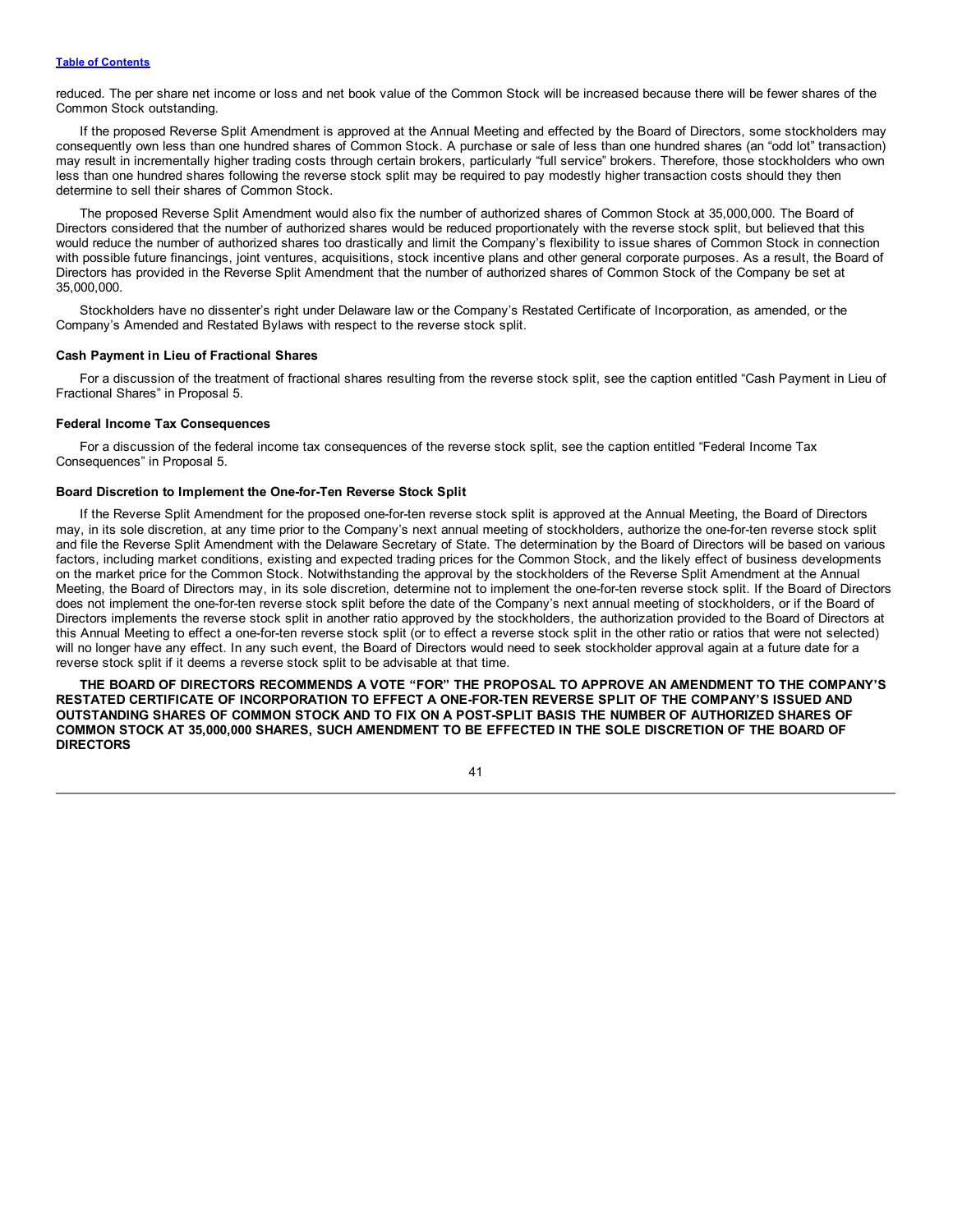# <span id="page-45-0"></span>**WITHOUT FURTHER APPROVAL OR AUTHORIZATION OF THE COMPANY'S STOCKHOLDERS.**

# **ACCOUNTING MATTERS**

#### **Report of the Audit Committee**

During the fiscal year ended December 31, 2005, the Audit Committee of the Company's Board of Directors was composed of three nonemployee members and acted under a written charter approved by the Board in June 2000 and amended on April 28, 2004. All members of the Audit Committee are independent directors pursuant to the listing standards of the American Stock Exchange as described above.

The Audit Committee reviewed the Company's audited financial statements for the fiscal year ended December 31, 2005 and discussed these financial statements with the Company's management. Management is responsible for the Company's internal controls and the financial reporting process. The Company's registered public accounting firm is responsible for performing an independent audit of the Company's financial statements in accordance with audit standards generally accepted in the United States of America and for issuing a report on those financial statements. As appropriate, the Audit Committee reviews and evaluates, and discusses with the Company's management, internal accounting and financial personnel and the registered public accounting firm, the following:

- the plan for, and the registered public accounting firm's report on, each audit of the Company's financial statements;
- the Company's financial disclosure documents, including all financial statements and reports filed with the SEC or sent to shareholders;
- management's selection, application and disclosure of significant accounting policies;
- changes in the Company's accounting practices, principles, controls or methodologies;
- significant developments or changes in accounting rules applicable to the Company; and
- the adequacy of the Company's internal controls and accounting and financial personnel.

Management represented to the Audit Committee that the Company's financial statements had been prepared in accordance with accounting principles generally accepted in the United States of America.

The Audit Committee also reviewed and discussed the audited financial statements and the matters required by Statement on Auditing Standards 61 or SAS 61 (Communication with Audit Committees), with the Company's registered public accounting firm. SAS 61 requires the Company's registered public accounting firm to discuss with the Company's Audit Committee, among other things, the following:

- methods to account for significant unusual transactions;
- the initial selection of and changes in significant accounting policies;
- the effect of significant accounting policies in controversial or emerging areas for which there is a lack of authoritative guidance or consensus;
- the process used by management in formulating particularly sensitive accounting estimates and the basis for the registered public accounting firm's conclusions regarding the reasonableness of those estimates;
- adjustments arising from the audit that, in the registered public accounting firm's judgment, have a significant effect on the entity's financial reporting; and
- disagreements, if any, with management over the application of accounting principles, the basis for management's accounting estimates and the disclosures in the financial statements.

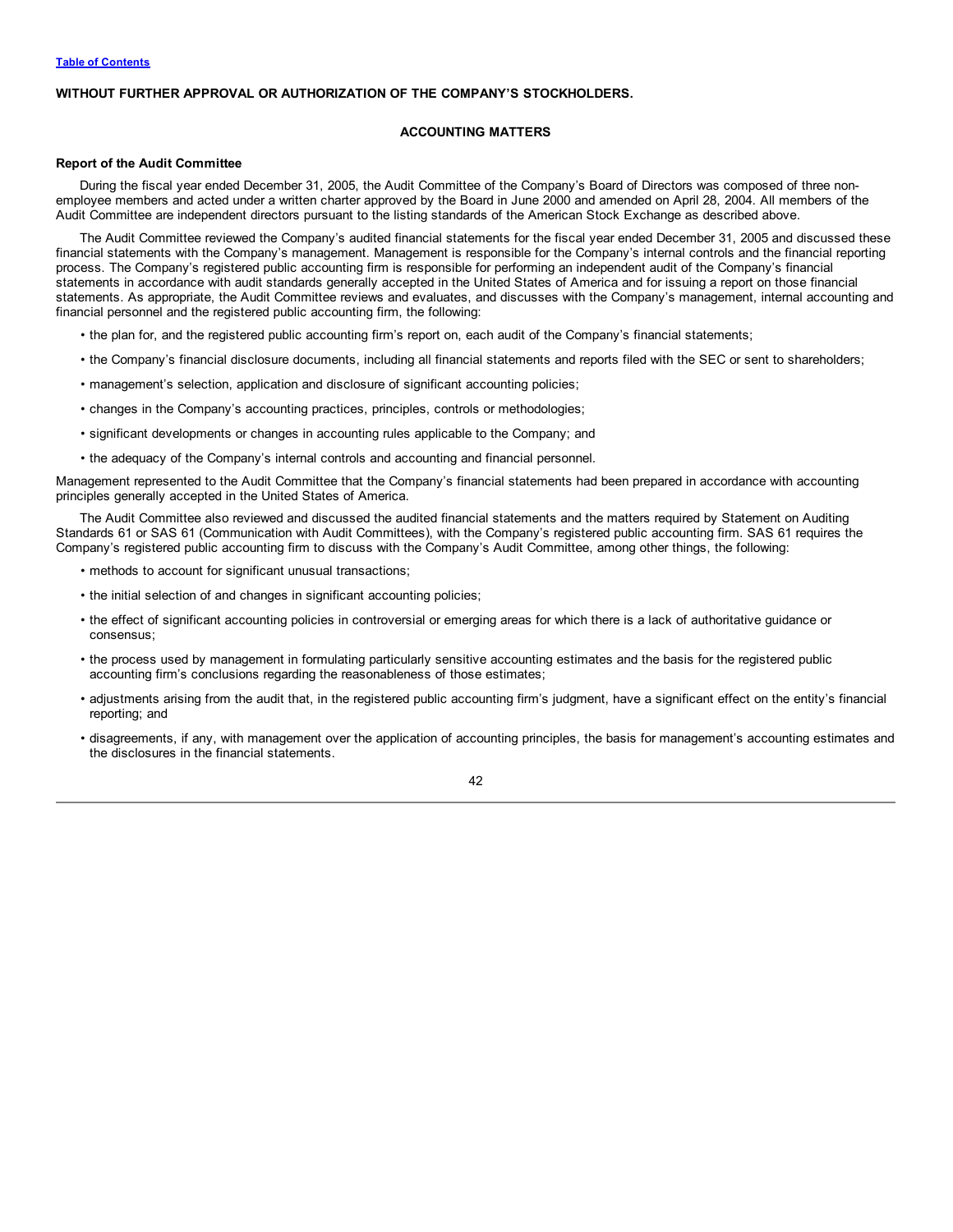The Company's registered public accounting firm also provided the Audit Committee with the written disclosures and the letter required by Independence Standards Board Standard No. 1 (Independence Discussions with Audit Committees). Independence Standards Board Standard No. 1 requires registered public accounting firms to disclose annually in writing all relationships that in the registered public accounting firm's professional opinion may reasonably be thought to bear on independence, confirm their perceived independence and engage in a discussion of their independence. The Audit Committee discussed with the registered public accounting firm the matters disclosed in this letter and their independence from the Company. The Audit Committee also considered whether the registered public accounting firm's provision of the other, nonaudit related services to the Company, which are referred to in "Principal Accountant Fees and Services" below, is compatible with maintaining such registered public accounting firm's independence.

Based on its discussions with management and the Company's registered public accounting firm, its review of the representations and information provided by management, and the report of the Company's registered public accounting firm, the Audit Committee recommended to the Company's Board of Directors that the audited financial statements be included in the Company's Annual Report on Form 10-K for the year ended December 31, 2005.

#### **AUDIT COMMITTEE**

William S. Reardon, *Chairman* C. Keith Hartley Alison Taunton-Rigby

#### **Registered Public Accounting Firm**

On March 13, 2006 the Audit Committee selected Ernst & Young LLP to serve as the Company's registered public accounting firm for the year ending December 31, 2006. Ernst & Young LLP has served as the Company's registered public accounting firm starting with the year ended December 31, 2002.

Representatives of Ernst & Young will be present at the Annual Meeting to answer appropriate questions. They will have the opportunity to make a statement if they desire to do so.

#### **Principal Accountant Fees and Services**

# *Audit Fees*

Ernst & Young LLP's fees for audit services totaled \$169,117 and \$191,027 for 2005 and 2004, respectively. Audit services were comprised of services associated with the 2005 and 2004 annual audits, registration statements and reviews of the Company's quarterly reports on Form 10-Q.

#### *Audit-Related Fees*

Ernst & Young LLP's fees for audit-related services totaled \$22,446 and \$11,825 for 2005 and 2004, respectively. Audit-related services were comprised of employee benefit plan audits and services provided in connection with Section 404 of the Sarbanes-Oxley Act in 2005.

#### *Tax Fees*

Ernst & Young LLP's fees for tax services totaled \$24,500 and \$13,600 for 2005 and 2004, respectively. Tax services were comprised of tax compliance, tax advice and tax planning services.

#### *All Other Fees*

Ernst & Young LLP did not have any fees for any other services for 2005 or 2004.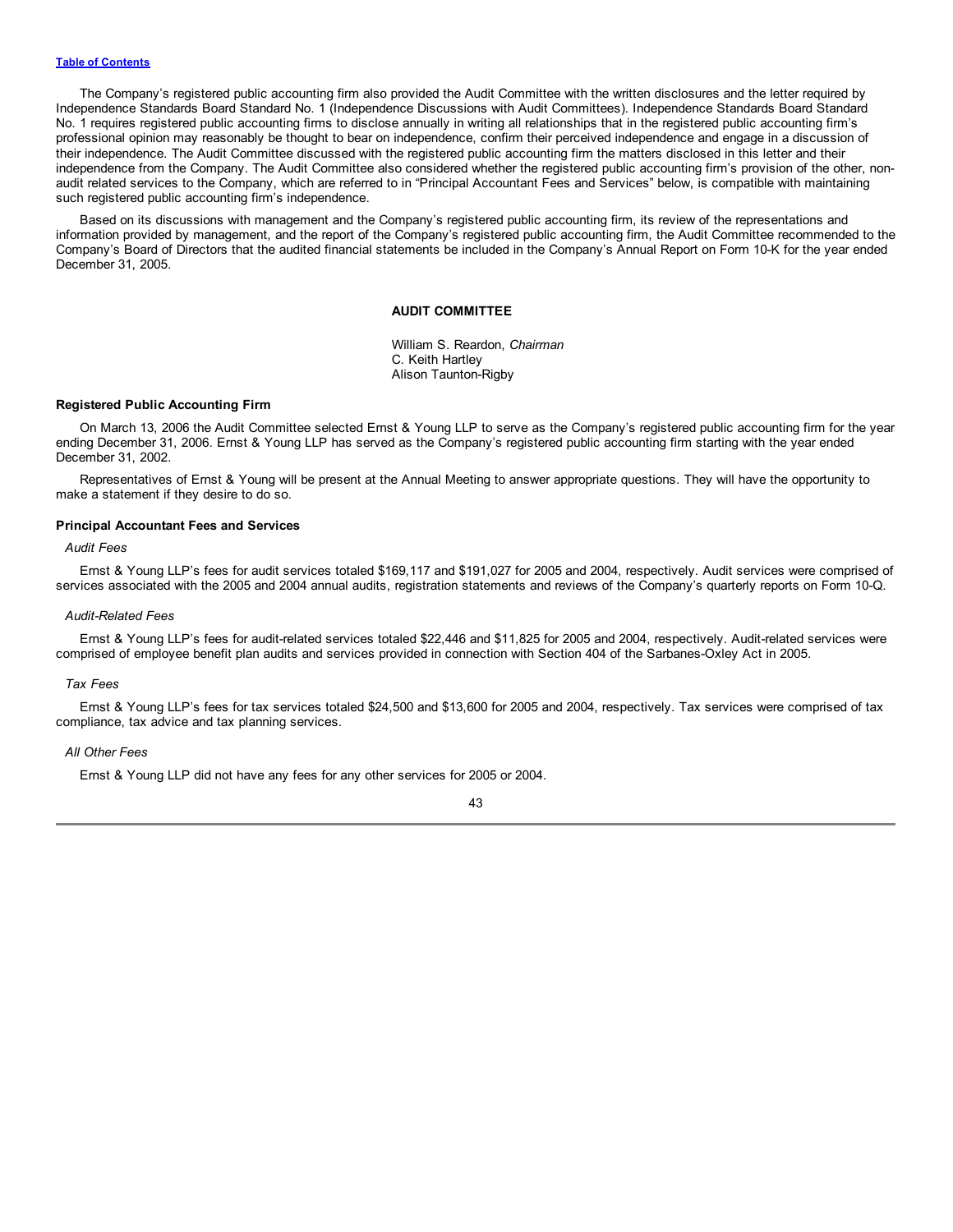#### <span id="page-47-0"></span>**Pre-Approval Policies and Procedures**

The Audit Committee has adopted policies and procedures relating to the approval of all audit and non-audit services that are to be performed by the Company's registered public accounting firm. This policy generally provides that the Company will not engage its registered public accounting firm to render audit or non-audit services unless the service is specifically approved in advance by the Audit Committee or the engagement is entered into pursuant to the pre-approval procedures described below.

From time to time, the Audit Committee may pre-approve specified types of services that are expected to be provided to the Company by its registered public accounting firm during the next 12 months. Any such pre-approval is detailed as to the particular service or type of services to be provided and is also generally subject to a maximum dollar amount.

# **OTHER MATTERS**

The Board of Directors knows of no other business that will be presented for consideration at the Annual Meeting other than that described above. However, if any other business should come before the Annual Meeting, it is the intention of the persons named in the enclosed proxy to vote, or otherwise act, in accordance with their best judgment on such matters.

The Company will bear the costs of soliciting proxies. In addition to solicitations by mail, the Company's directors, officers and regular employees may, without additional remuneration, solicit proxies by telephone, facsimile, internet and personal interviews. Idera reserves the right to retain other outside agencies for the purpose of soliciting proxies. The Company will also request brokerage houses, custodians, nominees and fiduciaries to forward copies of the proxy material to those persons for whom they hold shares and request instructions for voting the proxies. The Company will reimburse such brokerage houses and other persons for their reasonable expenses in connection with this distribution.

#### **Householding of Annual Meeting Materials**

Some banks, brokers and other nominee record holders may be participating in the practice of "householding" proxy statements and annual reports. This means that only one copy of this Proxy Statement and Annual Report may have been sent to multiple stockholders in one household. Upon request, the Company will promptly deliver separate copies of this Proxy Statement and Annual Report. To make such a request, please call (617) 679-5500 or write to Investor Relations, 345 Vassar Street, Cambridge, Massachusetts 02139. To receive separate copies of the Annual Report and Proxy Statement in the future, or to receive only one copy for the household, please contact your bank, broker, or other nominee record holder, or contact the Company at the above address and phone number.

# **Submission of Future Stockholder Proposals for 2007 Annual Meeting**

Under SEC rules, a stockholder who intends to present a proposal, including nomination of a director, at the Company's 2007 Annual Meeting of Stockholders and who wishes the proposal to be included in the proxy statement for that meeting must submit the proposal in writing to Investor Relations, 345 Vassar Street, Cambridge, Massachusetts 02139, prior to January 3, 2007. SEC rules set standards for the types of stockholder proposals and the information that must be provided by the stockholder making the request.

If a stockholder of the Company wishes to present a proposal before the 2007 Annual Meeting but has not complied with the requirements for inclusion of such proposal in the Company's proxy statement under SEC rules, such stockholder must give written notice of such proposal to the Secretary of the Company at the principal offices of the Company not less than 60 days nor more than 90 days prior to the 2007 Annual Meeting. Notwithstanding the foregoing, if the Company provides less than 70 days notice or prior public disclosure of the date of the meeting to the stockholders, notice by the stockholders must be received by the Secretary no later than the close of business on the tenth day following the date on which the notice of the meeting was mailed or such public disclosure was made, whichever occurs first. If a stockholder who wished to present a proposal fails to notify the Company by this date, the proxies that management solicits for that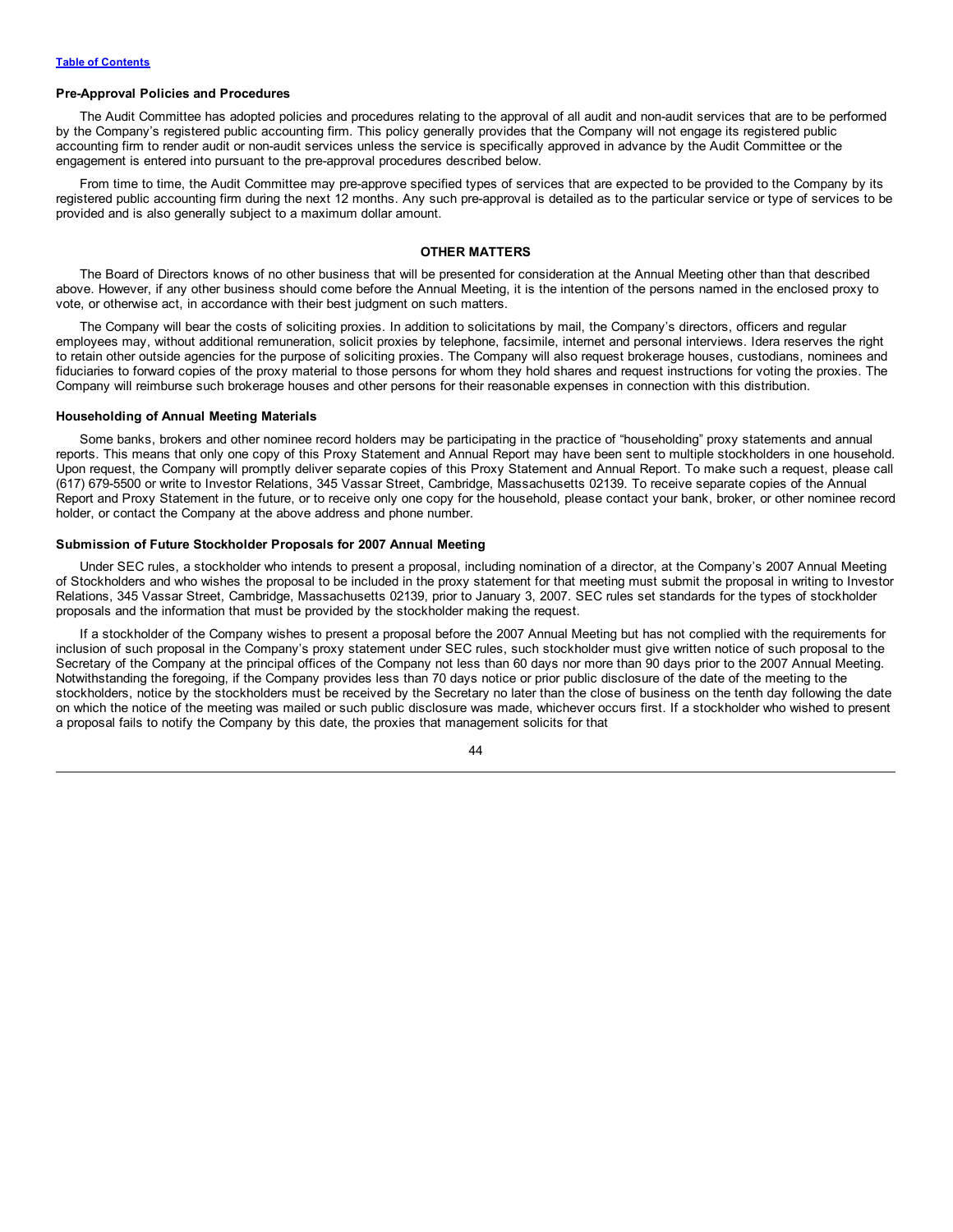meeting will have discretionary authority to vote on the stockholder's proposal if it is otherwise properly brought before that meeting. If a stockholder makes timely notification, the proxies may still exercise discretionary authority to vote on stockholder proposals under circumstances consistent with the SEC's rules.

**THE BOARD OF DIRECTORS ENCOURAGES ALL STOCKHOLDERS TO ATTEND THE ANNUAL MEETING. WHETHER OR NOT YOU** PLAN TO ATTEND, YOU ARE URGED TO COMPLETE, DATE, SIGN AND RETURN THE ENCLOSED PROXY IN THE ACCOMPANYING **ENVELOPE. PROMPT RESPONSE WILL GREATLY FACILITATE ARRANGEMENTS FOR THE ANNUAL MEETING AND YOUR COOPERATION IS APPRECIATED. REGISTERED STOCKHOLDERS WHO ATTEND THE ANNUAL MEETING MAY VOTE THEIR STOCK** PERSONALLY, EVEN THOUGH THEY HAVE SENT IN THEIR PROXIES, AFTER PROVIDING WRITTEN NOTICE AT THE ANNUAL MEETING **OF REVOCATION OF THE PROXY.**

By Order of the Board of Directors,

Robert G. Andersen, *Secretary*

, 2006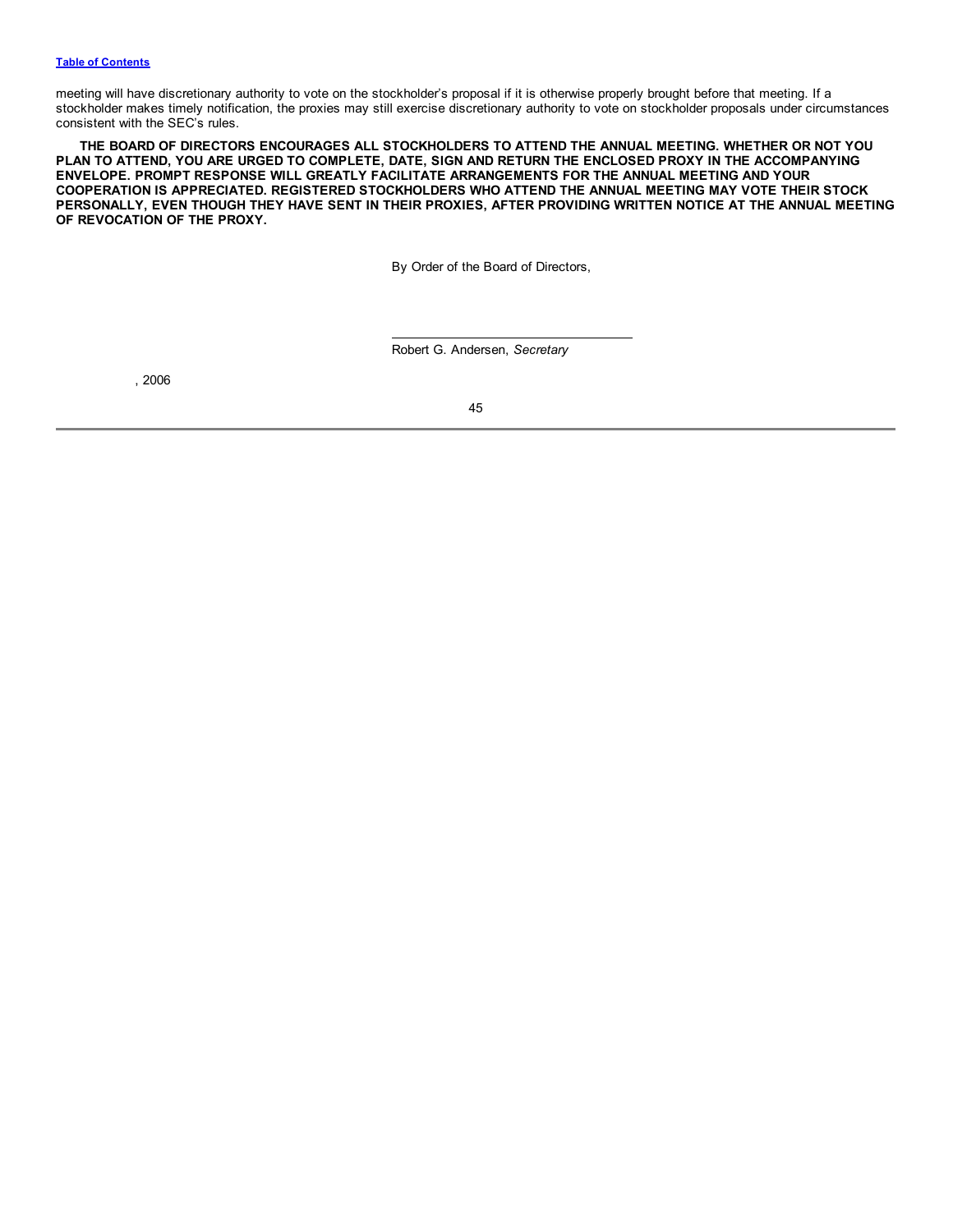Idera Pharmaceuticals, Inc. (hereinafter called the "Corporation"), organized and existing under and by virtue of the General Corporation Law of the State of Delaware, does hereby certify as follows:

By action of the Board of Directors of the Corporation at a meeting held on April 12, 2006, the Board of Directors of the Corporation duly adopted a resolution, pursuant to Section 242 of the General Corporation Law of the State of Delaware, setting forth an amendment to the Restated Certificate of Incorporation of the Corporation, as amended to date (the "Certificate of Incorporation"), and declaring said amendment to be advisable. The stockholders of the Corporation duly approved said proposed amendment in accordance with Section 242 of the General Corporation Law of the State of Delaware at a meeting of stockholders held on June 7, 2006. The resolution setting forth the amendment is as follows:

# **RESOLVED:**

That the first paragraph of Article FOURTH of the Certificate of Incorporation be and hereby is amended and restated in its entirety so that the same shall read as follows:

"FOURTH. The total number of shares of all classes of stock which the Corporation shall have authority to issue is (i) Two Hundred and Ninety Million (290,000,000) shares of Common Stock, \$.001 par value per share ("Common Stock"), and (ii) Five Million (5,000,000) shares of Preferred Stock, \$.01 par value per share ("Preferred Stock"), which may be issued from time to time in one or more series as set forth in Part B of this Article FOURTH."

IN WITNESS WHEREOF, the Corporation has caused this Certificate of Amendment to be signed by its duly authorized officer this day of  $\,$ , 2006.

## IDERA PHARMACEUTICALS, INC.

By: Name: Title:

A-1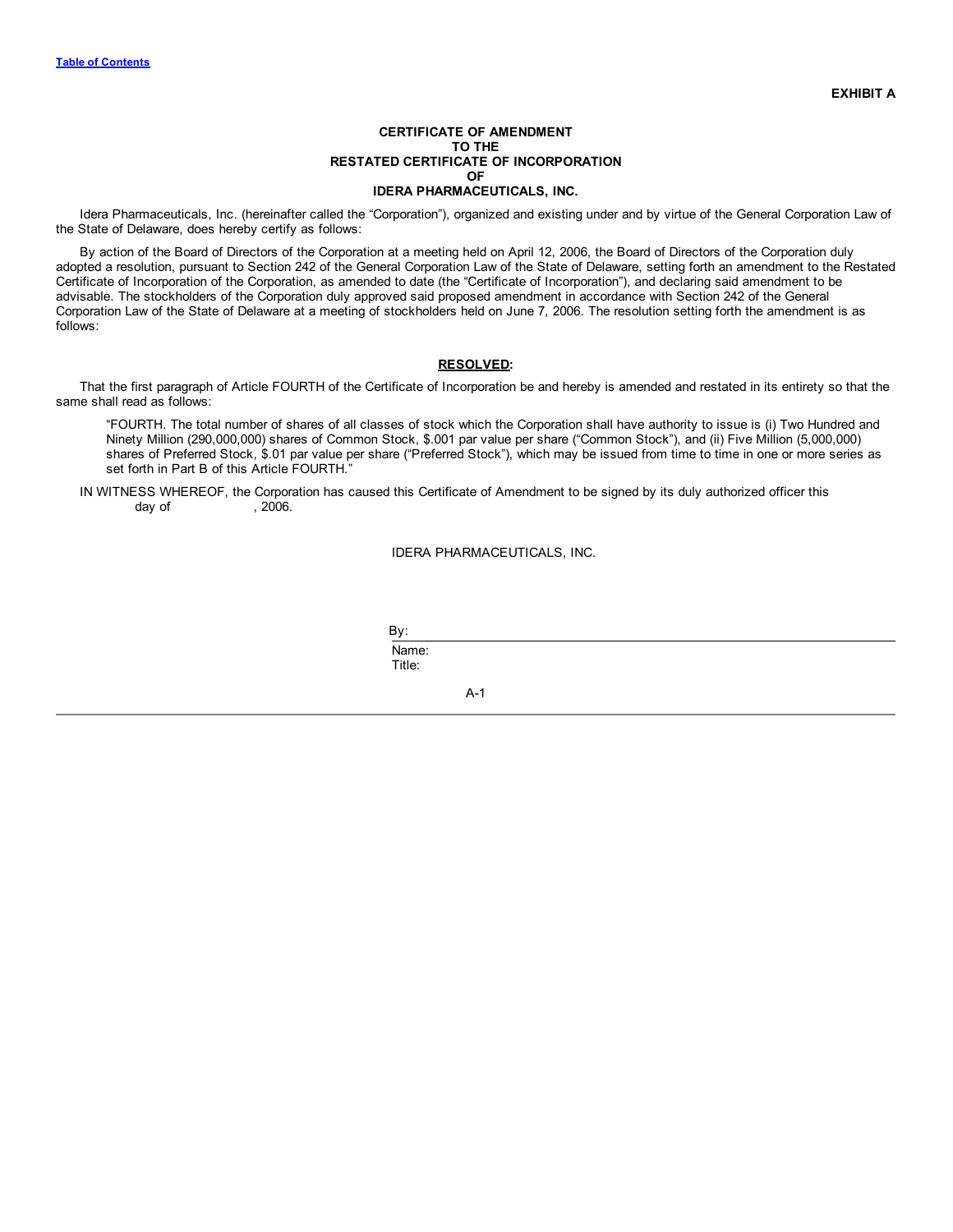Idera Pharmaceuticals, Inc. (hereinafter called the "Corporation"), organized and existing under and by virtue of the General Corporation Law of the State of Delaware, does hereby certify as follows:

By action of the Board of Directors of the Corporation at a meeting held on April 12, 2006, the Board of Directors of the Corporation duly adopted a resolution, pursuant to Section 242 of the General Corporation Law of the State of Delaware, setting forth an amendment to the Restated Certificate of Incorporation of the Corporation, as amended to date (the "Certificate of Incorporation"), and declaring said amendment to be advisable. The stockholders of the Corporation duly approved said proposed amendment in accordance with Section 242 of the General Corporation Law of the State of Delaware at a meeting of stockholders held on June 7, 2006. The resolution setting forth the amendment is as follows:

# **RESOLVED:**

That the first paragraph of Article FOURTH of the Certificate of Incorporation be and hereby is amended and restated in its entirety so that the same shall read as follows:

"FOURTH. That, effective at 5:00 p.m., eastern time, on the filing date of this Certificate of Amendment of Restated Certificate of Incorporation, as amended, (the "Effective Time"), a one-for-four reverse stock split of the Corporation's Common Stock (as defined below) shall become effective, pursuant to which each four shares of Common Stock outstanding and held of record by each stockholder of the Corporation (including treasury shares) immediately prior to the Effective Time shall be reclassified and combined into one share of Common Stock automatically and without any action by the holder thereof upon the Effective Time and shall represent one share of Common Stock from and after the Effective Time. No fractional shares of Common Stock shall be issued as a result of such reclassification and combination. In lieu of any fractional shares to which the stockholder would otherwise be entitled, the Corporation shall pay cash equal to such fraction multiplied by the average of the high and low trading prices of the Common Stock on the American Stock Exchange during regular trading hours for the five trading days immediately preceding the Effective Time.

The total number of shares of all classes of stock which the Corporation shall have authority to issue is (i) Seventy-Five Million (75,000,000) shares of Common Stock, \$.001 par value per share ("Common Stock"), and (ii) Five Million (5,000,000) shares of Preferred Stock, \$.01 par value per share ("Preferred Stock"), which may be issued from time to time in one or more series as set forth in Part B of this Article FOURTH."

IN WITNESS WHEREOF, the Corporation has caused this Certificate of Amendment to be signed by its duly authorized officer this  $d$ ay of  $\qquad \qquad .200$  .

## IDERA PHARMACEUTICALS, INC.

By:

Name: Title:

B-1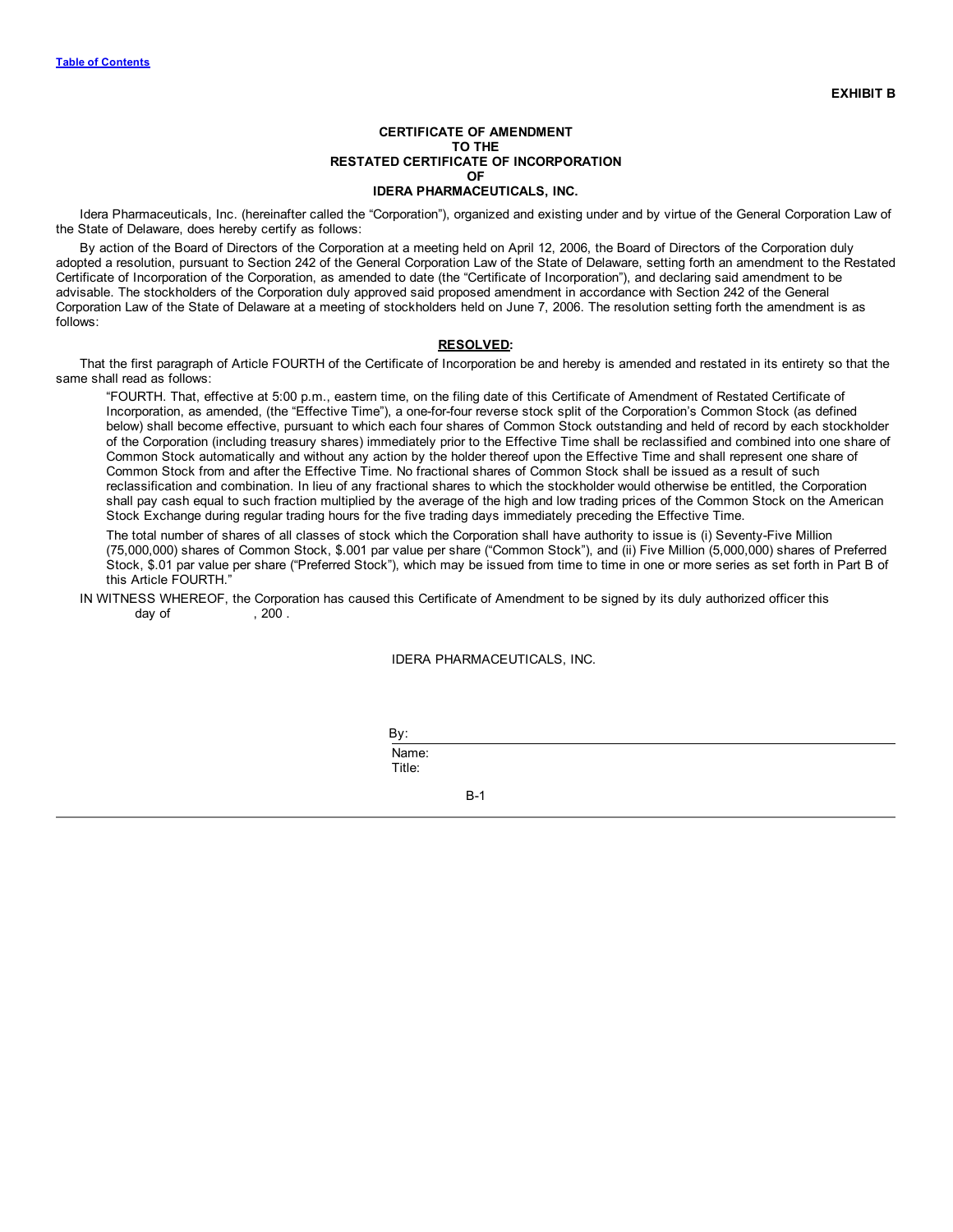Idera Pharmaceuticals, Inc. (hereinafter called the "Corporation"), organized and existing under and by virtue of the General Corporation Law of the State of Delaware, does hereby certify as follows:

By action of the Board of Directors of the Corporation at a meeting held on April 12, 2006, the Board of Directors of the Corporation duly adopted a resolution, pursuant to Section 242 of the General Corporation Law of the State of Delaware, setting forth an amendment to the Restated Certificate of Incorporation of the Corporation, as amended to date (the "Certificate of Incorporation"), and declaring said amendment to be advisable. The stockholders of the Corporation duly approved said proposed amendment in accordance with Section 242 of the General Corporation Law of the State of Delaware at a meeting of stockholders held on June 7, 2006. The resolution setting forth the amendment is as follows:

# **RESOLVED:**

That the first paragraph of Article FOURTH of the Certificate of Incorporation be and hereby is amended and restated in its entirety so that the same shall read as follows:

"FOURTH. That, effective at 5:00 p.m., eastern time, on the filing date of this Certificate of Amendment of Restated Certificate of Incorporation, as amended, (the "Effective Time"), a one-for-six reverse stock split of the Corporation's Common Stock (as defined below) shall become effective, pursuant to which each six shares of Common Stock outstanding and held of record by each stockholder of the Corporation (including treasury shares) immediately prior to the Effective Time shall be reclassified and combined into one share of Common Stock automatically and without any action by the holder thereof upon the Effective Time and shall represent one share of Common Stock from and after the Effective Time. No fractional shares of Common Stock shall be issued as a result of such reclassification and combination. In lieu of any fractional shares to which the stockholder would otherwise be entitled, the Corporation shall pay cash equal to such fraction multiplied by the average of the high and low trading prices of the Common Stock on the American Stock Exchange during regular trading hours for the five trading days immediately preceding the Effective Time.

The total number of shares of all classes of stock which the Corporation shall have authority to issue is (i) Fifty Million (50,000,000) shares of Common Stock, \$.001 par value per share ("Common Stock"), and (ii) Five Million (5,000,000) shares of Preferred Stock, \$.01 par value per share ("Preferred Stock"), which may be issued from time to time in one or more series as set forth in Part B of this Article FOURTH."

# IN WITNESS WHEREOF, the Corporation has caused this Certificate of Amendment to be signed by its duly authorized officer this day of  $\,$ , 200 .

## IDERA PHARMACEUTICALS, INC.

By:

Name: Title:

C-1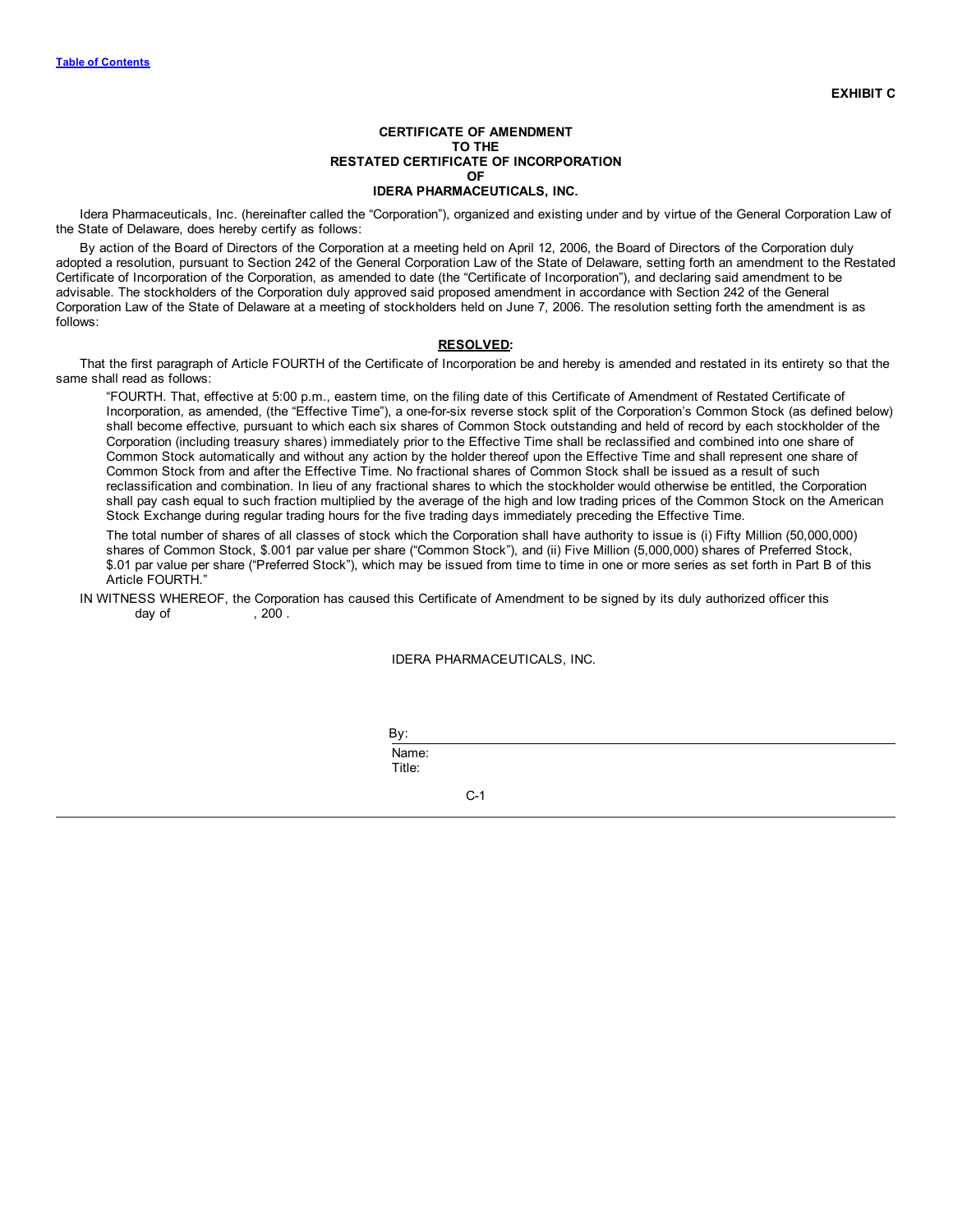Idera Pharmaceuticals, Inc. (hereinafter called the "Corporation"), organized and existing under and by virtue of the General Corporation Law of the State of Delaware, does hereby certify as follows:

By action of the Board of Directors of the Corporation at a meeting held on April 12, 2006, the Board of Directors of the Corporation duly adopted a resolution, pursuant to Section 242 of the General Corporation Law of the State of Delaware, setting forth an amendment to the Restated Certificate of Incorporation of the Corporation, as amended to date (the "Certificate of Incorporation"), and declaring said amendment to be advisable. The stockholders of the Corporation duly approved said proposed amendment in accordance with Section 242 of the General Corporation Law of the State of Delaware at a meeting of stockholders held on June 7, 2006. The resolution setting forth the amendment is as follows:

## **RESOLVED:**

That the first paragraph of Article FOURTH of the Certificate of Incorporation be and hereby is amended and restated in its entirety so that the same shall read as follows:

"FOURTH. That, effective at 5:00 p.m., eastern time, on the filing date of this Certificate of Amendment of Restated Certificate of Incorporation, as amended, (the "Effective Time"), a one-for-eight reverse stock split of the Corporation's Common Stock (as defined below) shall become effective, pursuant to which each eight shares of Common Stock outstanding and held of record by each stockholder of the Corporation (including treasury shares) immediately prior to the Effective Time shall be reclassified and combined into one share of Common Stock automatically and without any action by the holder thereof upon the Effective Time and shall represent one share of Common Stock from and after the Effective Time. No fractional shares of Common Stock shall be issued as a result of such reclassification and combination. In lieu of any fractional shares to which the stockholder would otherwise be entitled, the Corporation shall pay cash equal to such fraction multiplied by the average of the high and low trading prices of the Common Stock on the American Stock Exchange during regular trading hours for the five trading days immediately preceding the Effective Time.

The total number of shares of all classes of stock which the Corporation shall have authority to issue is (i) Forty Million (40,000,000) shares of Common Stock, \$.001 par value per share ("Common Stock"), and (ii) Five Million (5,000,000) shares of Preferred Stock, \$.01 par value per share ("Preferred Stock"), which may be issued from time to time in one or more series as set forth in Part B of this Article FOURTH."

IN WITNESS WHEREOF, the Corporation has caused this Certificate of Amendment to be signed by its duly authorized officer this  $d$ ay of  $\qquad \qquad .200$  .

## IDERA PHARMACEUTICALS, INC.

By:

Name: Title:

D-1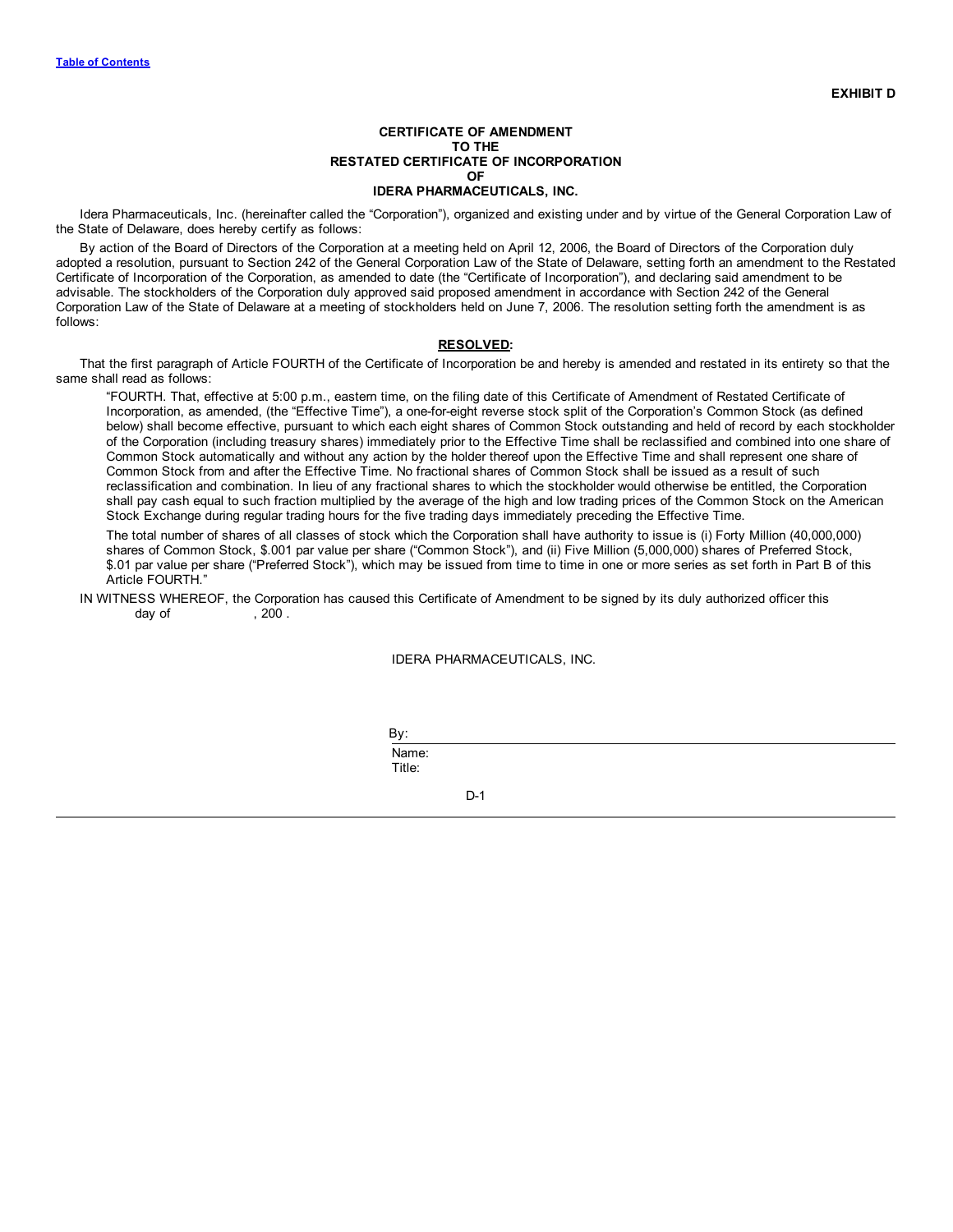Idera Pharmaceuticals, Inc. (hereinafter called the "Corporation"), organized and existing under and by virtue of the General Corporation Law of the State of Delaware, does hereby certify as follows:

By action of the Board of Directors of the Corporation at a meeting held on April 12, 2006, the Board of Directors of the Corporation duly adopted a resolution, pursuant to Section 242 of the General Corporation Law of the State of Delaware, setting forth an amendment to the Restated Certificate of Incorporation of the Corporation, as amended to date (the "Certificate of Incorporation"), and declaring said amendment to be advisable. The stockholders of the Corporation duly approved said proposed amendment in accordance with Section 242 of the General Corporation Law of the State of Delaware at a meeting of stockholders held on June 7, 2006. The resolution setting forth the amendment is as follows:

# **RESOLVED:**

That the first paragraph of Article FOURTH of the Certificate of Incorporation be and hereby is amended and restated in its entirety so that the same shall read as follows:

"FOURTH. That, effective at 5:00 p.m., eastern time, on the filing date of this Certificate of Amendment of Restated Certificate of Incorporation, as amended, (the "Effective Time"), a one-for-ten reverse stock split of the Corporation's Common Stock (as defined below) shall become effective, pursuant to which each ten shares of Common Stock outstanding and held of record by each stockholder of the Corporation (including treasury shares) immediately prior to the Effective Time shall be reclassified and combined into one share of Common Stock automatically and without any action by the holder thereof upon the Effective Time and shall represent one share of Common Stock from and after the Effective Time. No fractional shares of Common Stock shall be issued as a result of such reclassification and combination. In lieu of any fractional shares to which the stockholder would otherwise be entitled, the Corporation shall pay cash equal to such fraction multiplied by the average of the high and low trading prices of the Common Stock on the American Stock Exchange during regular trading hours for the five trading days immediately preceding the Effective Time.

The total number of shares of all classes of stock which the Corporation shall have authority to issue is (i) Thirty-Five Million (35,000,000) shares of Common Stock, \$.001 par value per share ("Common Stock"), and (ii) Five Million (5,000,000) shares of Preferred Stock, \$.01 par value per share ("Preferred Stock"), which may be issued from time to time in one or more series as set forth in Part B of this Article FOURTH."

# IN WITNESS WHEREOF, the Corporation has caused this Certificate of Amendment to be signed by its duly authorized officer this day of  $\,$ , 200 .

## IDERA PHARMACEUTICALS, INC.

By:

Name: Title:

E-1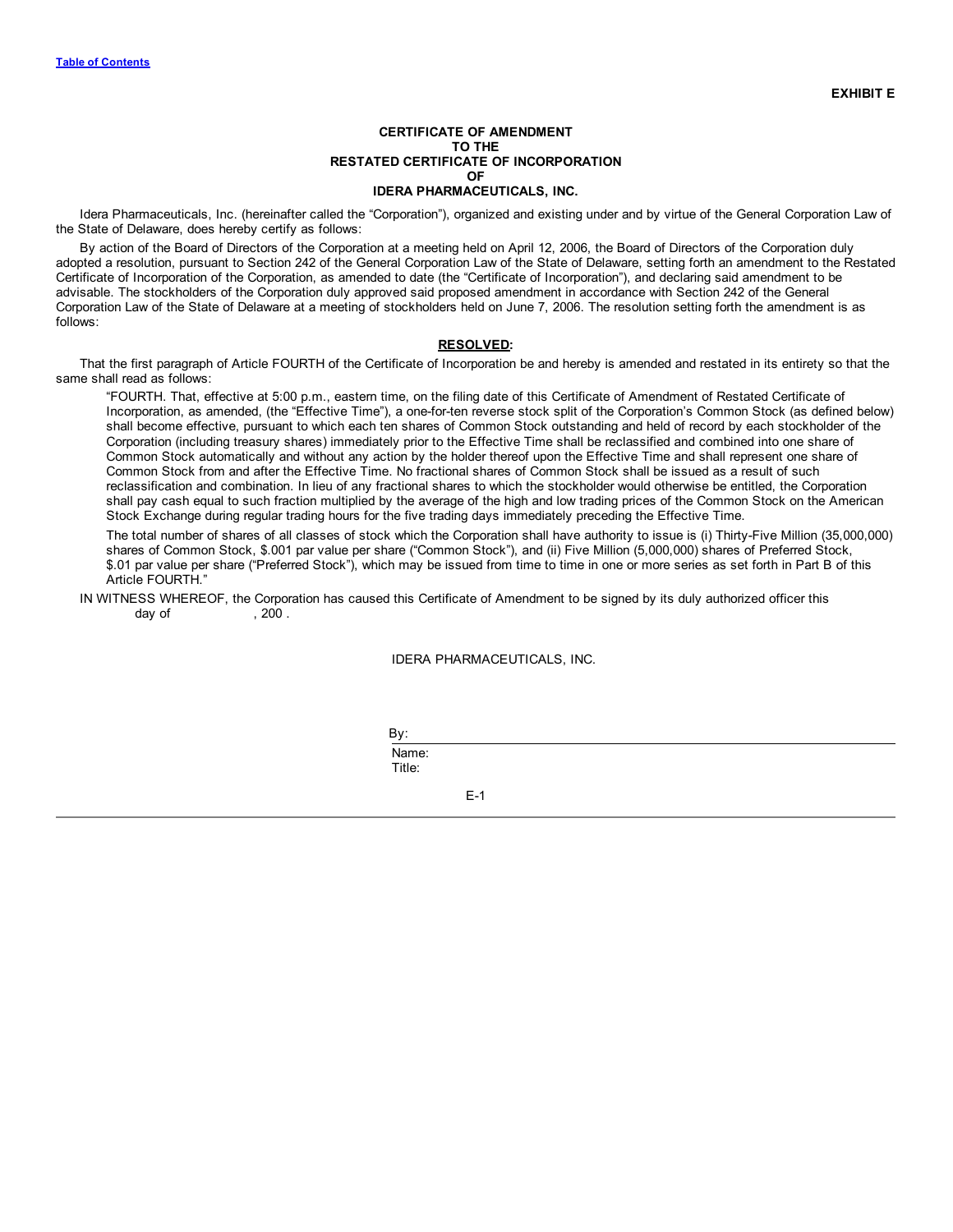# **FOLD AND DETACH HERE IDERA PHARMACEUTICALS, INC.**

Dear Stockholder:

Please take note of the important information enclosed within this Proxy Ballot. There are a number of issues related to the management and operation of your Company that require your immediate attention and approval. These are discussed in the enclosed proxy materials.

Your vote counts, and you are strongly encouraged to exercise your right to vote your shares.

Please mark the boxes on the proxy card to indicate how your shares shall be voted. Then sign and date the card, detach it and return your proxy vote in the enclosed postage paid envelope. Your vote must be received prior to the Annual Meeting of Stockholders to be held on June 7, 2006.

Thank you in advance for your prompt consideration of these matters.

Sincerely, Idera Pharmaceuticals, Inc.

| This Proxy when properly executed will be voted in the manner directed by the undersigned stockholder(s). If no indication is made, the proxies shall<br>vote "FOR" the director nominees and "FOR" proposal numbers 2 through 8. |                      |                    |                                                                                                                                                                                                                                                                                                                        |                      | Please mark<br>your votes<br>as indicated<br>in this example | ☑ |
|-----------------------------------------------------------------------------------------------------------------------------------------------------------------------------------------------------------------------------------|----------------------|--------------------|------------------------------------------------------------------------------------------------------------------------------------------------------------------------------------------------------------------------------------------------------------------------------------------------------------------------|----------------------|--------------------------------------------------------------|---|
|                                                                                                                                                                                                                                   |                      |                    | A vote FOR the director nominees and FOR proposal numbers 2 through 8 is recommended by the Board of Directors.                                                                                                                                                                                                        |                      |                                                              |   |
| Election of Class I Directors.                                                                                                                                                                                                    |                      |                    | 2) Approval of amendment to the<br>Company's Restated Certificate of<br>Incorporation to increase the<br>number of authorized shares of the<br>Company's Common Stock from<br>200,000,000 shares to 290,000,000<br>shares.                                                                                             | <b>FOR</b><br>О      | <b>AGAINST ABSTAIN</b><br>о                                  | о |
|                                                                                                                                                                                                                                   |                      | <b>FOR ALL</b>     |                                                                                                                                                                                                                                                                                                                        |                      |                                                              |   |
| <b>FOR</b><br>□                                                                                                                                                                                                                   | <b>WITHHELD</b><br>О | <b>EXCEPT</b><br>о | 3) Approval of amendment to increase<br>the number of shares available for<br>issuance under the Company's<br>2005 Stock Incentive Plan from<br>5,000,000 shares to 9,000,000<br>shares.                                                                                                                               | <b>FOR</b><br>□      | <b>AGAINST ABSTAIN</b><br>□                                  | □ |
|                                                                                                                                                                                                                                   |                      |                    | 4) Approval of amendment to increase<br>the number of shares of Common<br>Stock authorized for issuance under<br>the 1995 Employee Stock Purchase<br>Plan from 500,000 shares to<br>1,000,000 shares.                                                                                                                  | □                    | FOR AGAINST ABSTAIN<br>□                                     | □ |
|                                                                                                                                                                                                                                   |                      |                    | 5) Approval of amendment to the<br>Company's Restated Certificate of<br>Incorporation to effect a one-for-<br>four reverse split of the Company's<br>issued and outstanding shares of<br>Common Stock and to fix on a post-<br>split basis the number of authorized<br>shares of Common Stock at<br>75,000,000 shares. | <b>FOR</b><br>$\Box$ | <b>AGAINST ABSTAIN</b><br>□                                  | □ |
|                                                                                                                                                                                                                                   |                      |                    | 6) Approval of amendment to the<br>Company's Restated Certificate of<br>Incorporation to effect a one-for-six<br>reverse split of the Company's<br>issued and outstanding shares of<br>Common Stock and to fix on a post-<br>split basis the number of authorized<br>shares of Common Stock at<br>50,000,000 shares.   | <b>FOR</b><br>□      | <b>AGAINST ABSTAIN</b><br>□                                  | □ |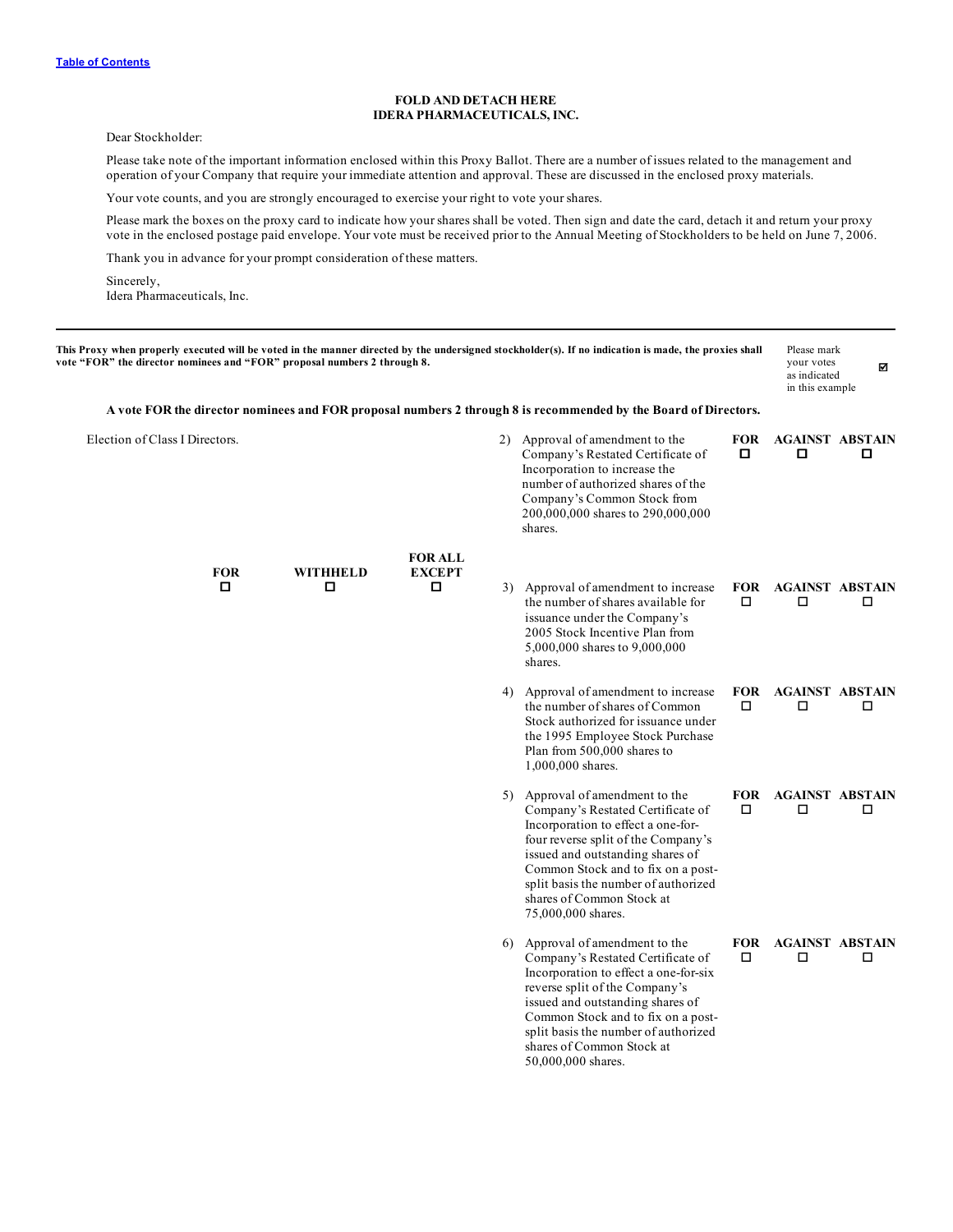| 7) | Approval of amendment to the<br>Company's Restated Certificate of<br>Incorporation to effect a one-for-<br>eight reverse split of the Company's<br>issued and outstanding shares of<br>Common Stock and to fix on a post-<br>split basis the number of authorized<br>shares of Common Stock at<br>40,000,000 shares. | FOR<br>П  | <b>AGAINST ABSTAIN</b> |  |
|----|----------------------------------------------------------------------------------------------------------------------------------------------------------------------------------------------------------------------------------------------------------------------------------------------------------------------|-----------|------------------------|--|
| 8) | Approval of amendment to the<br>Company's Restated Certificate of<br>Incorporation to effect a one-for-ten<br>reverse split of the Company's<br>issued and outstanding shares of<br>Common Stock and to fix on a post-<br>split basis the number of authorized<br>shares of Common Stock at<br>35,000,000 shares.    | FOR-<br>п | <b>AGAINST ABSTAIN</b> |  |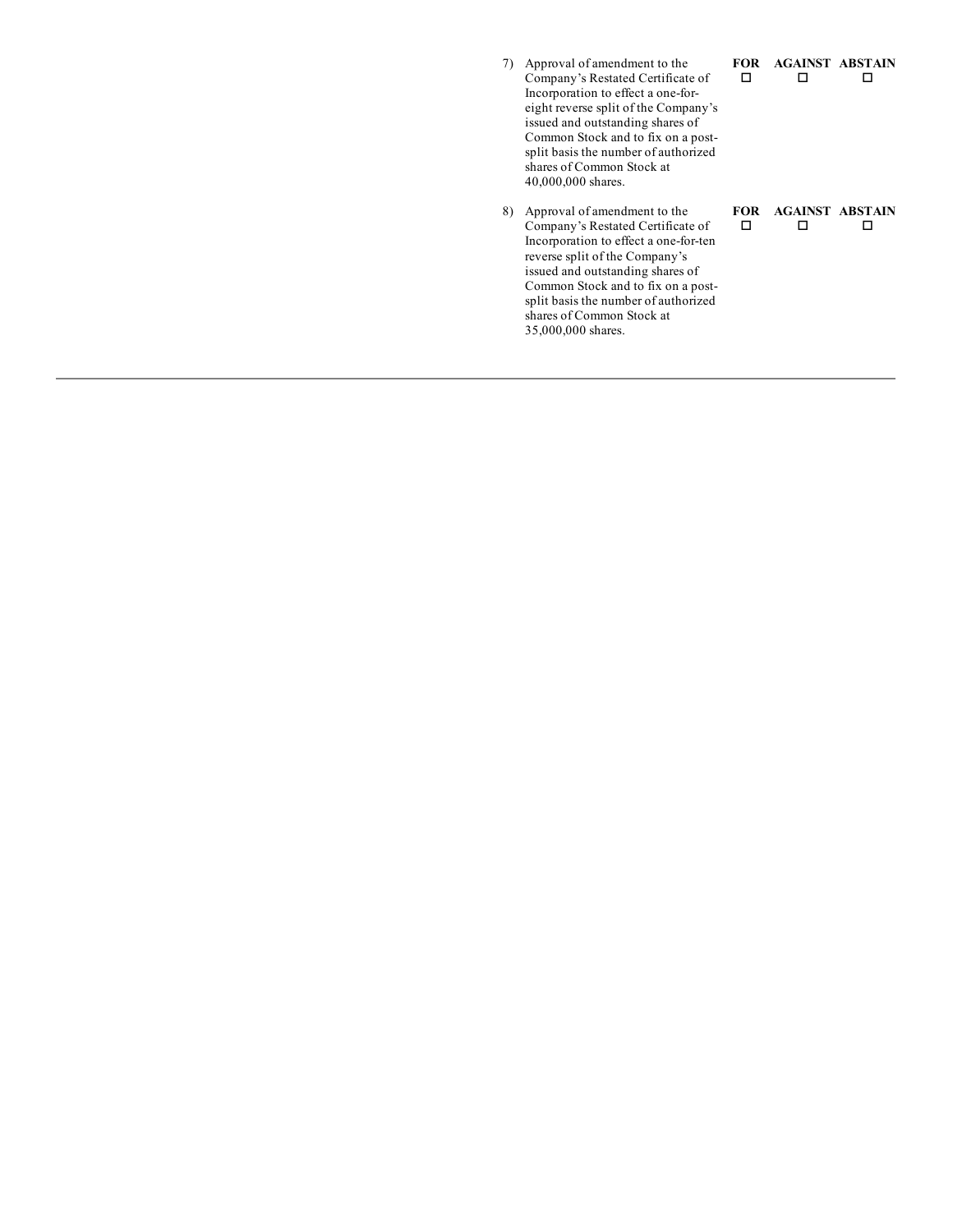Nominees: 01 Dr. Robert W. Karr and 02 Dr. James B. Wyngaarden Mark box at right if an address change has been noted on

**If you do not wish your shares voted "FOR" a particular nominee, mark the "For All Except" box and strike a line through the nominee name as listed above. Your shares will be voted for the remaining nominee.**

the reverse side of this card o

**In their discretion, the proxies are authorized to vote upon such other business as may properly come before the Annual Meeting or any adjournment thereof.**

> **PLEASE BE SURE TO SIGN AND DATE THIS PROXY.**

**Date Stockholder Signature**

Please sign this proxy exactly as your name appears hereon. Joint Owners should each sign personally. Trustees and other fiduciaries should indicate the capacity in which they sign. If a corporation or partnership, this signature should be that of an authorized officer who should state **his or her title.**